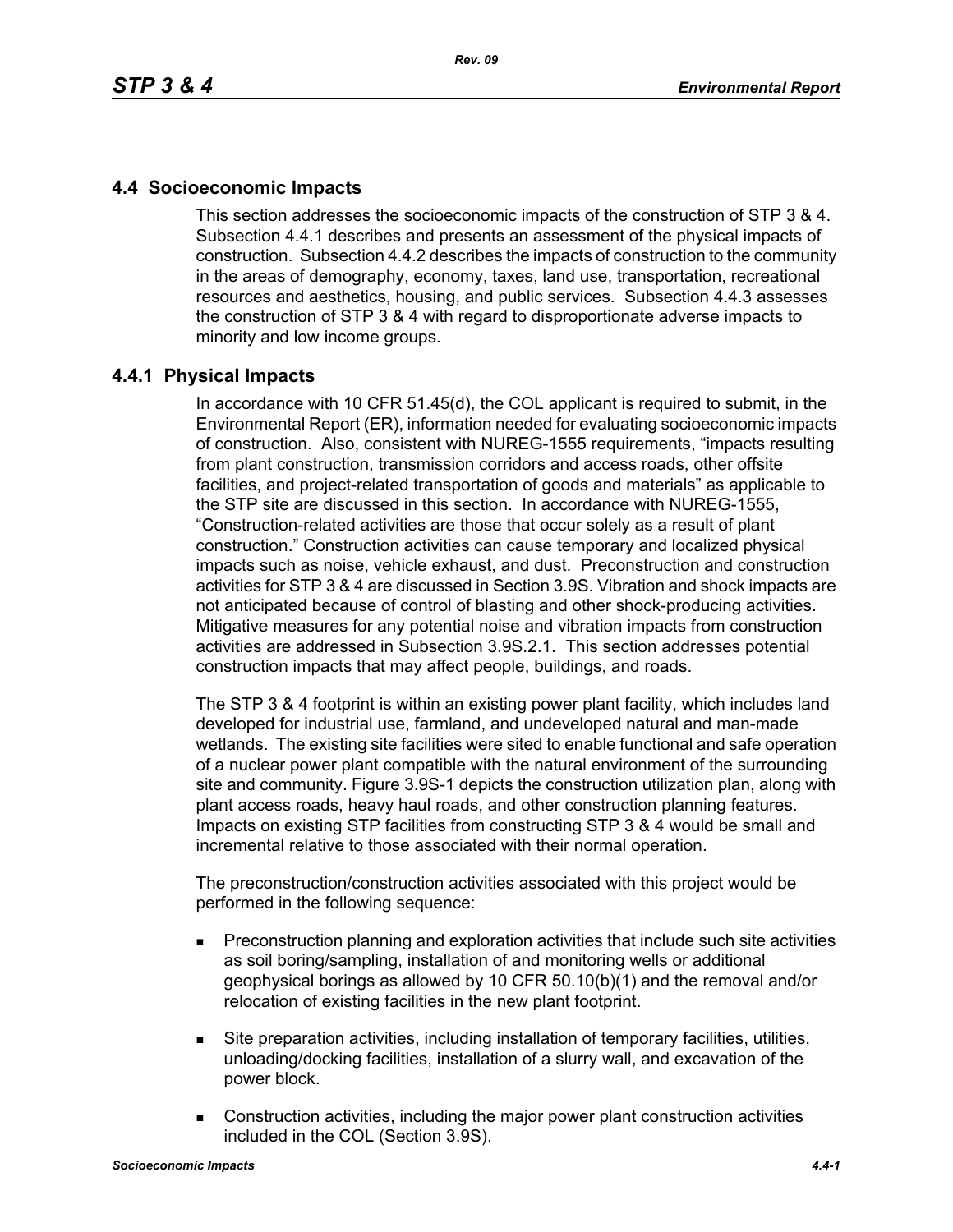# **4.4.1.1 Groups or Physical Features Vulnerable to Physical Impacts**

## **4.4.1.1.1 People**

According to 2005 census data, approximately 5170 people live within 10 miles of STP (Table 2.5-2). Population distribution details are given in Subsection 2.5.1. The nearest full-time residence is approximately 1.5 miles (west-southwest) from the Exclusion Area Boundary (EAB). There are 10 residences within a 5-mile radius of STP 1 & 2 (Reference 4.4-1). The Lower Colorado River Authority (LCRA) Park (FM 521 River Park) is approximately 6 miles east of the STP site. Road systems in the vicinity of the site are discussed in Subsection 2.2.1. The vicinity is predominantly rural and characterized by farmland with occasional wooded tracts. There are three offsite industrial facilities within the 10-mile radius.

People who could be vulnerable to noise, fugitive dust, and gaseous emissions resulting from construction activities are listed below in order of most vulnerable to least vulnerable:

- *(1)* Construction workers and personnel working on site
- *(2)* People working or living immediately adjacent to the site
- *(3)* Transient populations (i.e., temporary employees, recreational visitors, tourists)

Construction workers would have required training and would don personal protective equipment to minimize the risk of potentially harmful exposures. As presented in Subsection 3.9S.2.1, procedures related to mitigating noise and vibration impacts from construction activities may include measures such as restricting noise and vibration generating activities to daylight hours, prohibiting construction traffic from driving on specific roads and through specific neighborhoods, use of less vibration producing equipment and/or methods (e.g., dampeners, staggering activities), and verifying that noise control equipment on vehicles and equipment is in proper working order. Notifications to regulatory agencies (e.g., Texas Commission on Environmental Quality [TCEQ]) and nearby residents regarding atypical noise and vibration events (e.g., pile driving, steam/air blows) may also be performed.

Emergency first-aid care would be available at the construction site, and regular health and safety monitoring would be conducted during construction. Also, in an effort to minimize traffic congestion and any potential accidents resulting from STP 3 & 4 construction-related activities, the construction labor force would use the existing south extension from Farm-to-Market (FM) 521 to access STP 3 & 4 (see Figure 3.9S-1). The construction labor force would avoid the existing East Site Access Road to minimize disruption of traffic patterns to STP 1 & 2 (Subsection 3.9S.3.2).

People working on site or living near the STP site would not experience any physical impacts greater than those that would be considered an annoyance or nuisance. In the event that atypical or noisy construction activities would be necessary, public announcements or notifications may be provided. These construction activities would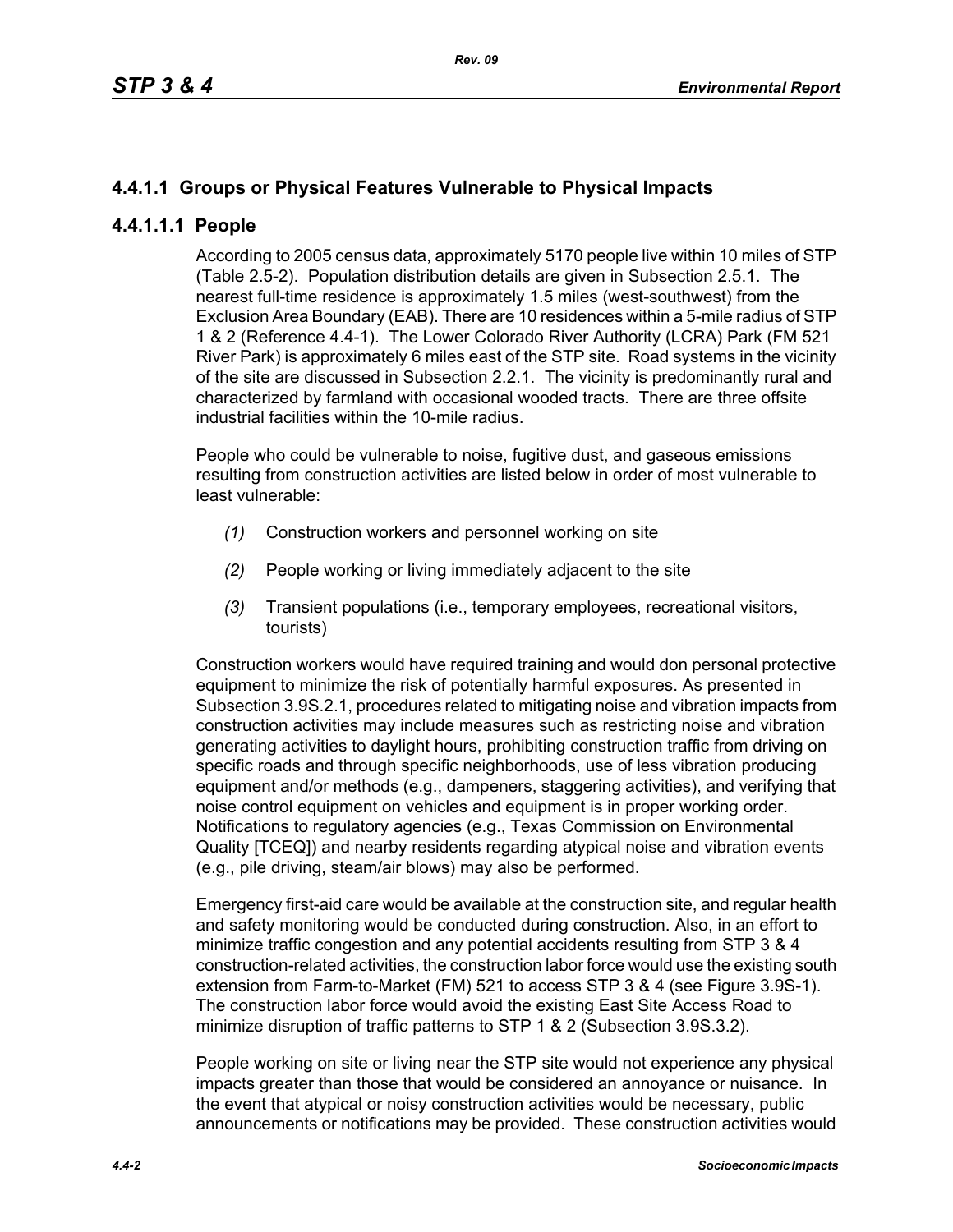be performed in compliance with local, state, and federal regulations, and site-specific permit conditions.

Fugitive dust and odors could be generated as a result of normal construction activities. Odors could result from exhaust emissions and would dissipate on site.

Mitigation measures to minimize fugitive and vehicular emissions (including paving disturbed areas, water suppression, covering truck loads and debris stockpiles, reduced material handling, limiting vehicle speed, and visual inspection of emission control equipment) would be instituted. Additional mitigation control measures would address any nuisance issues case by case.

All equipment would be serviced regularly and operated in accordance with local, state, and federal emission requirements discussed in detail in Subsection 4.4.1.3. Given the fugitive/exhaust emission control measures discussed above, it is anticipated that no discernible impact on the local air quality would be realized.

As discussed in Subsections 2.2.2 and 4.1.2, no new transmission corridors would be constructed for STP 3 & 4; however, some upgrading of transmission line conductors and replacement of towers would be necessary in the STP to Hillje transmission line corridor. This kind of work normally involves a crew with several flatbed "conductor trucks" (carrying large cable spools) and large bucket trucks. There would be a small impact associated with noise/movement of construction equipment and workers involved in changing out conductors.

Any effects of physical impacts to people from construction activities would be SMALL and would not warrant mitigation other than that discussed above.

## **4.4.1.1.2 Buildings**

Construction activities would not impact any offsite buildings because of distance to any such structures. The nearest full-time residence is approximately 1.5 miles from the EAB (Figure 2.1-1). In the event that pile-driving is necessary, the building(s) most vulnerable to shock and vibration would be those within the STP site boundary. Onsite buildings have been constructed to safely withstand possible impacts, including shock and vibration, from construction activities associated with the proposed activity.

Table 3.9S-2 presents data on attenuated noise levels expected from operation of construction equipment. Applying the Inverse-Square Law to the highest level listed in Table 3.9S-2 (84 dBA) at 400 feet), a decrease in noise levels of over 20 decibels would be expected at the EAB, with even greater decreases occurring at the site boundary.

Although there are cultural resources located within the 10-mile radius of the site (see Subsection 2.5.3), none are located adjacent to the STP site. The closest historical landmark is the St. Francis Catholic Church, which is located 6 miles to the east of the site. No impacts due to vibration or shocks from construction activities would be expected.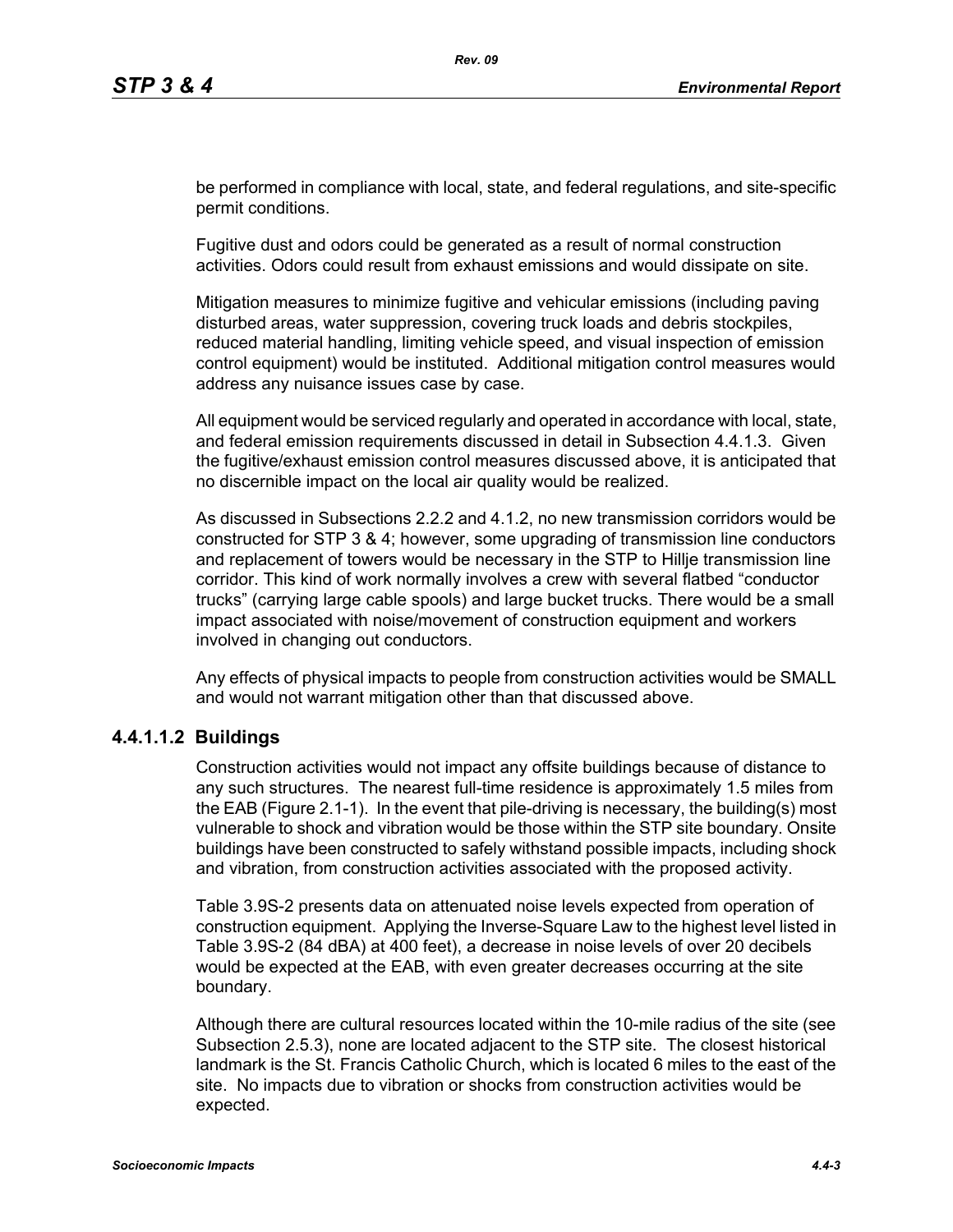Any effects of physical impacts to buildings from construction activities would be SMALL and would not warrant mitigation.

## **4.4.1.1.3 Transportation Routes**

The transportation network in Matagorda and Brazoria counties is rural, fed by traffic from urban roadways. Material transportation routes (haul routes) would be selected based on equipment accessibility, existing traffic patterns, and noise restrictions, logistics, distance, and costs. Methods to mitigate potential impacts include: (1) avoiding routes that could adversely affect sensitive areas (e.g., housing, hospitals, schools, retirement communities, businesses) to the extent possible, and (2) restricting activities and delivery times to daylight hours.

As discussed in Subsection 4.4.2.2.4, it has been determined that construction workers would have a MODERATE to LARGE impact on the two-lane roadways in Matagorda County, particularly FM 521 and its feeder roads. Mitigation may be necessary to accommodate the additional vehicles on Matagorda County roads, particularly FM 521.

Mitigation measures would be included in a construction management traffic plan developed before the start of construction. Potential mitigation measures could include installing turn lanes at the construction entrance, establishing a centralized parking area away from the site and shuttling construction workers to the site in buses or vans, encouraging carpools, and staggering construction shifts so they do not coincide with operational shifts. STPNOC could also establish a shuttle service from the Bay City area, where many of the construction labor force is likely to reside. The operations work force would continue to enter the plant at the current entrance on FM 521 (Subsection 3.9S.3.2).

No new public roads would be required as a result of construction activities. Public roads may be altered (e.g., widened, turn lanes installed) as a result of construction activities. Minor road repairs and improvements in the vicinity of STP (e.g., patching cracks and potholes, adding turn lanes, reinforcing soft shoulders) may be necessary to enable equipment accessibility and reduce safety risks. Any damage to public roads, markings, or signs caused by construction activities would be repaired to preexisting conditions or better. The construction site exit onto FM 521 would be marked clearly with signs maintained such that they are clear of debris and markings are visible.

A heavy haul route from the barge facility on the Colorado River would support construction activities (Figure 3.9S-1). This road would be private and fully contained within the existing site boundary. If barge shipments of Nuclear Steam Supply System heavy components are consistent with STP 1 & 2 levels (approximately 10 shipments). impacts on river traffic would be minimal (Reference 4.4-2). Refurbishment of the rail spur would result in minimal impacts.

As stated above, the impact construction workers would have on the two-lane roadways in Matagorda County, particularly FM 521 and feeder roads, would be a MODERATE to LARGE impact and mitigation would be required. The effects of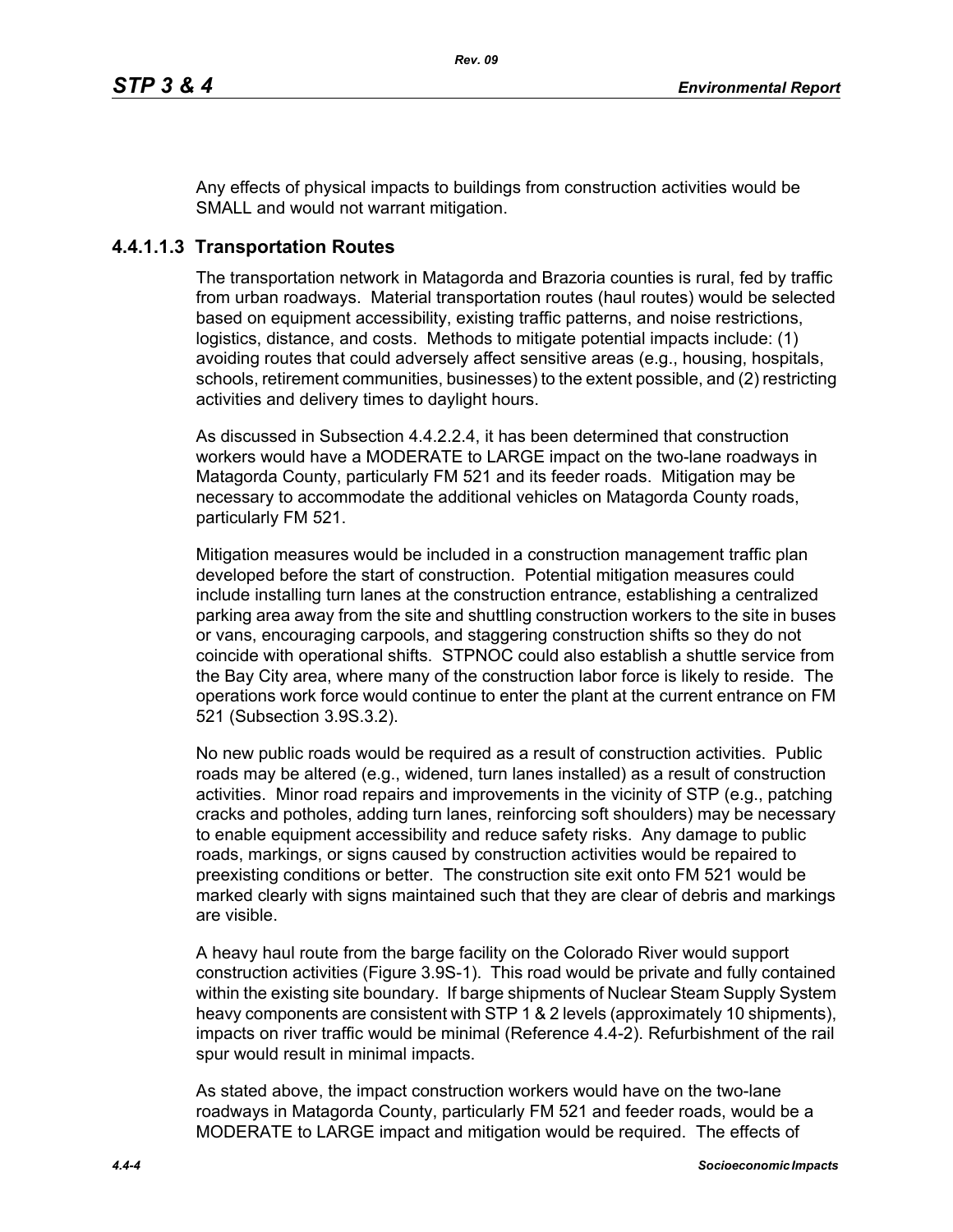physical impacts from other transportation routes would be SMALL and would not warrant mitigation.

## **4.4.1.2 Predicted Noise Levels**

As presented in Section 2.2, Matagorda and Brazoria counties are predominantly rural and characterized by farmland with occasional wooded tracts. Areas that are subject to farming are prone to seasonal noise-related events such as planting and harvesting. Wooded areas provide natural noise control to reduce noise propagation. Table 4.4.1 identifies expected noise levels in the immediate vicinity (less than 10 feet) of a variety of construction tools that might be used (Reference 4.4-3).

Noise level attenuates with distance. A 3-decibel (dBA) decrease is perceived as roughly halving loudness; a 3 dBA increase doubles the loudness. The noise from an earthmover can be as high as 94 dBA from 10 feet away, and 82 dBA from 70 feet away. A crane lifting a load can make 96 dBA of noise; when idling, it may make less than 80 dBA. Moderate auto traffic at a distance of 100 feet (30 m) rates about 50 dBA. To a driver with a car window open or a pedestrian on the sidewalk, the same traffic rates about 70 dBA (Reference 4.4-3); that is, it sounds four times louder. The level of normal conversation is about 50 to 60 dBA.

Section 3.9S discusses noise levels during construction, which could be as high as 113 dBA in the immediate area of the equipment listed. Construction workers would use hearing protection in accordance with good construction practices. Noise attenuates quickly with distance (see Table 3.9S-2) so that the loudest construction noise would register 55–85 dBA 400 feet from the source, and would continue to attenuate with distance.

The EAB is greater than 1,000 feet in all directions from the STP 3 & 4 footprint. No major roads, public buildings, or residences are located within the exclusion area. Attenuation of noise, through distance, associated with STP 3 & 4 construction activities is expected to result in noise levels less than 65 dBA to the EAB. As reported in NUREG-1437 (Reference 4.4-4), and referenced in NUREG-1555 (Reference 4.4- 5), noise levels below 65 dBA are considered of small significance.

The following controls or similar ones could be incorporated into activity planning to further minimize noise and associated impacts:

- Regularly inspecting and maintaining equipment to include noise aspects (e.g., mufflers)
- Restricting noise-related activities (e.g., pile-driving) to daylight hours
- Restricting delivery times to daylight hours

Impacts from the noise of construction activities would be SMALL and temporary and would not require mitigation.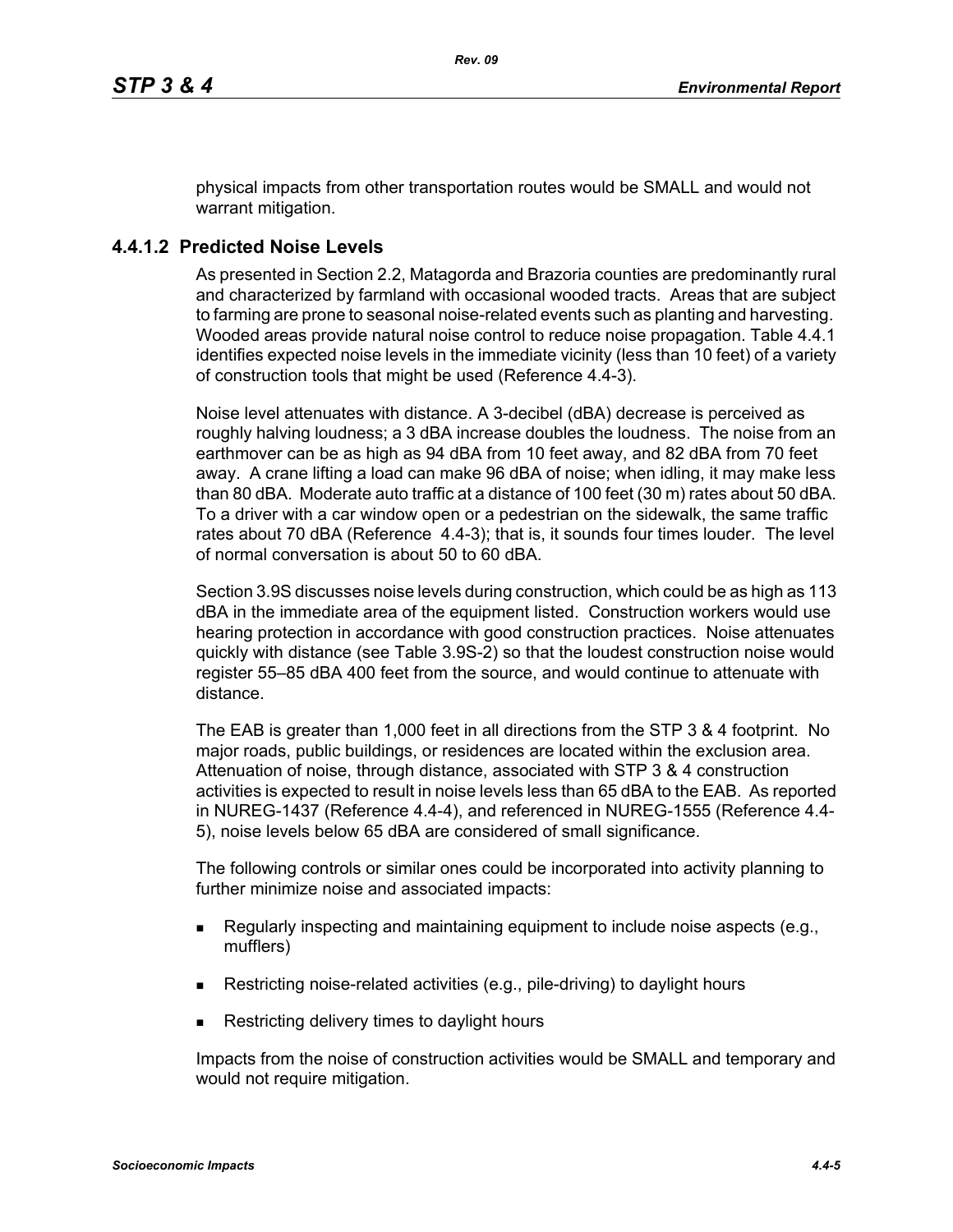## **4.4.1.3 Air Quality**

Matagorda and Brazoria Counties are part of the Metropolitan Houston-Galveston Intrastate Air Quality Control Region (AQCR) (Reference 4.4-6). All areas within the Metropolitan Houston-Galveston AQCR are classified as achieving attainment with the National Ambient Air Quality Standards (NAAQS), with the exception of the Houston-Galveston-Brazoria 8-Hour Ozone Non-attainment Area (Reference 4.4-7). A discussion of current and projected regional air quality conditions is contained in Subsection 2.7.2.

The NAAQS define ambient concentration criteria for sulfur dioxide  $(SO<sub>2</sub>)$ , particulate matter with aerodynamic diameters of 10 microns or less ( $PM_{10}$ ), particulate matter with aerodynamic diameters of 2.5 microns or less ( $PM<sub>2.5</sub>$ ), carbon monoxide (CO), nitrogen dioxide (NO<sub>2</sub>), ozone (O<sub>3</sub>), and lead (Pb). These pollutants are generally referred to as "criteria pollutants." Areas of the United States having air quality as good as, or better than, the NAAQS are designated by the U.S. Environmental Protection Agency (EPA) as attainment areas. Areas having air quality that is worse than the NAAQS are designated by EPA as non-attainment areas (Reference 4.4-8). The Houston-Galveston-Brazoria area holds non-attainment status for ground-level ozone under the 8-hour standard, which became effective June 15, 2005. Counties affected under this status are Brazoria, Chambers, Fort Bend, Galveston, Harris, Liberty, Montgomery, and Waller. The region was classified as being in "moderate" nonattainment of the 8-hour standard and was given a maximum attainment date of June 15, 2010.

Temporary and minor impacts to local ambient air quality could occur as a result of normal construction activities. Fugitive dust and fine particulate matter emissions–including those less than 10 microns  $(PM_{10})$  in size, would be generated during earth-moving and material-handling activities. Construction equipment and offsite vehicles used for hauling debris, equipment, and supplies also produce emissions. The pollutants of primary concern include  $PM_{10}$  fugitive dust, reactive organic gases, oxides of nitrogen, carbon monoxide, and, to a lesser extent, sulfur dioxides. Variables affecting construction emissions (e.g. type of construction vehicles, timing and phasing of construction activities, and haul routes) cannot be accurately determined until the project is initiated. Actual construction-related emissions cannot be effectively quantified before the project begins. General estimates are available and the impacts on air quality can be minimized by compliance with all federal, state, and local regulations that govern construction activities and emissions from construction vehicles.

Specific mitigation measures to control fugitive dust would be identified in the Construction Environmental Controls Plan, which implements TCEQ requirements and would be prepared before project construction. Mitigation measures could include any or all of the following:

- **Stabilize construction roads and spoil piles**
- **EXECUTE:** Limit speeds on unpaved construction roads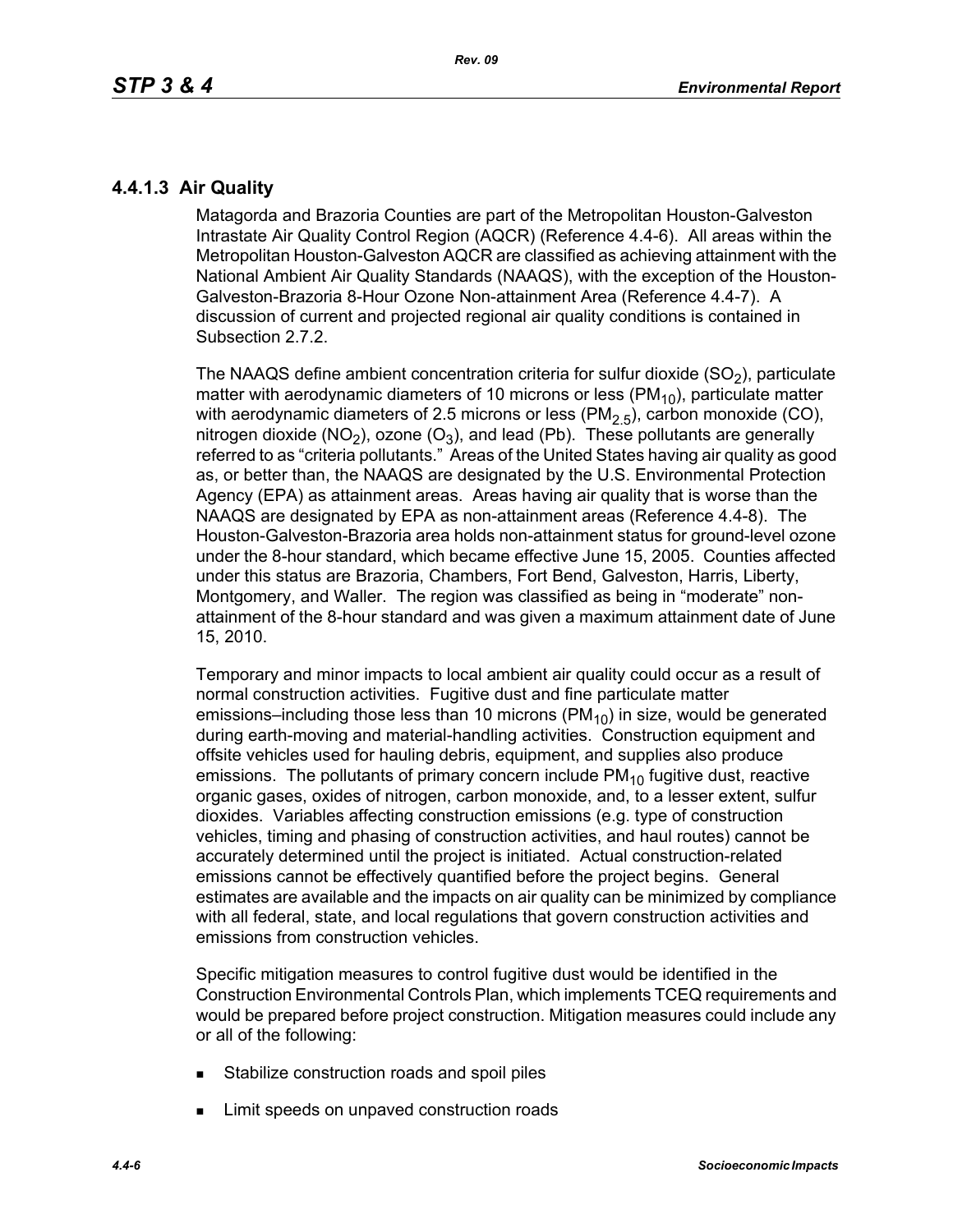- **Periodically water unpaved construction roads to control dust**
- **IMPLEMENT USE OF SOIL ADDES** (i.e., soil cement) to stabilize loose dirt surfaces
- $\blacksquare$  Perform housekeeping (e.g., remove dirt spilled onto paved roads)
- **Cover haul trucks when loaded or unloaded**
- **Minimize material handling (e.g., drop heights, double-handling)**
- Cease grading and excavation activities during high winds and during extreme air pollution episodes
- Phase grading to minimize the area of disturbed soils
- Revegetate road medians and slopes

While emissions from construction activities and equipment would be unavoidable, some methods, such as those mentioned above, could minimize impacts to local air quality and the nuisance impacts to the public in proximity to the project. To this effect, the Construction Environmental Controls Plan would contain environmental management controls strategy including:

- **Phase construction to minimize daily emissions**
- **Performance of proper maintenance of construction vehicles to maximize** efficiency and minimize emissions

[Given the control measures discussed above, impacts to air quality from construction](http://factfinder.census.gov/)  would be SMALL and would not warrant mitigation.

## **4.4.2 Social and Economic Impacts**

This section evaluates the demographic, economic, infrastructure, and community impacts to the region as a result of constructing STP 3 & 4. The evaluation assesses impacts of construction-related activities and of the construction labor force on the region.

The assumed construction schedule projects a construction start date in 2009, and commercial operation dates of 2015 and 2016 for STP 3 & 4, respectively. STPNOC anticipates employing 5950 construction workers at peak construction activity with a 79% to 21% proportion of manual labor to non-manual labor (Table 3.10-2). Figure 3.10-1 illustrates the distribution of the construction labor force over the anticipated construction period.

[Major factors in determining socioeconomic impacts are the number of workers that](http://factfinder.census.gov/)  relocate into the area and where they settle. In determining a methodology to use to determine this information for construction of STP 3 & 4, STPNOC evaluated related [NRC studies for other sites: Malhotra \(Reference 4.4-9\), Mountain West \(References](http://factfinder.census.gov/)  [4.4-10, 4.4-11, 4.4-12, 4.4-13, and 4.4-14\), and the Generic Environmental Impact](http://factfinder.census.gov/)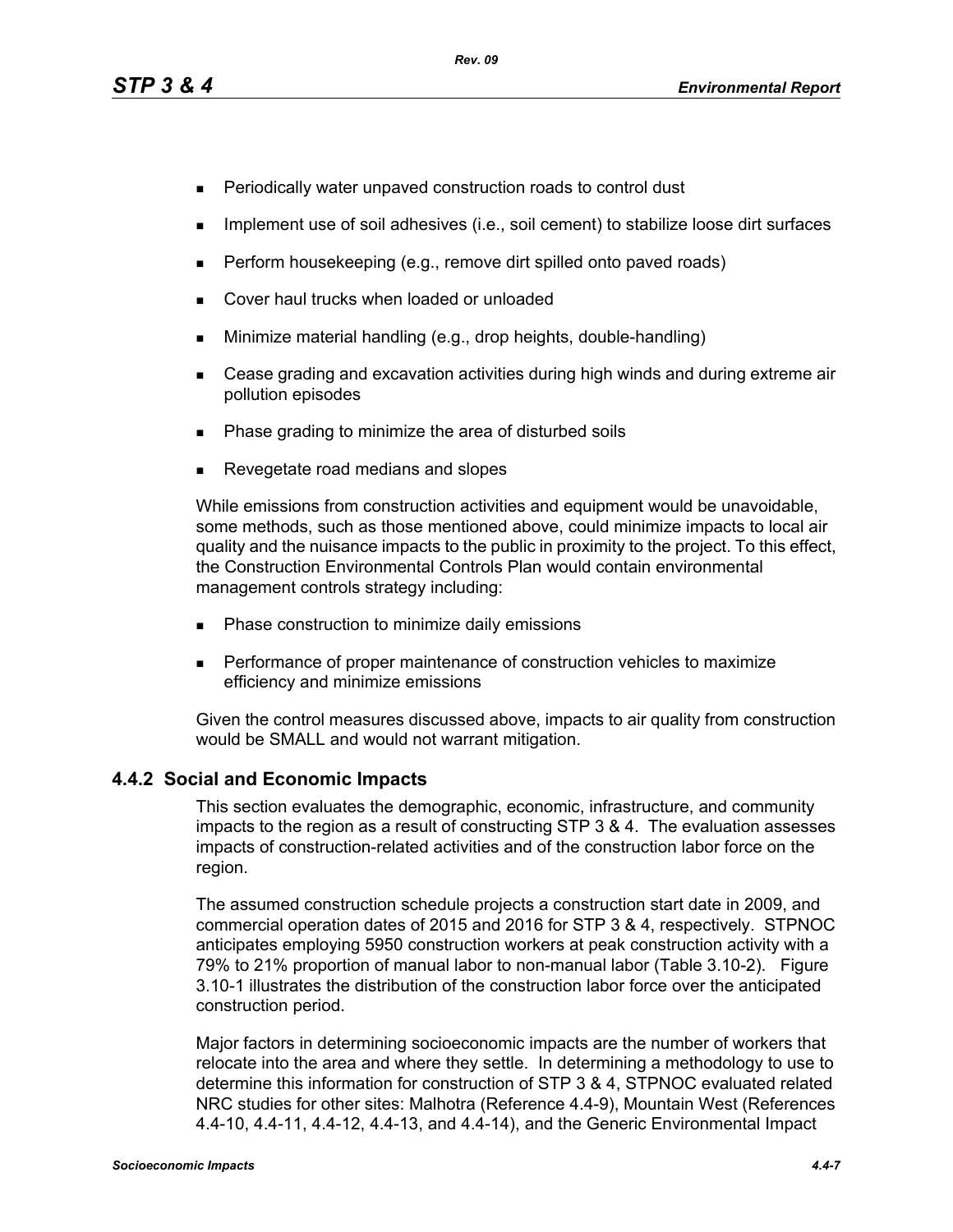[Statement \(GEIS\) for License Renewal \(References 4.4-15 and 4.4-16\). The Malhotra](http://factfinder.census.gov/)  study was based on 28 surveys of 49,000 workers during construction at 13 sites. The Mountain West study was based on post-licensing data from 12 sites. The GEIS study was prepared in support of rulemaking for license renewal and analyzed impacts of constructing and operating the existing fleet and used several case studies in its socioeconomic analysis.

STPNOC has determined that changes in the industry since publication of the studies may call into question the applicability of study results to future plant construction. Principal among these changes are new licensing procedures (10 CFR 52) and improved construction technologies such as prefabrication, preassembly, modularization, and offsite assembly, which may affect the number of workers and skills mix needed. The changes dictate caution in applying the results of the studies to STP 3 & 4. However, the studies provide insights from at least 30 sites representing a broad sampling of socioeconomic conditions and therefore warrant consideration. STPNOC has used study input, together with site-specific information, in predicting worker relocations and settlement patterns.

The studies showed that usually less than 50% of the labor force relocated to work on the job sites, with sites located in denser population areas having the least inmigration. The remaining workers already lived within daily commuting distance. STPNOC chose to use the 50% value as a reasonable estimate to avoid underestimating impacts caused by in-migration and because the STP site is located in a less-dense population area. Malhotra evaluated settlement patterns within a specified distance to sites (e.g., highway miles or radius), whereas Mountain West and the GEIS focused on geopolitical boundaries (e.g., counties). STPNOC evaluated both approaches and found them to reasonably approximate the residential locations of the workers at STP 1 & 2. For this reason, STPNOC used the residential locations of the existing workers to predict the settlement patterns for the new workers. Based on these data and considerations, STPNOC has made the assumptions presented in Table 4.4-2 for construction labor force migration and residential distribution patterns at STP.

Please note the following:

- *(1)* For all socioeconomic analyses, a "mover" is defined by NRC (Reference 4.4- 9) as a worker who changes residence to work at the construction site. Workers who do not change residence to work at the site are classified as "nonmovers." This definition is sufficiently broad to include the small percentage who would move from one place within the 50-mile radius to another place within the 50-mile radius, possibly to improve their access to the site. However, in an effort to be conservative, STPNOC has assumed that all movers would be migrating into the 50-mile region.
- *(2)* In Subsection 4.4.2, STPNOC has identified the significance of the impacts as either small, moderate, or large, consistent with the criteria that NRC established in 10 CFR 51, Appendix B, Table B-1, Footnote 3, as follows: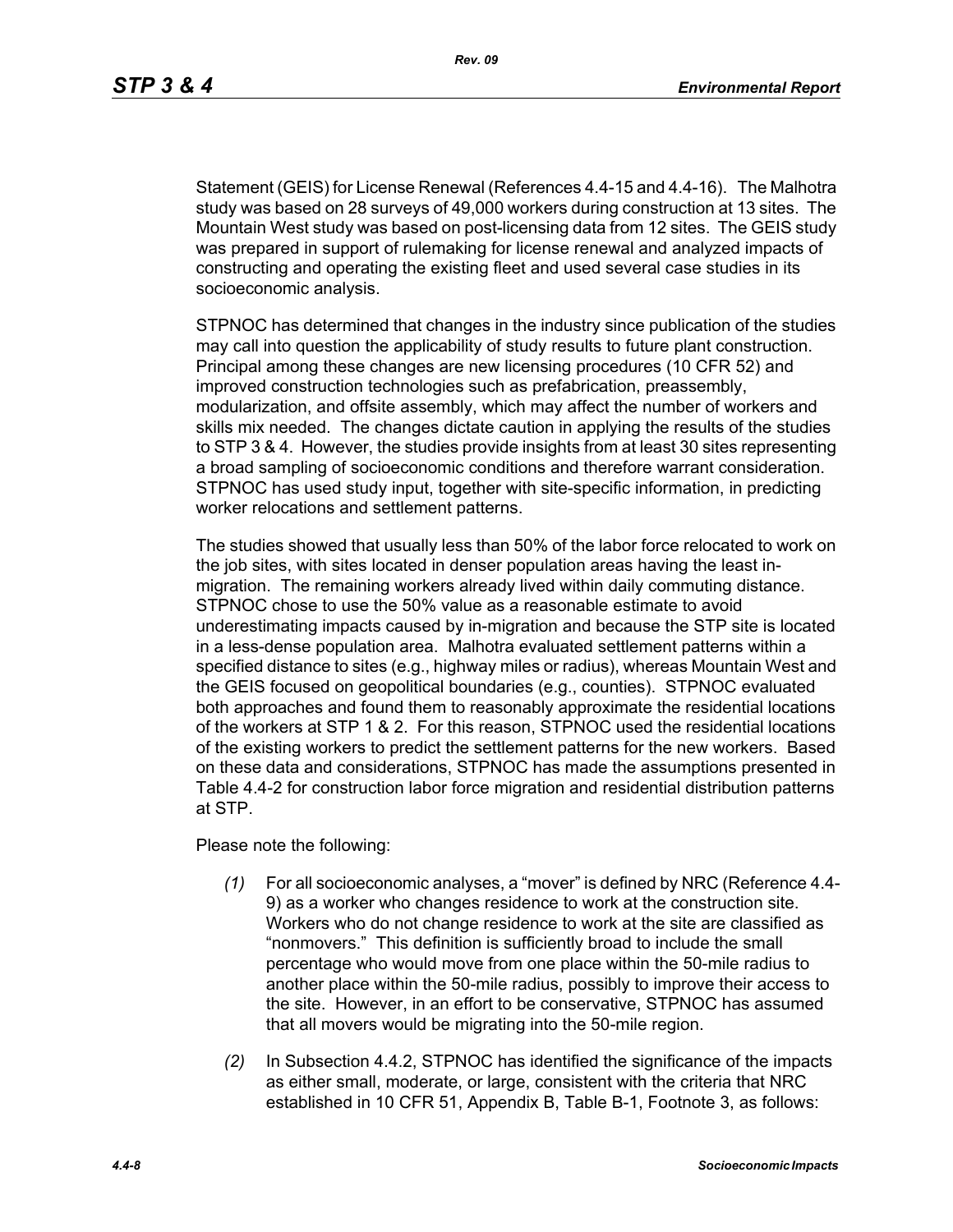SMALL — Environmental effects are not detectable or are so minor that they will neither destabilize nor noticeably alter any important attribute of the resource. For the purposes of assessing radiological impacts, NRC has concluded that those impacts that do not exceed permissible levels in the NRC's regulations are considered small.

MODERATE — Environmental effects are sufficient to alter noticeably, but not to destabilize, any important attribute of the resource.

LARGE — Environmental effects are clearly noticeable and are sufficient to destabilize any important attributes of the resource.

## **4.4.2.1 Demography**

STPNOC based this analysis on the estimated peak construction labor force. STPNOC assumed that approximately 50% of the construction labor force would change their residence to work at the STP site (movers), and that they would relocate to approximately the same areas and in the same proportion as the existing operations labor force. Therefore, this analysis is restricted to the two counties expected to be most affected by the construction labor force, Matagorda and Brazoria Counties.

STPNOC estimates that the construction of both units would be completed by 2016. The 2000 population within the 50-mile radius was approximately 258,960 and is projected to grow to approximately 321,809 by 2020, for an average annual growth rate during the construction period of 1.1% (see Table 2.5-2). STPNOC anticipates employing 5950 construction workers at peak construction activity (Table 3.10-2). STPNOC anticipates that approximately 2975 workers (movers) would relocate to the same areas and in the same proportion as the existing operations labor force: 60.7% (or 1806 workers) in Matagorda County, 22.4% (or 666 workers) in Brazoria County, and the remainder would locate to one of the other counties within the 50-mile radius.

The in-migration of approximately 2975 movers would create new indirect jobs in the area because of the multiplier effect. In the multiplier effect, each dollar spent on goods and services by a mover becomes income to the recipient who saves some but re-spends the rest. In turn, this re-spending becomes income to someone else, who in turn saves part and re-spends the rest. The number of times the final increase in consumption exceeds the initial dollar spent is called the "multiplier." The U.S. Department of Commerce Bureau of Economic Analysis, Economics and Statistics Division provides multipliers for industry jobs and earnings (Reference 4.4-17). The economic model, RIMS II, incorporates buying and selling linkages among regional industries and was used to estimate the impact of new nuclear plant-related expenditure of money in the two-county region of interest. For every mover, an estimated additional 0.61 jobs would be created in the two-county area (Table 4.4-4 and Reference 4.4-17). For every dollar spent by a mover, an estimated additional 0.50 dollars would be injected into the regional economy (Reference 4.4-17). Construction would create approximately 4790 permanent (direct + indirect) jobs in the 50-mile region.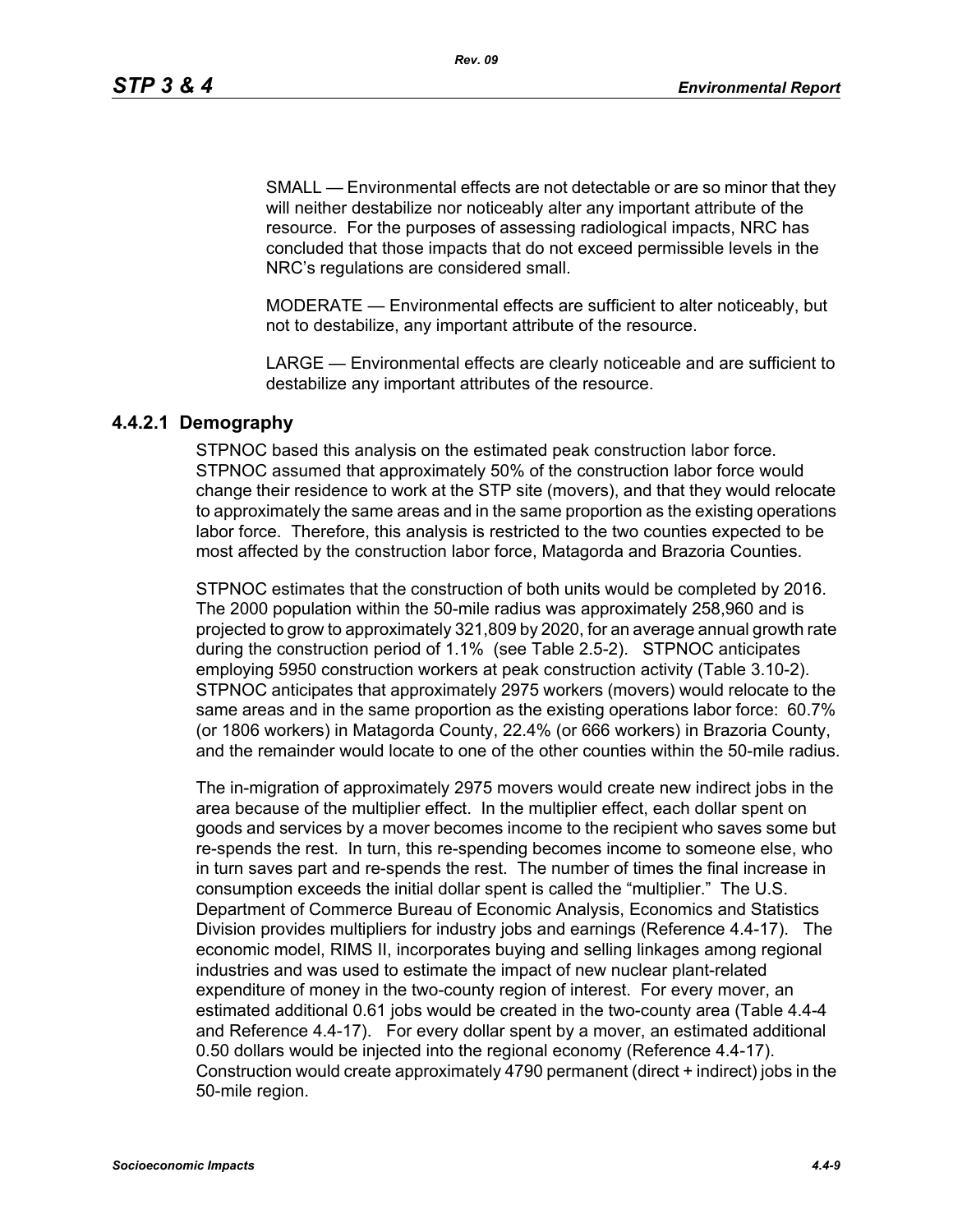Most indirect jobs are service-related and not highly specialized, so, for this analysis, STPNOC has assumed that most indirect jobs would be filled by the existing labor force within the 50-mile region, particularly the two-county area, because 83% of the labor force is expected to settle there. Using the Bureau of Economic Analysis employment multiplier would produce a total number of indirect jobs generated by construction of 1815 (2,975 × 0.61). This number represents approximately 20% of the unemployed persons in the two-county region in 2005 (Table 4.4-4).

According to the Malhotra study (Reference 4.4-9), approximately 80% of nuclear plant construction workers are likely to bring families. Therefore, of 2975 movers, 2380 would bring families into the 50-mile region and 595 movers would not. Assuming that the workers would relocate in approximately that same proportion as the existing operations labor force, approximately 1445 (60.7% of 2380) of those would locate to Matagorda County and 533 (22.4% of 2380) would locate to Brazoria County (Table 4.4-2). Approximately 361 of the workers without families (60.7% of 595) would locate to Matagorda County and 133 (22.4% of 595) would locate to Brazoria County.

According to the Malhotra study, the average household size of a nuclear plant construction worker is 3.25 people. Therefore, construction would increase the population in the 50-mile region by 8330 people  $((2,380 \times 3.25) + (595$  construction workers without families)). Of those, 5056 people (60.7% of 8330) would locate to Matagorda County and 1866 (22.4% of 8330) people would locate to Brazoria County (Table 4.4-2). These numbers constitute 13.3% and 0.8% of the 2000 Census populations of Matagorda and Brazoria Counties, respectively. They constitute 11.3% and 0.6% of the projected 2020 populations of Matagorda and Brazoria Counties, respectively.

The movers and their families would represent a moderate increase in Matagorda County's total population, a small increase in Brazoria County's total population, and smaller increases in the total populations of the other counties in the 50-mile region.

Based on the Malhotra study, STPNOC estimates that 50% of the movers (1488) would remain in the 50-mile region and the remainder would migrate back out of the 50-mile region after construction is complete. Including families, the number of people remaining in the 50-mile radius would be 4165. Applying the same percentage to the movers residing in Matagorda County and Brazoria Counties, STPNOC estimates that 903 and 333 movers, respectively, would remain in these counties. In Matagorda and Brazoria Counties, the remaining workers and their families plus workers without families would number 2528 and 933, respectively.

## **4.4.2.2 Impacts to the Community**

This section evaluates the social, economic, infrastructure, and community impacts to the two-county area and 50-mile region as a result of constructing STP 3 & 4. It is expected that site preparation and construction activities would continue for approximately 7 to 8 years, be completed by 2016, and employ as many as 5950 construction workers at peak employment.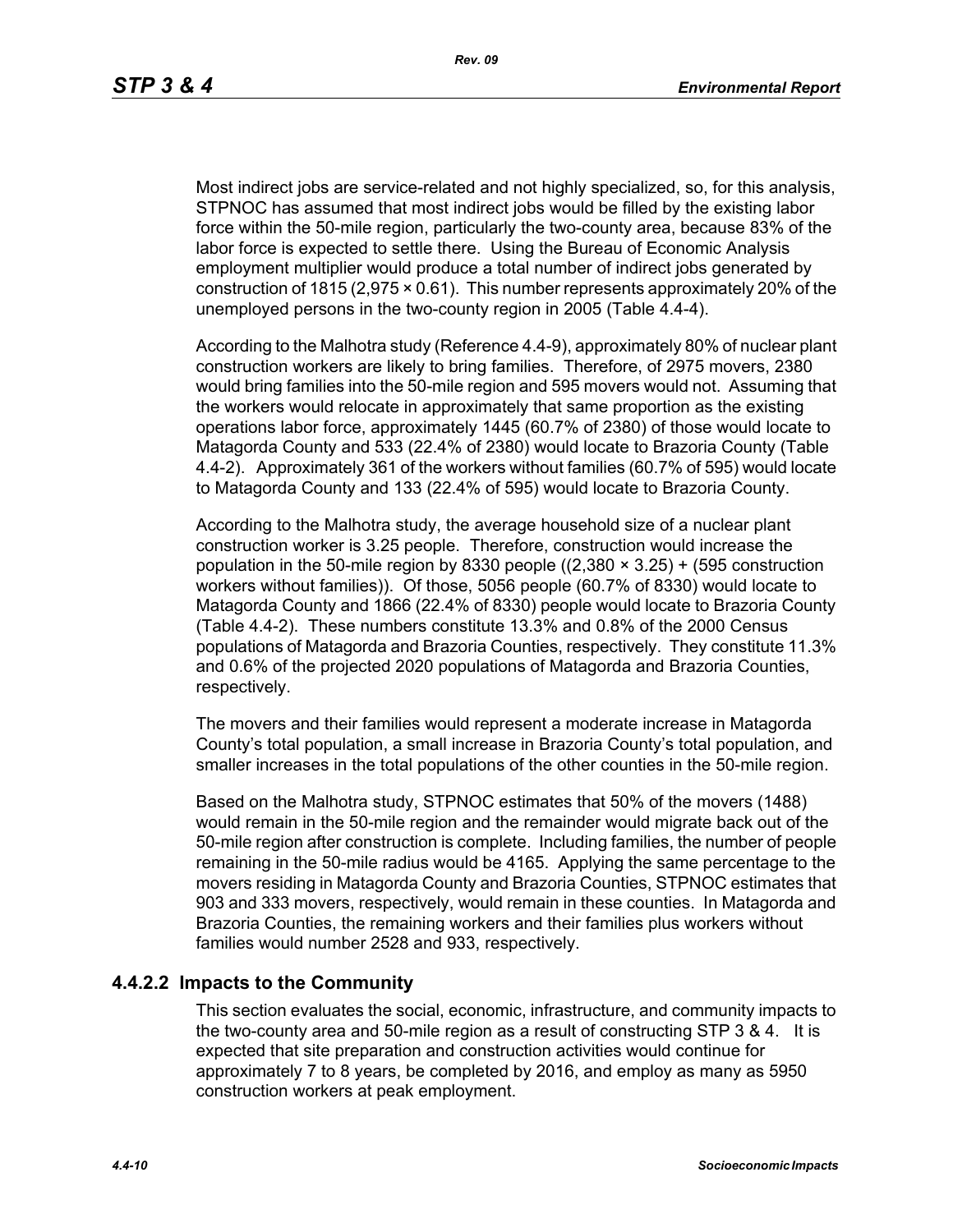# **4.4.2.2.1 Economy**

The impacts of construction on the local and regional economy depend on the region's current and projected economy and population.

As stated earlier in Subsection 4.4.2, approximately 2975 construction workers (50% of the peak construction labor force) would already reside within a 50-mile radius of the STP site. STPNOC believes that the regional construction labor force can support this estimate, based on the size of the construction labor force in the area. In 2005, there were 16,718 construction workers in Matagorda and Brazoria Counties (Table 2.5-7). Including the construction labor forces from the other counties within a 50-mile radius, the peak number of movers—2975—would represent less than 18% of the pool of construction workers within the 50-mile radius.

As stated in Subsection 4.4.2, 2975 construction workers would be considered movers who would migrate into the 50-mile radius. This in-migrating labor force would create additional direct jobs in the region. The expenditures of the construction labor force in the region for shelter, food, and services would, through the multiplier effect of expenditures, also create a number of new indirect jobs. An influx of 2975 movers would create 1815 indirect jobs, for a total of 4790 jobs (Table 4.4-4).

The employment of up to 2975 movers over a 7- to 8-year period could have SMALL to LARGE economic impacts on the surrounding region. The creation of these jobs could inject between \$100.3 and \$1,003.3 million dollars into the regional economy during the life of the construction project, reduce unemployment by up to 20%, and create business opportunities for housing and service-related industries. However, after construction completion, a total of 50% of the movers would be expected to migrate back out of the 50-mile region, and the income associated with construction of Units 3 & 4 would cease. The estimated economic impact of this out-migration could be as high as \$9,930,175 per month (during peak). These estimates are analyzed below.

Table 4.4-5 lists the estimated number of movers on site, by month, during construction. The number of movers is 50% of the total labor force on site per month. STPNOC obtained construction worker wage data for Matagorda and Brazoria Counties from the Department of the Interior's Bureau of Labor Statistics. In 2005, the average annual pay for a construction worker in Matagorda County was \$35,988, and, in Brazoria County, \$40,640 (Subsection 2.5.2.1). In 2006, the average annual for a heavy and civil engineering construction worker in Matagorda County was \$43,639, and in Brazoria \$53,746. To be conservative, STPNOC used the weighted average annual wage of a heavy and civil engineering construction worker in the two counties (weighted based on the number of heavy and civil engineering construction workers in each county) \$53,406 in its analysis. In Table 4.4-5, the average annual wage was divided by 12 to calculate an average monthly wage—\$4,450. The monthly wage was multiplied by the number of movers each month and then summed to calculate total dollars earned by the movers.

A sensitivity analysis, as shown in Table 4.4-5, was performed to further assess the impacts of the mover wages on the region. Because of uncertainty surrounding the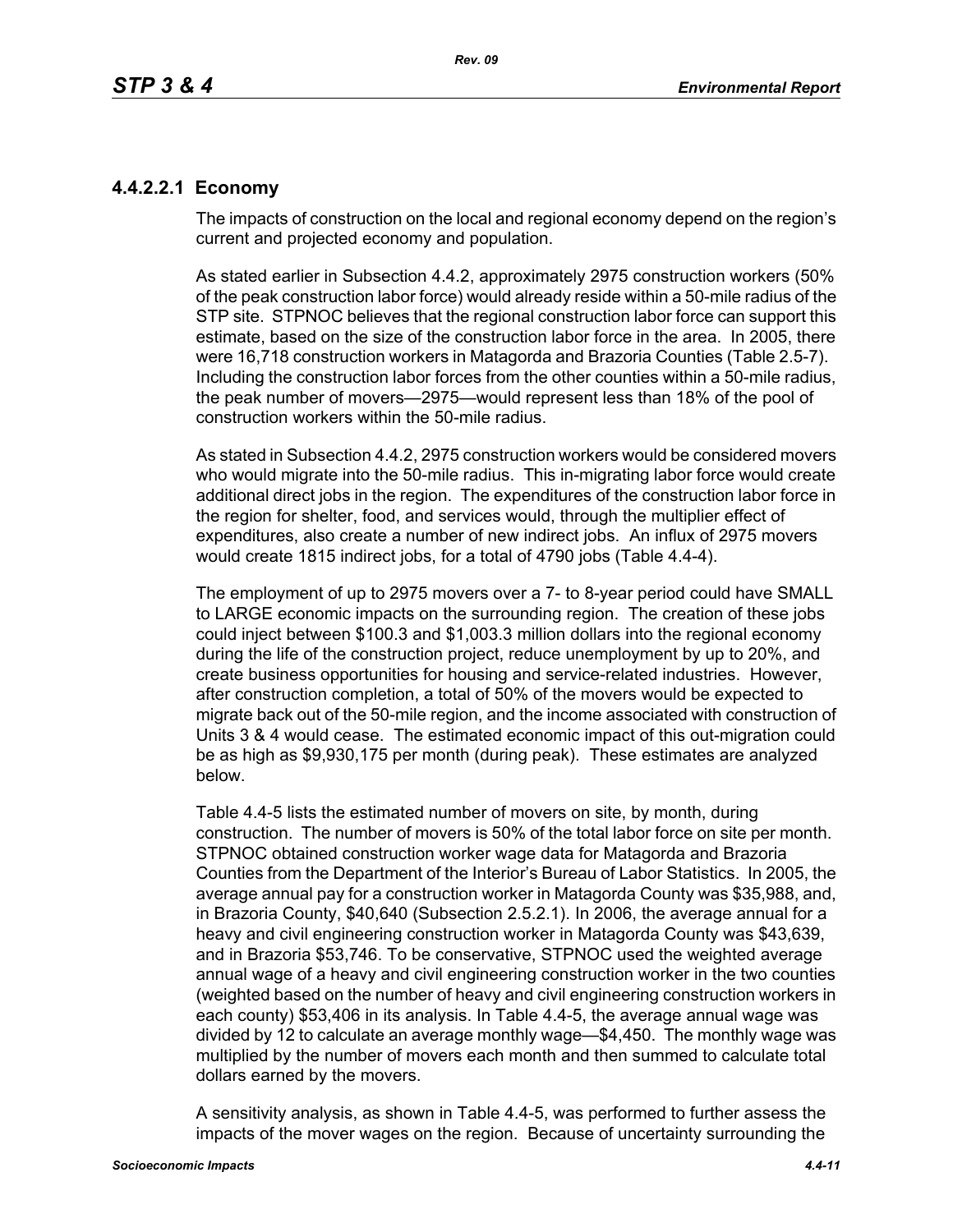amount of mover wages that would be spent in the 50-mile region, STPNOC provided a table depicting the dollar impact on the 50-mile region by percentage of the wages spent within the region. Additionally, an earnings multiplier for the construction industry in the two-county region was applied to the wages. According to these calculations, the total economic impact of mover wages on the 50-mile region would be between \$100.3 million and \$1,003.3 million dollars over the life of the construction project. (Note: STPNOC acknowledges that, although this earnings multiplier is for the two-county region, it reasonably represents the balance of counties within the 50 mile radius.) At construction peak, wages would total \$13,240,233 dollars per month. Multiplying \$13,240,233 by the earnings multiplier (1.5) would generate a monthly economic impact during peak construction activity of \$19,860,350 (if 100% of the earnings were spent within the region). This would be considered a positive impact.

After construction is completed, approximately 50% of the movers would remain in the 50-mile radius and the remainder would migrate out. Assuming a 50% decrease in the mover labor force, there would be a corresponding decrease in the economic impact to the 50-mile region. Any movers remaining in the ROI would continue to contribute to economic impacts in the ROI, but these impacts would not be associated with STP 3 & 4 construction. As noted above, monthly earnings during construction peak total \$13,240,233 per month. With the earnings multiplier applied, impacts could be as high as \$19,860,350 in the unlikely case that all earnings were spent within the ROI (Table 4.4-5). This out-migration would be considered a negative impact. However, Figure 3.10-1 indicates that the out-migration would occur gradually over a 2-year period. The gradual reduction in the construction labor force and the in-migration of operations workers during the construction period, would assist in mitigating the impact to the community from the destabilizing effects of a sudden decrease in households. In addition to the gradual nature of the decline in the construction workforce, the incoming operations workers and their families would help to mitigate the negative impacts of the decreasing construction workforce. Another mitigating factor would be the substantially higher average annual wages expected for the operations workers. These higher wages, combined with larger multipliers for both earnings and employment, suggest that each operations worker would have a greater impact on the ROI economy than each construction worker.

Because of the estimated distribution of the movers, Brazoria County would experience approximately 22.4% of this economic activity and Matagorda County would experience 60.7% of the activity. Matagorda County would be the most affected. Beyond Matagorda County, the impacts would become more diffuse as a result of interacting with the larger economic base of other counties, particularly Brazoria County, which contains a portion of the outskirts of Houston.

The magnitude of the positive economic impacts would be less discernible, diffused in the larger economic base of Brazoria County. Matagorda County, as the site of the construction and the county where most of the construction labor force would reside, would be affected more than Brazoria County. STPNOC concludes that the impacts of construction on the economy of the region would be SMALL everywhere in the region, except Matagorda County, where the positive impacts of an in-migrating construction labor force and the negative impacts of the departing labor force (upon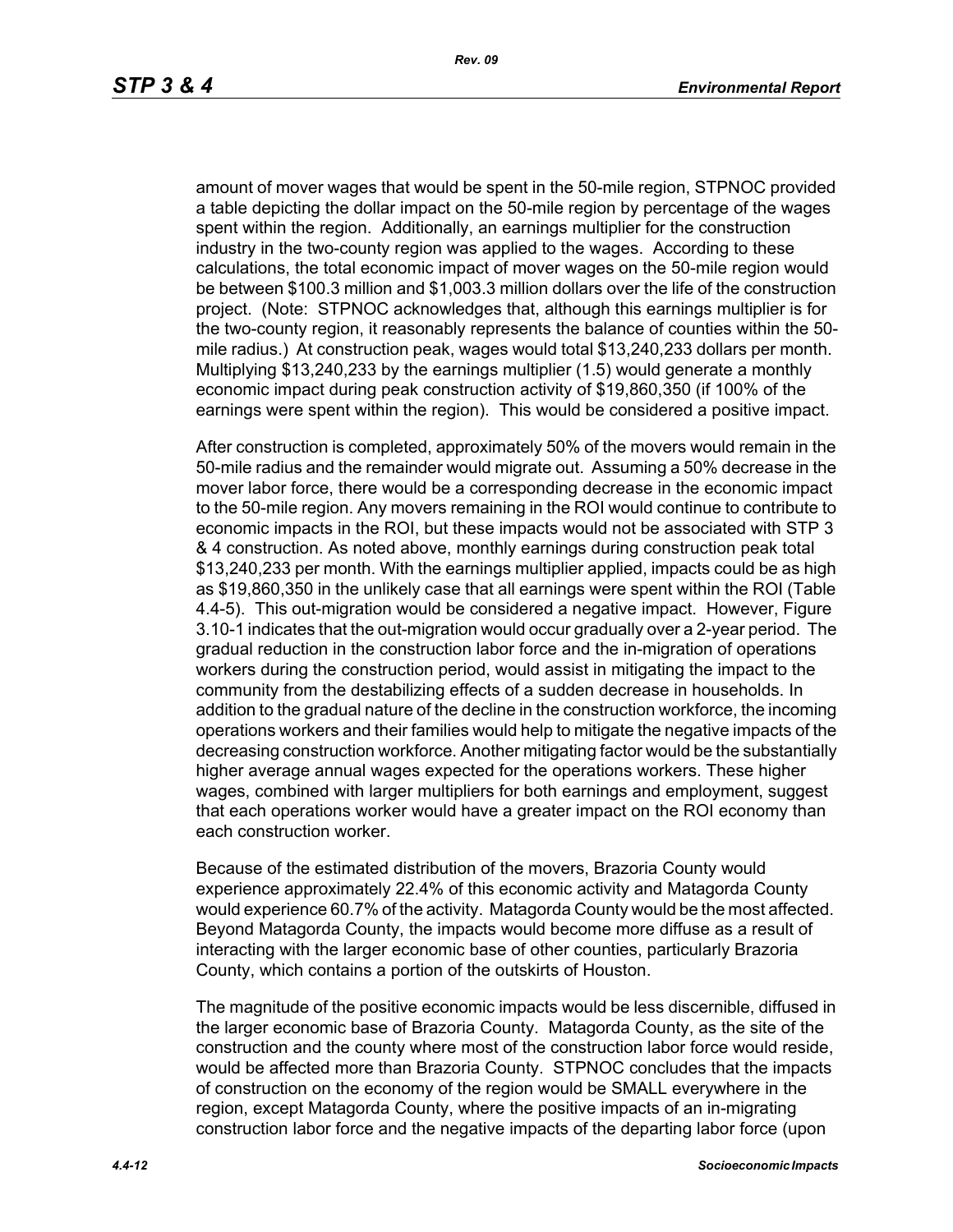construction completion) could be MODERATE to LARGE. Mitigation would be warranted. To mitigate these impacts, STPNOC would maintain communication with local and regional government authorities including the Matagorda County Commissioners Court, County Judge and nongovernmental organizations to disseminate project information that could have socioeconomic impacts in the community in a timely manner. These organizations would be given the opportunity to perform their decision-making regarding economic choices with the understanding that approximately half of the positive economic impacts of the construction project would be temporary and could disappear when the construction project is complete.

## **4.4.2.2.2 Taxes**

Construction-related activities, purchases, and labor force expenditures would generate several types of taxes, including corporate franchise taxes, sales and use taxes, and property taxes. Increased taxes collected are viewed as a benefit to the state of Texas and to the local jurisdictions in the region.

In the GEIS for License Renewal of Nuclear Plants (NUREG-1437), the NRC presents its method for defining the impact significance of tax revenue impacts during refurbishment (i.e. large construction activities). STPNOC reviewed this methodology and determined that the significance levels were appropriate to apply to an assessment of tax impacts as a result of new construction.

In NUREG-1437, the NRC concluded that changes in tax revenues (during refurbishment) at nuclear plants would be:

- SMALL When new tax payments by the nuclear plant constitute less than 10% of total revenues for local taxing jurisdictions. The additional revenues provided by direct and indirect plant payments on refurbishment-related improvements result in little or no change in local property tax rates and the provision of public services.
- MODERATE When new tax payments by the nuclear plant constitute 10% to 20% of total revenues for local taxing jurisdictions. The additional revenues provided by direct and indirect plant payments on refurbishment-related improvements result in lower property tax levies and increased services by local municipalities.
- LARGE When new tax payments by the nuclear plant represent more than 20% of total revenues for local taxing jurisdictions. Local property tax levies can be lowered substantially, the payment of debt for any substantial infrastructure improvements made in the past can easily be made, and future improvements can continue.

## **Personal Income and Corporate Franchise Taxes**

As noted in Subsection 2.5.2.3, Texas has no personal income tax, but recently amended the law to extend coverage of the franchise tax on corporations; the changes take effect January 1, 2008.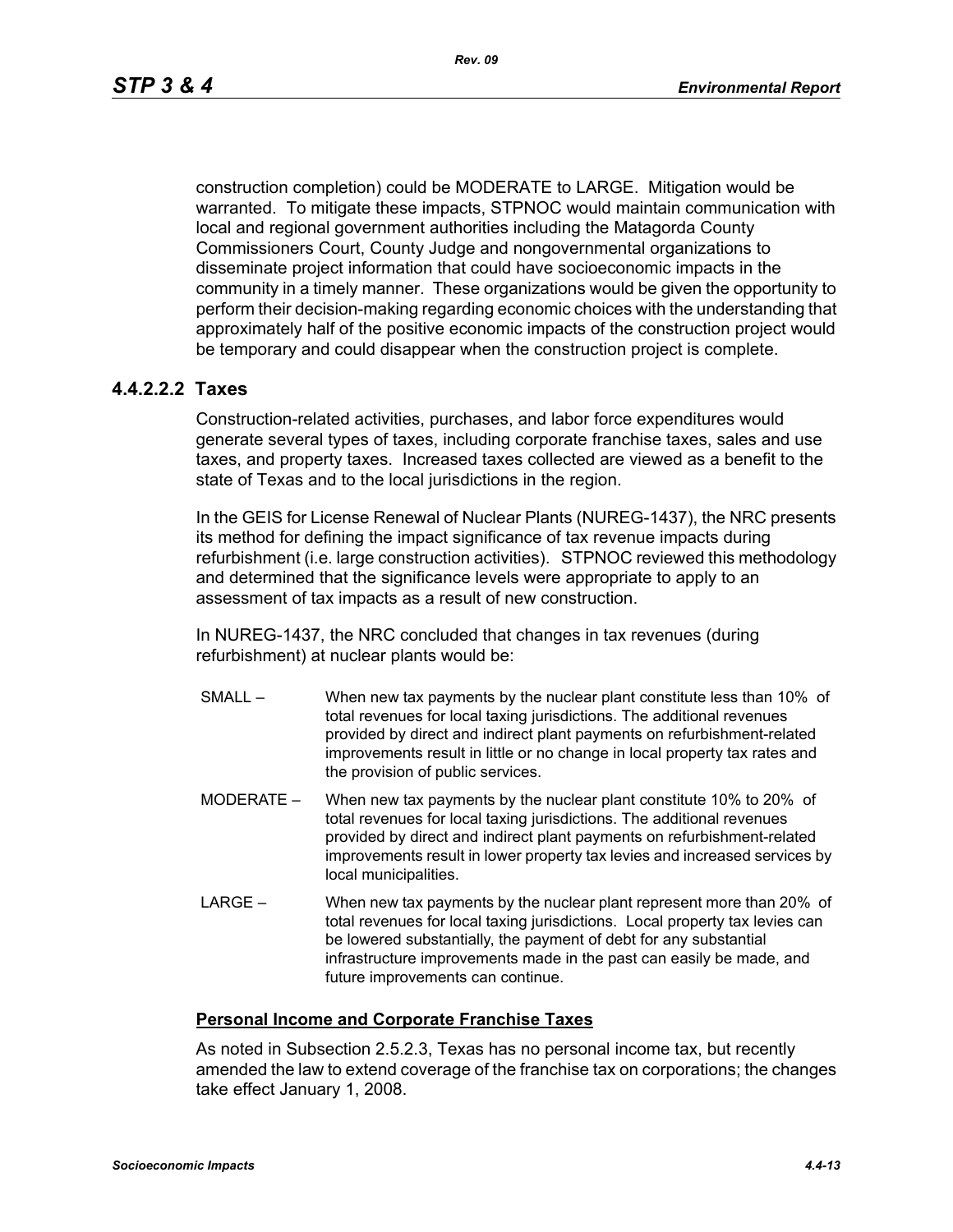The franchise tax is a gross margin tax, meaning that it is calculated on revenues less allowable operating costs. Therefore, no franchise taxes would be assessed during the construction period for STP 3 & 4 because there would be no revenues during that time. In addition to direct taxes from the private owners of STP, local construction expenditures and purchases by the construction labor force would have a multiplier effect in the local economy, where money would be spent and re-spent within the region. Because of this multiplier effect, businesses in Matagorda County and adjacent areas, particularly retail and service sector firms, could experience revenue increases, and there could be prospects for new startup firms and additional job opportunities for local workers. Existing and new firms would generate additional profits, which would further contribute to increased franchise taxes, although the exact amount is unknown. Impacts would be positive and SMALL.

#### **Sales and Use Taxes**

#### **Expenditures by Construction Labor force**

STPNOC estimates a peak construction labor force of 5950 workers, and further estimates that 5056 workers and family members would settle in Matagorda County during the construction period (Subsection 4.4.2 and Table 4.4-2). Their retail expenditures (restaurants, hotels, merchant sales, and other items) would yield an increase in sales and use tax revenues. As an indirect impact, the multiplier effect of the new jobs in the area (see Subsection 4.4.2.1) would also result in higher personal income for current residents in the region, more disposable income, and greater expenditures by individuals and families for items subject to sales or use taxes.

Taxable goods or services purchased anywhere within the state of Texas are subject to the current state sales tax of 6.25%. These revenues are remitted to the state of Texas, which received \$18.3 billion in sales tax revenues (accounting for 25% of state tax collections) in 2006 (Reference 4.4-18). Direct and indirect taxable purchases associated with the construction labor force would yield a relatively SMALL but beneficial impact to the state as a whole. Although sales tax revenues are not returned directly to the counties where the tax was collected, the state uses the sales tax revenues, along with other revenues, to fund numerous services within counties (as discussed in Subsection 2.5.2.3.2), and thus Matagorda County (and other Texas counties) would receive a SMALL positive indirect impact from the expected increase in taxable expenditures by construction workers.

Purchases made within Bay City and Palacios are currently subject to a 2% sales tax above the state's rate of 6.25%; these revenues are returned to the respective cities and are used to fund a variety of city services (see Subsection 2.5.2.3.2). Because of the small populations of these cities, revenues from worker purchases would provide a SMALL to MODERATE positive impact to these jurisdictions.

Purchases within cities outside of Matagorda County that impose an additional sales tax would also yield relatively SMALL to MODERATE beneficial impacts to those cities, with the magnitude depending on the size of the jurisdiction, the amount and variety of goods and services available for purchase, and the actual amount of purchases made within the jurisdiction.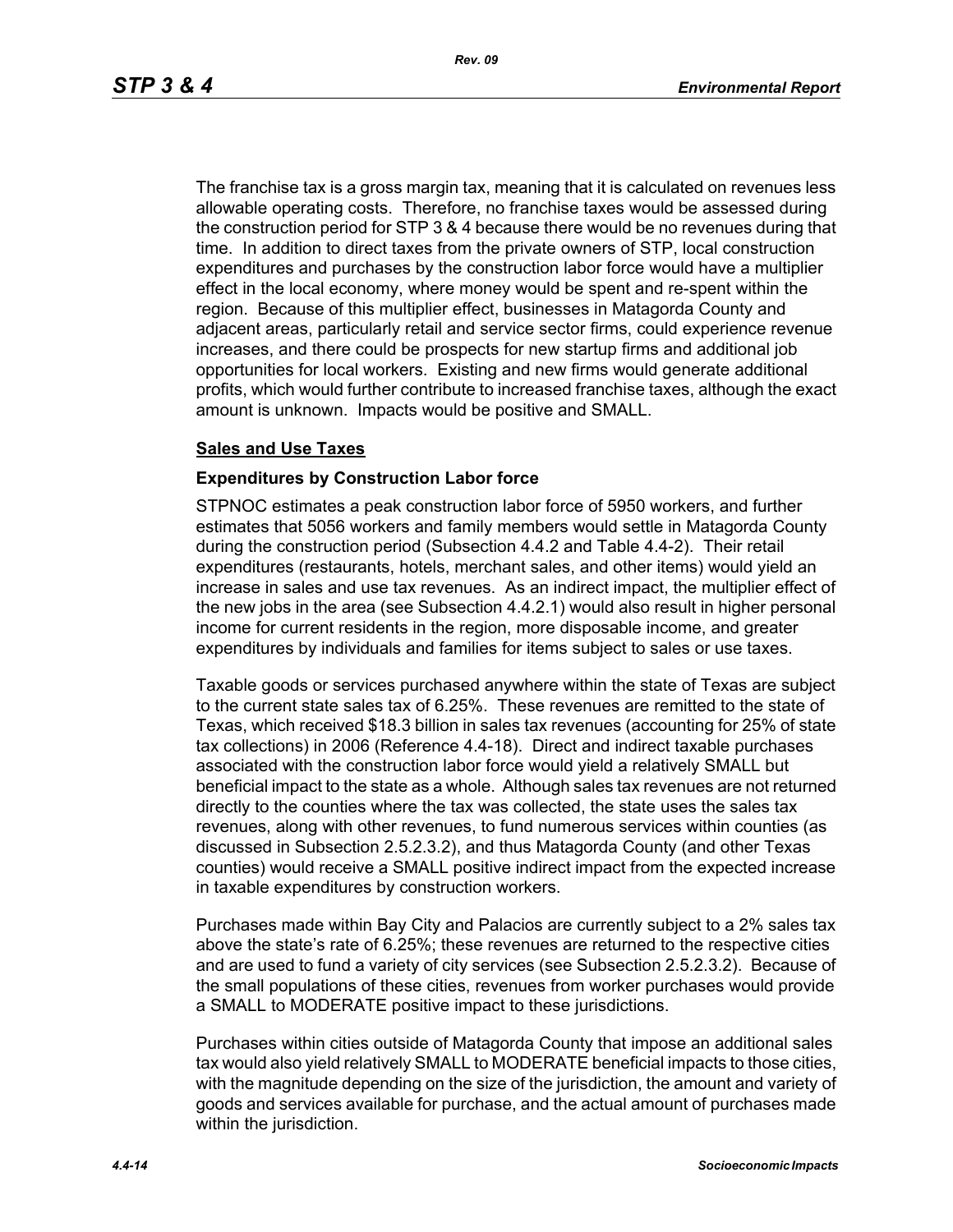#### **Expenditures for Construction Goods and Services**

In addition to sales taxes paid by construction workers and families, the region would also experience an increase in the sales and use taxes collected from project expenditures for construction materials, supplies, and services. To the extent possible, STPNOC obtains goods and services from the local economy, including Bay City. Project expenditures are subject to sales tax in proportion to the percent of investor ownership (e.g., for STP 1 & 2, 44% of STPNOC's taxable purchases are currently subject to sales tax).

According to "Texas Sales Tax Frequently Asked Questions," (Reference 4.4-19), "manufacturers may claim a Texas sales tax exemption for tangible personal property directly used or consumed in or during the actual manufacturing, processing, or fabrication of tangible personal property for ultimate sale if the use or consumption of the property is necessary or essential to the manufacturing, processing, or fabrication operation and directly makes or causes a chemical or physical change to the product being manufactured, processed, or fabricated for ultimate sale."

This exemption applies to the production of electric power and would exempt approximately 90% of the materials used to construct STP 3 & 4, leaving approximately 10% of the construction costs subject to sales tax (6.25% to the state of Texas and 2.0% to Bay City). The owners of STP 3 & 4 have projected the sales tax payments on these expenditures at an estimated \$23.9 million per unit, with \$5.8 million due to Bay City and \$18.1 million to the state of Texas over the construction period. These payments would provide a total of \$11.6 million to Bay City over the 7-year construction period.

To determine the impact of these tax payments, Bay City sales taxes were projected from 2006 to 2015 based on the average annual growth rate of 2.2% between 1996 and 2005. The projected rate of increase in Bay City sales tax is conservative in that it does not take into account likely increases in population or business activity that could occur as a result of STP construction.

For the purpose of this analysis, it was assumed that taxable expenditures would occur evenly during the 6-year construction period for each unit, with construction on STP 3 beginning in 2009 and construction on STP 4 concluding in 2015. As Table 4.4-3 shows, Bay City sales tax collections would be 21% of the total Bay City sales tax revenue collected in 2009. STPNOC tax payments between 2010 and 2014, while both units are under construction, would increase from 38% to 41% of Bay City sales tax revenue. In 2015, the final year of construction for STP 4, the STPNOC sales tax payments would be only 18% of Bay City sales tax revenue. Therefore, the positive impacts to Bay City sales tax revenues would be positive and MODERATE during 2009 and 2015, the first and last years of construction, and positive and LARGE between 2010 and 2014, and the city would be able to provide a higher level of services to its citizens and visitors.

Purchases made in Matagorda County outside of Bay City and Palacios would provide sales tax revenues to the state of Texas, and would constitute a relatively SMALL but beneficial impact. Purchases from taxing jurisdictions outside Matagorda County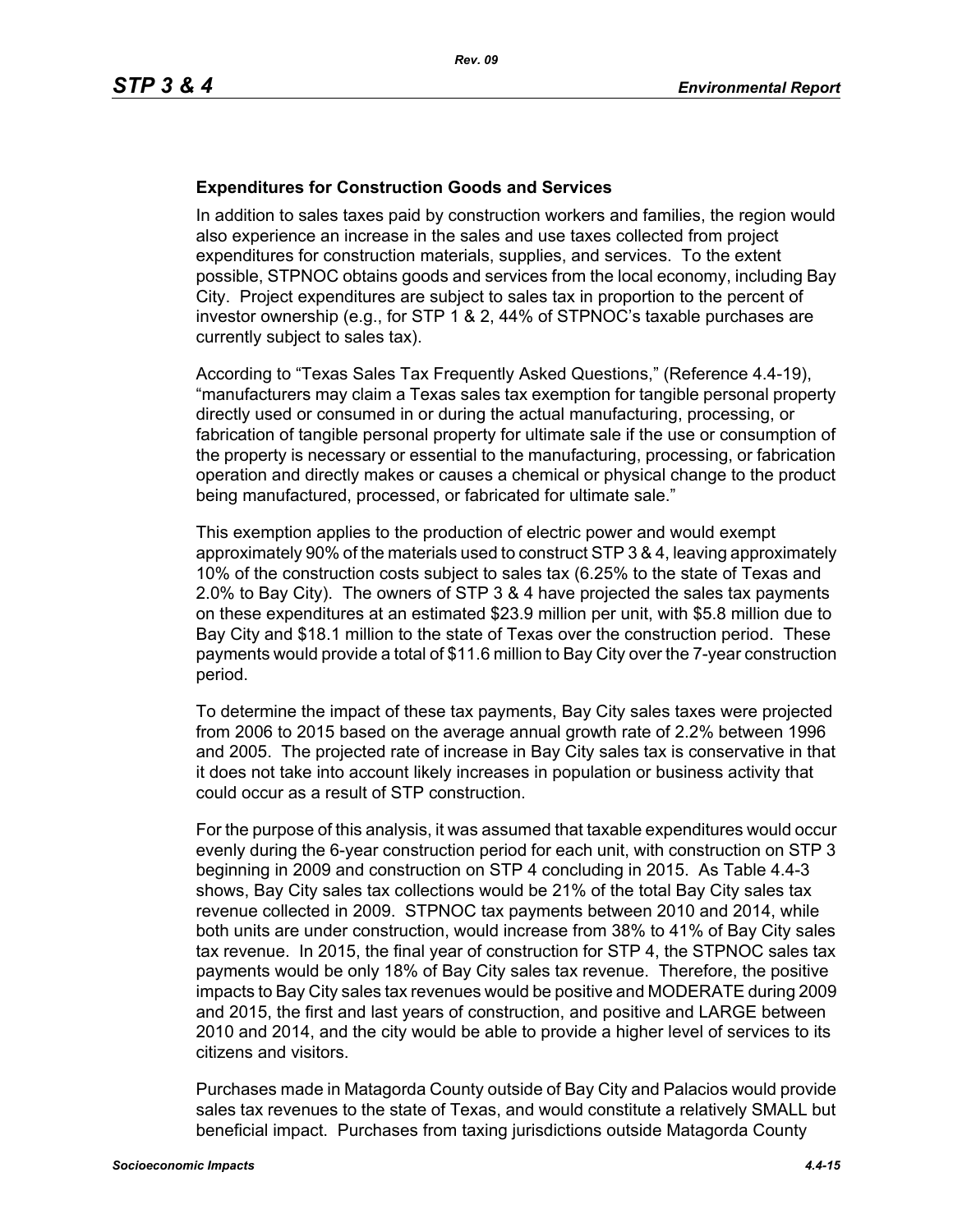would yield relatively SMALL to MODERATE beneficial impacts, depending on the overall size of such jurisdictions. In more heavily populated nearby jurisdictions such as Brazoria County, the positive impacts would be relatively SMALL. It is not possible to assess which counties and local jurisdictions would be most affected, but all taxing entities would receive a SMALL to MODERATE positive impact.

In addition to the construction expenditures noted above, STPNOC has estimated expenditures for goods and services during the construction period, at \$212.7 million for construction-related items and \$13.4 million for office or administrative items. To approximate the impact on state and local sales tax revenues, the total of \$226.1 million was divided by 7 (years in construction period) to obtain an average annual expenditure amount (\$32.3 million), which was then taken as a percentage of increase over the latest year for which actual sales tax revenues were available. It was assumed that none of the items is exempt from sales tax, and that all are subject to Texas sales or use tax. Because of the limited retail opportunities in Bay City and Palacios, a sensitivity analysis was performed to assess the range of impacts from spending 10% to 100% in each jurisdiction. The analysis also addressed the uncertainty regarding private/public ownership of STP 3 & 4 (as noted above, STP 1 & 2 are currently 44% investor-owned and 56% publicly-owned). Only the privately-owned segment is subject to sales tax. Therefore, scenarios for 44%, 60%, 80%, and 100% private ownership were assessed. The analysis is presented in Table 4.4-8.

Depending on the ownership scenario, annual Texas sales tax revenues would range from \$888,230 to \$2.0 million, representing an increase over 2006 sales tax revenues from 0.005% to 0.011%, a SMALL and positive impact.

Annual impacts to Bay City or Palacios tax revenues were estimated to range from a low of \$28,423 (44% private ownership with only 10% subject to local taxation) to \$645,986 (100% private ownership and 100% spent in either city). (Both cities impose a 2% sales tax, so the potential sales tax revenues are identical.) The associated increases over Bay City's 2005 sales tax revenues (\$3.7 million) range from 0.8% to 17.5%, while the increases over Palacios' 2006 sales tax revenues (\$219,500) could range from 12.9% to 294.3%. However, because of the limited availability of goods and services, it is unlikely that a major proportion of expenditures would occur in Bay City. At the present time, it is not possible that more than a small proportion of purchases would occur in Palacios, whose population is roughly one-fourth of Bay City's. Based on current retail opportunities, it is likely that impacts to either locale would be positive and SMALL to MODERATE. However, if additional STP suppliers were to locate within either city, sales tax revenue impacts could range from SMALL to LARGE.

#### **Other Sales- and Use-Related Taxes**

Matagorda County imposes a hotel occupancy tax of 6% on the cost of each room. The revenues from this tax benefit tourism and convention marketing, programs to enhance the arts, and historic preservation projects that benefit tourism. Visitors during the construction period, as well as many construction workers themselves, would use local hotels and pay this tax. Although the exact number of visitors and workers who would use hotels is unknown, it is expected to be large during the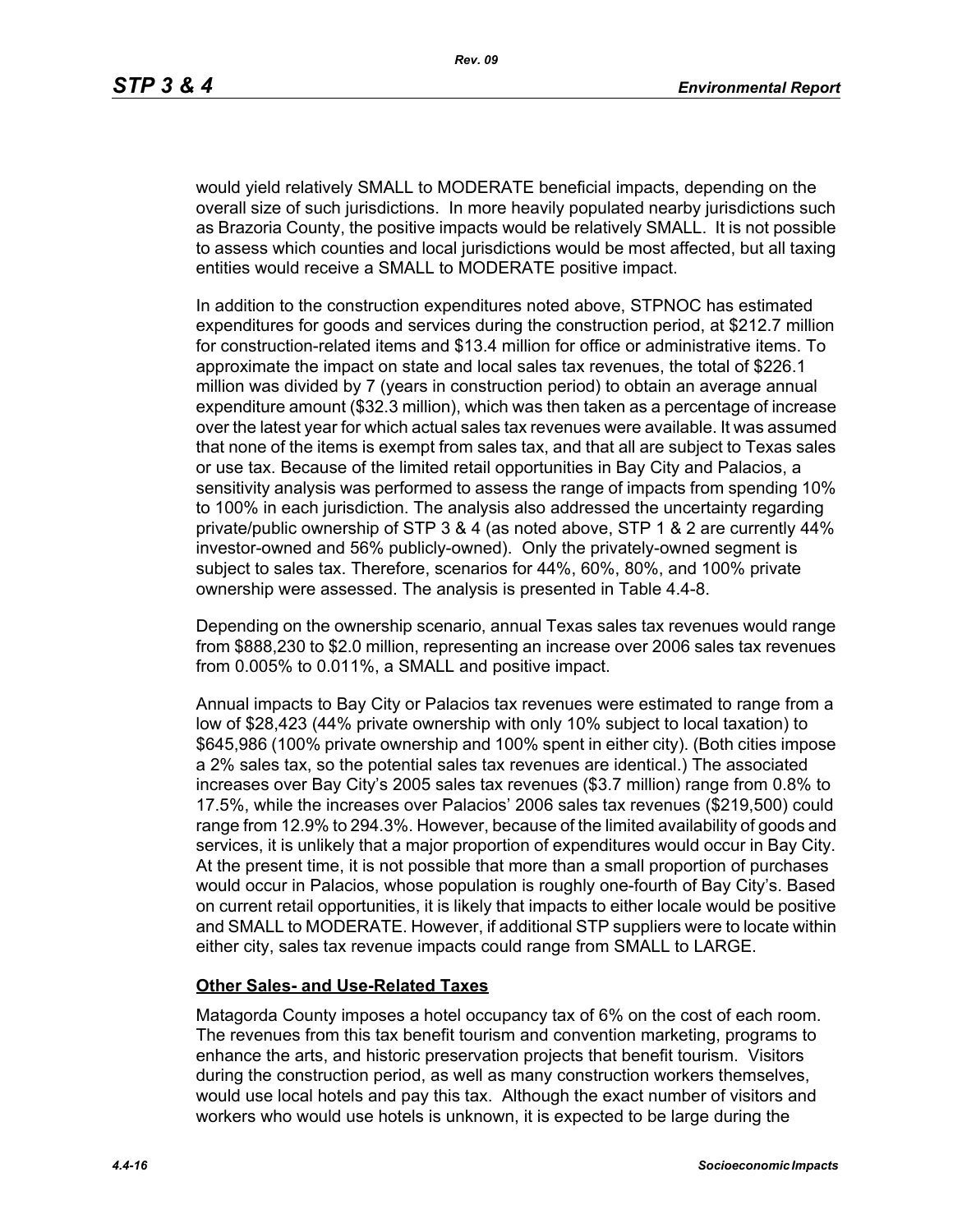construction period. Because of Matagorda County's small population, MODERATE positive benefits to the county would result from these tax collections.

The cities of Bay City and Palacios also tax telecommunications services; calls within Texas are subject to a 2% city tax in these locations, while the state sales tax applies to all calls. Both cities also impose their 2% sales tax on the residential use of gas and electricity. These cities would receive positive impacts from increased collections during an influx of construction workers and their families residing in those communities, with the actual impacts dependent on residence choices and usage patterns for telephone, gas, and electricity. The amounts are unknown at this time but are expected to be relatively SMALL and positive.

#### **Property Taxes — Counties and Special Districts**

As discussed in Subsection 2.5.2.3, Texas property tax assessments are made by the county appraisal district, which bases its appraisal on a consideration of cost, income, and market value. This appraisal is used by all taxing jurisdictions within the county, including special districts and independent school districts (ISDs), which apply their individual mileage rates to determine the taxes owed.

In addition to Matagorda County itself, the special districts who receive property taxes from NRG for STP include the Matagorda County Hospital District, Navigation District #1, Drainage District #3, the Palacios Seawall District, and the Palacios ISD (see Subsection 2.5.2.3).

During construction of STP 3 & 4, STP's additional tax valuation would be based on the cost of construction, and determined in accordance with state law and appraisal formulas or some mutually agreed-upon valuation. Some inputs to the formulas would be discussed or negotiated between the appraisal district and the owners who participate in STP 3 & 4 (municipal utilities do not pay property taxes).

Matagorda County's status as a federal Historically Underutilized Business Zone (HUBZone) and Texas Strategic Investment Area makes tax abatements available for qualifying new businesses or expansions. Nuclear electric power generating facilities are now eligible for this abatement. To receive this abatement, NRG (as the only current owner subject to property tax) would apply to the Matagorda County Commissioners Court, the county governing body. NRG's eligibility and the terms of the abatement would be determined by the Commissioners Court. The amount of any such abatement, the likelihood of NRG's applying for it, and the abatement's possible impact to the affected taxing jurisdictions are not known at this time.

Property tax payments to Matagorda County for STP 1 & 2 represented approximately 75% of the total county property tax revenues between 2000 and 2005. During the 7 year construction period for STP 3 & 4, NRG would likely pay additional property taxes to the taxing districts listed above. Although the amount of these payments is unknown at this time, it is likely that such payments would represent an increase over current payments, resulting in a MODERATE to LARGE positive impact to those taxing jurisdictions and a SMALL to MODERATE positive impact on the local economy.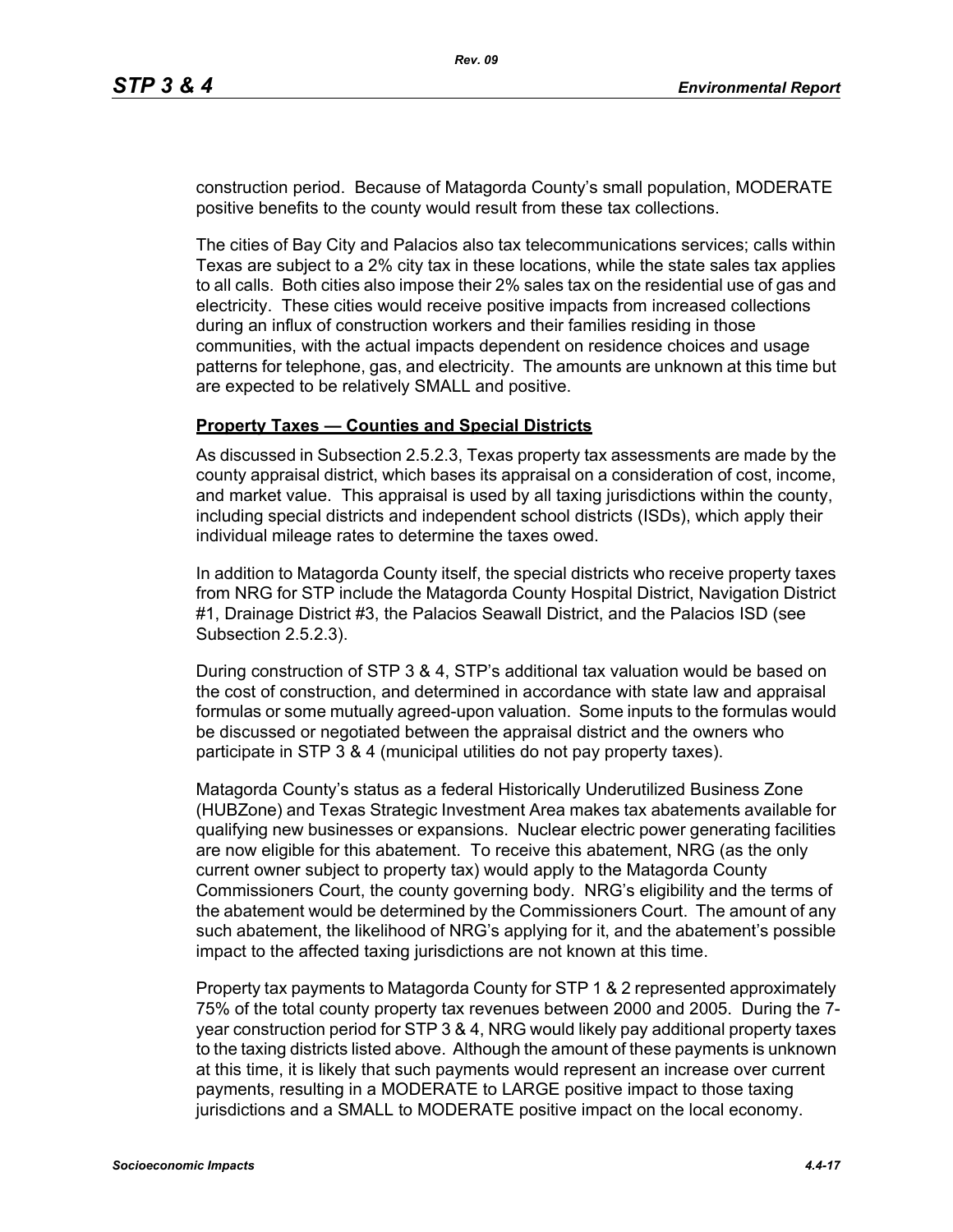A second source of revenue would be from property taxes resulting from housing purchases by the construction labor force. Developers would construct new housing or there would be an increase in the demand for existing housing, which would likely drive housing prices up, thus increasing values, assessments, and property taxes levied and collected. The change in tax revenues is not known at this time and would depend on worker choices regarding home location and home value. The increased housing demand would have relatively SMALL impacts on tax revenues in more heavily populated jurisdictions such as Brazoria County, but in Matagorda County, with a much smaller population, the relative impacts would be SMALL to MODERATE.

#### **Property Taxes — Independent School Districts**

The Palacios ISD encompasses the southwestern portion of Matagorda County and a small portion to the west in Jackson County. It is a largely rural district, containing the town of Palacios, a few smaller communities, and the STP site (see Figure 2.5-8 for a map of the school districts in Matagorda County).

School districts in Texas may tax only entities within their borders, so the owners of the STP facility pays school-related property taxes only to the Palacios ISD, and is the ISD's largest taxpayer. Between 2000 and 2005, between 71% and 99% of the ISD's property tax revenues (see Table 2.5-16) was attributable to STP 1 & 2. As noted in Subsection 2.5.2.3.3, the Palacios ISD received approximately 60% of its revenue from local property taxes for the 2004–2005 school year. The expected increases in the appraised valuation of the STP facility during the construction of STP 3 & 4 would result in larger tax payments to the taxing jurisdictions listed above and in Table 2.5-15.

The state of Texas has established funding guidelines to equalize wealth across school districts, and sets a statewide wealth limit per student each year (\$319,500 in 2006). This limit is multiplied by an ISD's weighted average daily attendance to obtain the total wealth limit for that district. If the ISD's property tax revenues exceed that amount, the district is considered "property-rich"; if revenues are below that amount, it is considered "property-poor." Revenues in excess of the wealth limit are returned to the State for redistribution to property-poor districts (see also Subsection 2.5.2.3.3).

Under the wealth equalization guidelines, additional revenues paid to Palacios ISD would not directly benefit the ISD, since their level of funding is based on a fixed perpupil amount; therefore, the ISD's property tax revenues that remain in the district would increase only if its attendance increased. Property tax revenues exceeding that year's wealth limit would flow to the state of Texas for redistribution to property-poor school districts. Although the amount of the increased tax payments is unknown at this time, the larger payments, while MODERATE to LARGE in absolute terms, would provide a relatively SMALL positive impact to the state of Texas as a whole and to those property-poor districts receiving the reallocated funds.

The influx of construction workers and their families could result in larger enrollments in Palacios schools (see Subsection 4.2.2.8). As explained in Subsection 2.5.2.3.3, the Texas school funding formula is based on weighted average daily attendance. While increases in the number of students could result in additional expenses, the ISD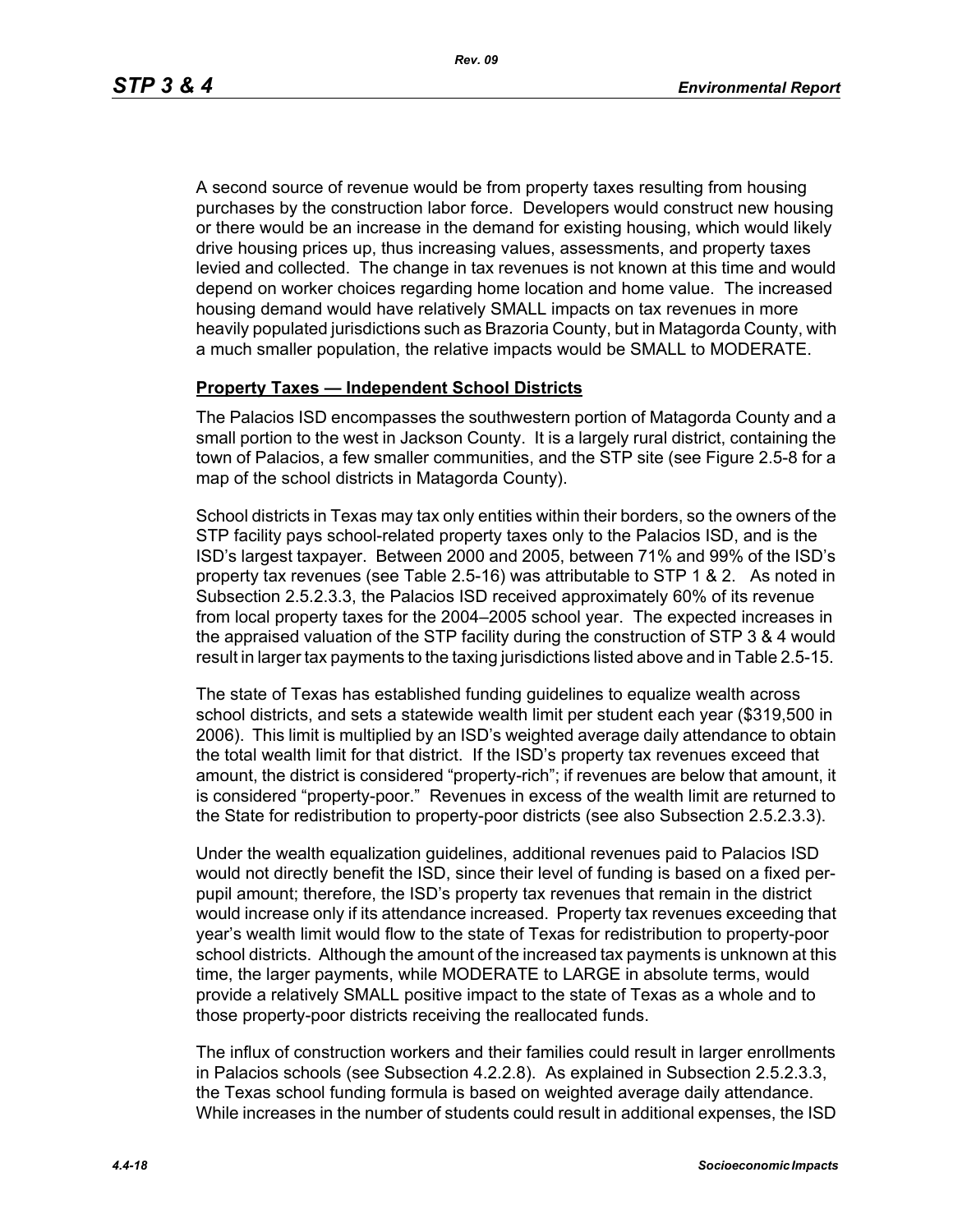would receive increased revenues, and fiscal impacts to the Palacios ISD would be SMALL.

Other school districts in the area do not receive property tax revenues from STP, but could experience larger enrollments during the construction period. Fiscal impacts to these districts would vary from SMALL to MODERATE, depending on the size of their existing enrollment, the amount of enrollment increases, their existing property tax revenues, and their status as a property-rich or property-poor school district under Texas school funding wealth equalization guidelines (discussed in Subsection 2.5.2.3.3). The possible impacts to other school districts in the area are addressed in Subsection 4.2.2.2.8.

In its 2007 session, the Texas Legislature enacted legislation (House Bill 2994) that would expand the existing tax abatement laws (the "Property Redevelopment and Tax Abatement Act" and the "Texas Economic Development Act") to include nuclear electric power generation facilities (Reference 4.4-20). The legislation was signed into law by the Governor of Texas on June 15, 2007 (Reference 4.4-21), and essentially will allow school districts to reduce the taxable value of new construction of nuclear plants, and allow the plants to defer the effective date of an abatement agreement for up to 7 years after the date the agreement was made. Negotiations for this abatement between the owners of STP 3 & 4 and the Palacios ISD are underway. The law would also allow STP's investor-owned participant, NRG, to enter into a payment agreement with the Palacios ISD, whereby NRG could "share" some of its tax savings with the Palacios ISD. This payment would not be considered ISD tax revenue and would not be subject to recapture by the state of Texas (Reference 4.4-22). Passage of this bill may decrease NRG's tax obligations to the Palacios ISD for its share of the STP 3 & 4. Under current state funding formulas to maintain wealth equalization (described above and in Subsection 2.5.3.3.3), the Palacios ISD's overall revenues would not decline (Reference 4.4-23). The amount of any tax reduction and of any "sharing" payment on STP 1 & 2 from NRG to the Palacios ISD are unknown at this time, as are any tax arrangements between the Palacios ISD and the investor-owned operators of STP 3 & 4. However, any additional funds received by the Palacios ISD that would not be subject to wealth-equalization limits (and could thus remain within the ISD) would have a SMALL to MODERATE beneficial impact on the school district.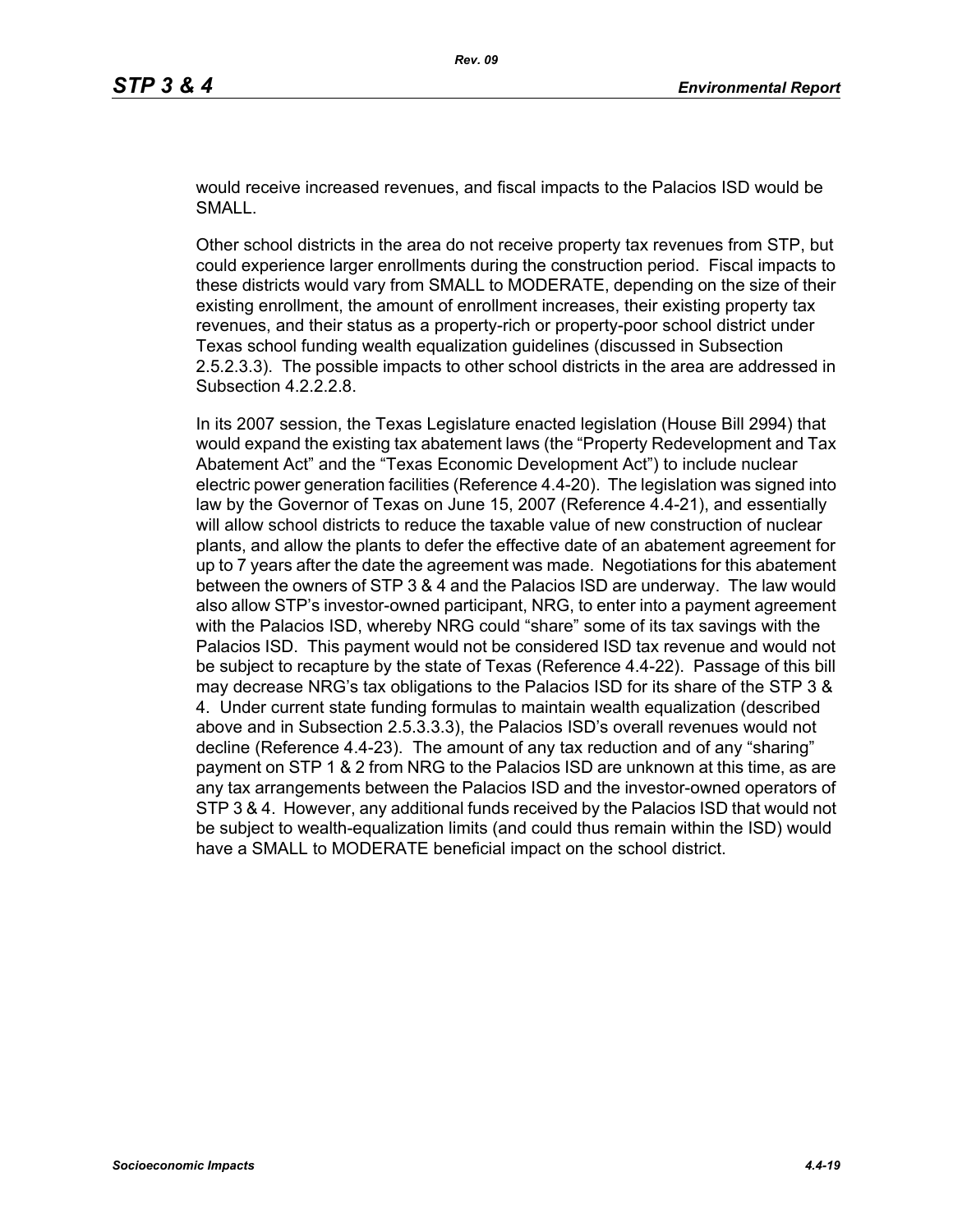## **Summary of Tax Impacts**

In summary, the state of Texas would not collect franchise taxes from the privatelyowned investors in STP 3 & 4 during the construction period for those units.

In absolute terms, the amount of state sales and use taxes collected over a potential 7-year construction period could be LARGE, but SMALL when compared to the total amount of sales and use taxes collected by Texas (\$18.3 billion in 2006). However, because of their small populations, sales taxes collected by the cities of Bay City and Palacios would have a MODERATE to LARGE positive impact.

The construction site-related property taxes collected and distributed to Matagorda County would be LARGE when compared to the total amount of taxes Matagorda County currently collects. In addition, Matagorda County would benefit from an increase in housing values and inventory caused by the influx of the permanent construction labor force, thereby further increasing property tax revenues for the county and special taxing districts.

If the valuation of the STP site increases during the construction period, any increased property taxes collected by the Palacios ISD for the STP site, its largest taxpayer, would have little effect on the ISD due to Texas school funding formulas (see discussion above and in Subsection 2.5.2.3.3). Increased property tax revenues would likely be a LARGE absolute amount, but relative to total property tax collections by the state of Texas, it would yield a SMALL positive impact overall.

Therefore, the potential beneficial impacts of taxes collected during construction would be MODERATE to LARGE in Matagorda County and to entities within the county, SMALL to MODERATE to the Palacios ISD, and SMALL in surrounding areas and in the state of Texas. Mitigation would not be warranted because all impacts are positive.

## **4.4.2.2.3 Land Use**

In the GEIS (NUREG-1437) (Reference 4.4-4), the NRC presents their method for defining the impact significance of offsite land use during refurbishment (i.e., large construction activities). STPNOC reviewed this methodology and determined that the significance levels were appropriate to apply to an assessment of offsite land use impacts as a result of new construction. Matagorda and Brazoria Counties are the focus of the land use analysis because the new units would be built in Matagorda County and most of the construction labor force would reside in one of the two counties.

In NUREG-1437, the NRC concluded that land use changes during refurbishment at nuclear plants would be: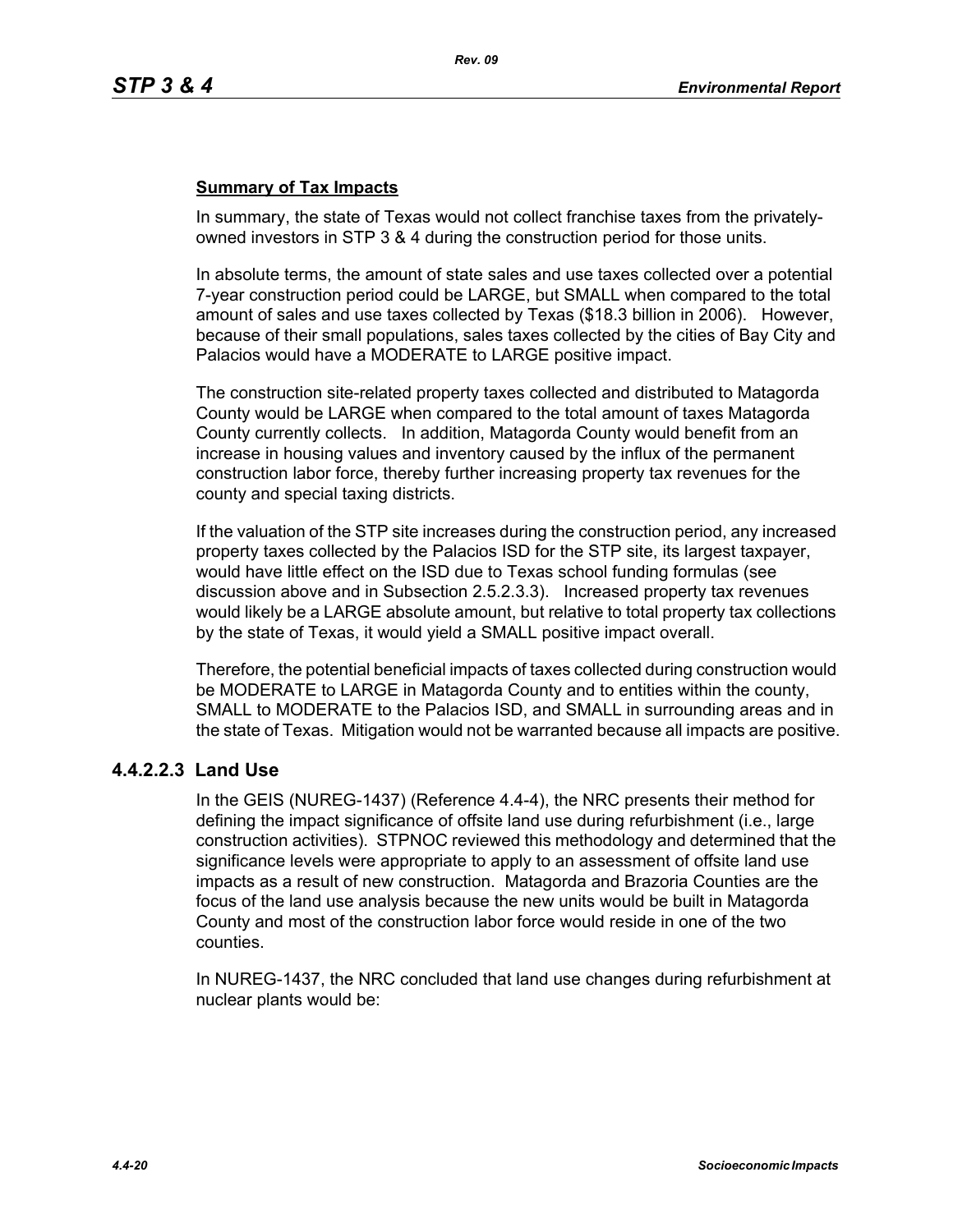| $Small -$ | If population growth results in very little new residential or commercial |
|-----------|---------------------------------------------------------------------------|
|           | development compared with existing conditions and if the limited          |
|           | development results only in minimal changes in the area's basic land use  |
|           | pattern.                                                                  |

- Moderate If plant-related population growth results in considerable new residential and commercial development and the development results in some changes to an area's basic land use pattern.
- Large If population growth results in large-scale new residential or commercial development and the development results in major changes in an area's basic land-use pattern.

Further, NRC defined the magnitude of population changes as follows:

- Small If plant-related population growth is less than 5% of the study area's total population, especially if the study area has established patterns of residential and commercial development, a population density of at least 60 people per square mile, and at least one urban area with a population of 100,000 or more within 50 miles.
- Moderate If plant-related growth is between 5% and 20% of the study area's total population, especially if the study area has established patterns of residential and commercial development, a population density of 30 to 60 people per square mile, and one urban area within 50 miles.
- Large If plant-related population growth is greater than 20% of the area's total population and density is less than 30 people per square mile.

## **Land Use**

All or parts of nine Texas counties are located within the 50-mile radius of the STP site: Brazoria, Calhoun, Colorado, Fort Bend, Jackson, Lavaca, Matagorda, Victoria and Wharton. The 50-mile radius encompasses over 4873 square miles. Land use types (Figure 2.2-4 and Table 2.2-5) in the region consist of 61.3% agricultural, 18.3% forest, 10.1% rangeland, 5.3% wetland, 2.5% urban or built-up, 1.8% water, and 0.6% barren land (Subsection 2.2.3).

Matagorda County covers an area of 1114 square miles (Subsection 2.5.2.4.1). In 2002, approximately 70% of the land area of Matagorda County consisted of farms and ranches (Subsection 2.2.3). The chief agricultural products of Matagorda County are livestock, sorghum, corn, rice, cotton and hay. The chief agricultural products have not changed since the 1992 Census of Agriculture Summary (Reference 4.4-25).

There are only two incorporated cities in Matagorda County—Bay City, the county's seat, and the city of Palacios. These cities have the two largest concentrations of population.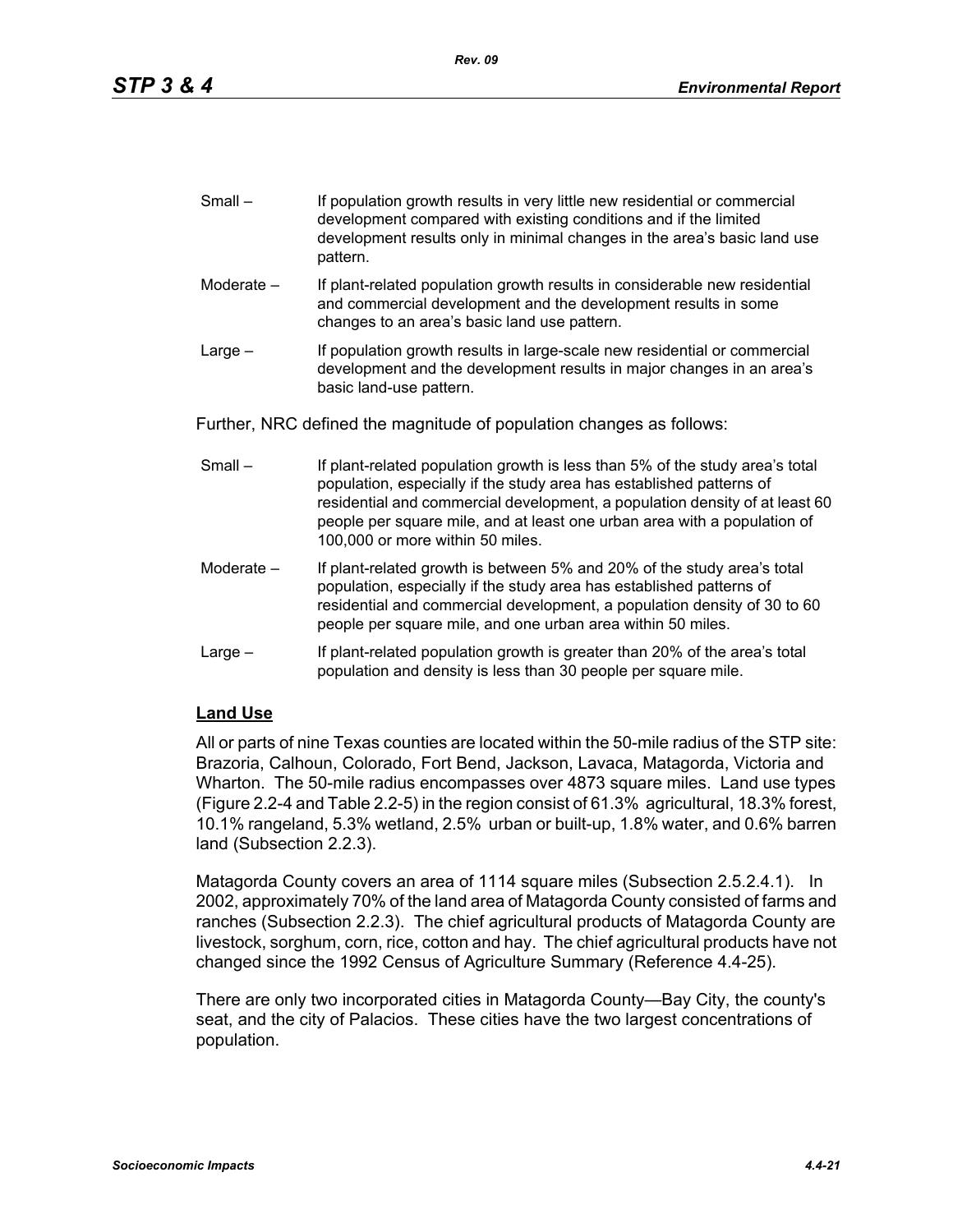There is currently no formal land use planning or zoning at the county, city, or town level in Matagorda County (Subsection 2.5.2.4.1); however, the city of Bay City is in the process of developing a planning committee and hopes to have it operating in the next several years (Subsection 2.5.2.4.1).

Brazoria County covers an area of 1386 square miles (Subsection 2.5.2.4.2). In 2002, approximately 70% of the land was used in farming and ranching (Subsection 2.2.3). Cattle, hay, rice, sorghum, corn, and cotton are the primary agricultural products. Since 1992, there has been a steady increase of cattle ranches and sorghum farms, while the amount of corn for grain and cotton farms has remained relatively unchanged. Rice production has been steadily declining from 1992 to 2002.

The principal urban centers in Brazoria County are: Angleton (the county seat), Alvin, Amsterdam, Brazoria, Damon, Pearland, Rosharon, West Columbia, Holiday Lake, Old Ocean, Bailey's Prairie, Iowa Colony, Bonney, Hillcrest Village, Brookside Village, Danbury, Liverpool, Manvel, Sweeny, and the towns that constitute Brazosport including Clute, Freeport, Quintana, Oyster Creek, Jones Creek, Lake Jackson, Richwood, and Surfside Beach.

While there is no formal land use planning or zoning at the county level in Brazoria County, there are subdivision ordinances for areas outside of the city limits. However, Angleton, Alvin, Pearland, Manvel, Lake Jackson, and Richwood have land use planning and/or zoning and subdivision Code of Ordinances to guide development (Reference 4.4-25).

#### **Construction-Related Population Growth**

The construction of STP 1 & 2 began in the summer of 1975 and had large indirect impacts on the economy in the region, especially Matagorda County, as evidenced by an upswing in residential and commercial activity, but those were temporary, and the economy returned to preconstruction impacts levels when construction was completed.

The 2000 population of Matagorda County was 37,957 with a population density of 34.1 people per square mile (Reference 4.4-26). At its peak, construction-related population growth in Matagorda County would reach 5056 people (workers and families) (Subsection 4.4.2.1). According to NRC guidelines (Reference 4.4-5), construction-related population changes would be considered MODERATE to LARGE since the plant-related population growth would be 13.3% of Matagorda County's total 2000 population and 12.2% of Matagorda County's projected 2010 population (Subsection 2.5.1); Matagorda County has some established pattern of residential and commercial development, and the outskirts of the city of Houston are within 50 miles.

The 2000 population of Brazoria County was 241,767 with a population density of 174.4 people per square mile (Reference 4.4-26). At its peak, construction-related population growth in Brazoria County would reach 1866 people (workers and families) (Subsection 4.4.2.1). According to NRC guidelines (NUREG-1555), constructionrelated population changes would be considered SMALL since plant-related population growth would be 0.8% of Brazoria County's total 2000 population and 0.7%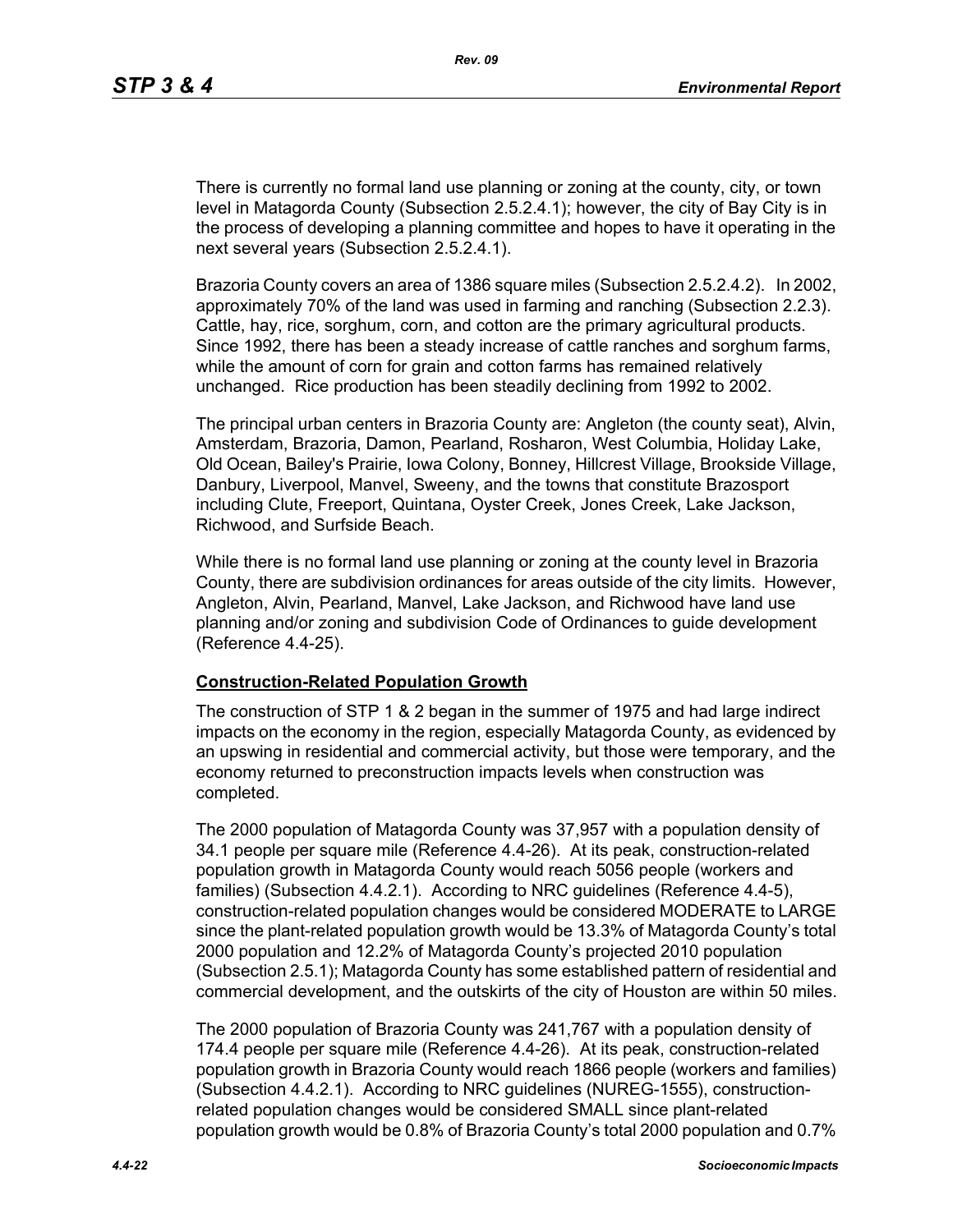of Brazoria County's projected 2010 population (Subsection 2.5.1); Brazoria County has established some patterns of residential and commercial development, and the outskirts of the city of Houston are within 50 miles.

Upon construction completion, STPNOC estimates that approximately 50% of the movers would migrate back out of the 50-mile region; the remaining 4165 (movers and families) would become permanent residents of the region; and 3461 of those would become permanent residents of Matagorda and Brazoria Counties (Table 2.5-2).

## **Conclusion**

From a land-use perspective, Matagorda and Brazoria Counties are still predominantly rural, and most of the land in both counties, especially Matagorda County, would likely continue to be used for agriculture into the foreseeable future. In Matagorda County, commercial and residential development is minimal and has experienced little change. In Brazoria County, there has been more development in its eastern half due to the expansion of the outskirts of Houston. Similar to the construction of STP 1 & 2, the construction of STP 3 & 4 would create an upswing in residential and commercial activity, possibly converting some land to other uses such as trailer parks, convenience stores, hotel/motel property, etc. In Matagorda County, because of its rural nature and the fact that most of the labor force would live there, these land use conversions would be more noticeable. In Brazoria County, the impacts would be smaller and more readily absorbed into the land conversion activities already taking place there.

Upon construction completion, approximately 50% of the movers would migrate back out of the 50-mile region and 50% would become permanent residents. Residential and commercial activity would continue at a higher-than-preconstruction level. Approximately 50% of the converted land could remain converted and the balance of the converted land could return to its preconstruction use. Land that could readily be converted back to its original land use could include, for example, open areas used to park mobile homes, RVs, campers, or similar vehicles used as temporary housing by some workers during construction. Therefore, employing NRC criteria (NUREG-1555), offsite land use changes would be considered SMALL in all surrounding counties with the exception of Matagorda County, where impacts could be MODERATE to LARGE. To mitigate these impacts, STPNOC would maintain communication with local and regional governmental and nongovernmental organizations, including but not limited to the Department of Housing and Community Affairs and the Matagorda County Economic Development Corporation, to disseminate project information such as housing, business development, and economic growth and stabilization, in a timely manner. These organizations would be given the opportunity to perform their decisionmaking with the understanding that, (1) a percentage of the land converted for this construction project could be permanently dedicated to its new use and, (2) other converted land could become available for other uses upon construction completion.

## **4.4.2.2.4 Transportation**

Impacts of the proposed construction on transportation and traffic would be most visible in Matagorda County, particularly Farm-to-Market (FM) 521, a two-lane farm-to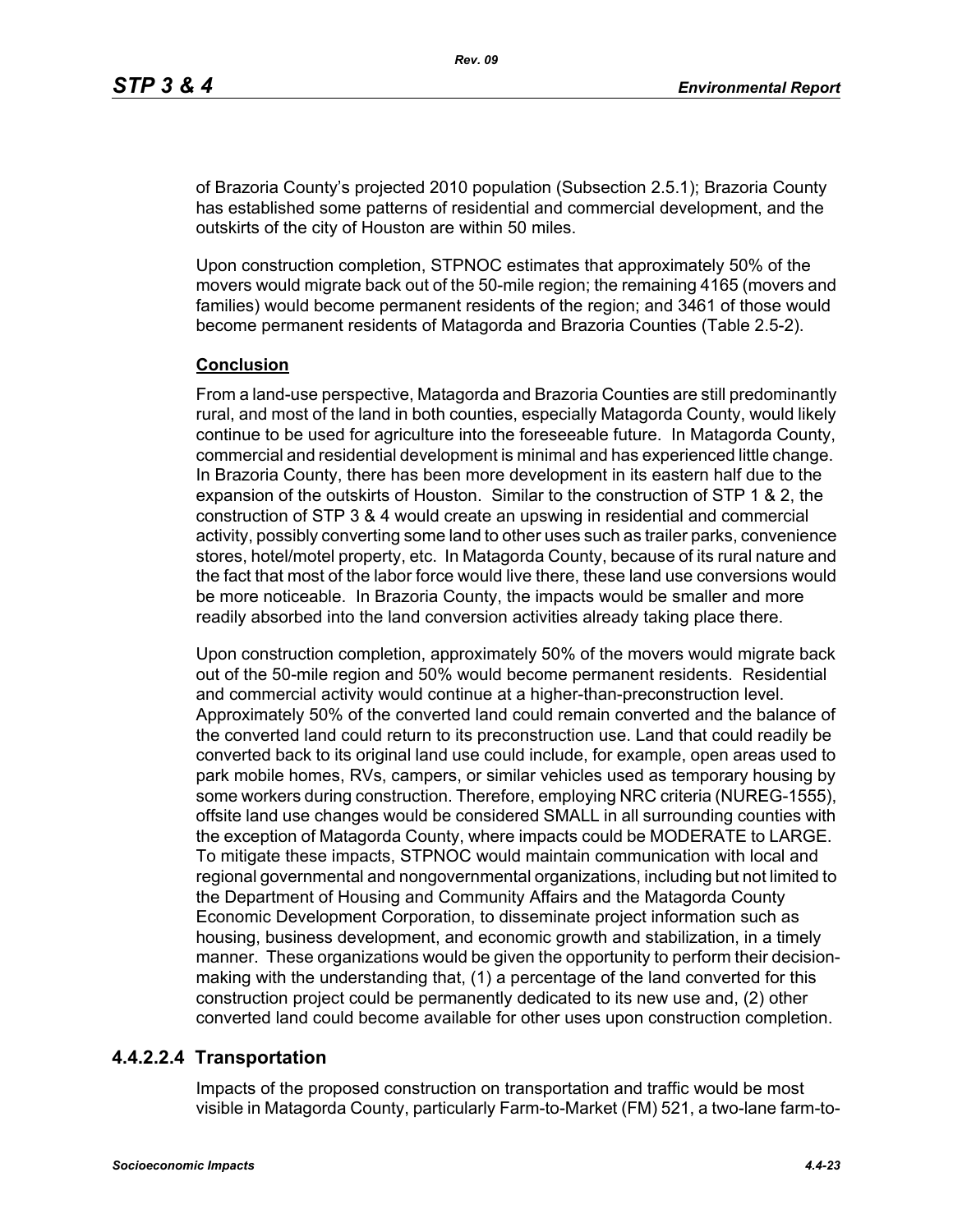market roadway which provides the only direct access to the STP site. Impacts of construction on traffic are determined by five elements:

- (1) The capacity of the roads
- (2) The projected population growth rate in Matagorda County, the county most affected by the construction (Table 2.5-2)
- (3) The number of construction workers and vehicles on the roads
- (4) The number of truck deliveries to the construction site
- (5) The number of shift changes for the construction labor force

For this analysis, STPNOC has assumed that there would be three construction shifts. The first shift would include 70% of the total construction labor force, the second shift would include 25%, and the third shift would include 5%. Analysis conservatively assumes one worker per vehicle (Section 2.5).

## **Roads**

Construction workers would travel daily to the STP site, and truck deliveries would be made daily to the construction site. Truck deliveries and construction worker vehicles would enter the site via the north entrance where FM 1468 meets FM 521. The STP 1 & 2 labor force (and STP 1 & 2 outage labor forces) would all access the STP site via FM 521 (Subsection 3.9S.3.2 and Figure 2.5-5).

## **Public Transportation**

Public transportation in Matagorda County is provided by RTransit. RTransit provides services by appointment to the rural general public, elderly, and people with disabilities (Subsection 2.5.2.2). The increase in population of 60.7% (or approximately 5056 workers and family members) (Subsection 4.4.2.1), due to the construction of STP 3 & 4, could increase public transportation usage in the area as family members and workers would use these services.

## **Traffic Conditions**

Vehicle volume on the roads within a 24-hour period, as measured by Average Annual Daily Traffic (AADT) counts and a "Functional Class" system (Texas Department of Transportation [TXDOT] does not use "Level of Service" [LOS] determinations for Texas roadways), reflect the urban and rural character of the counties.

The 2000 Matagorda County population was 37,957. It is expected to increase 9% by 2010 and 18% by 2020 (Table 2.5-5); however, because most of the traffic on FM 521 in the vicinity of the STP site is related to STP 1 & 2 and because of the conservative assumptions STPNOC has made regarding the timing of plant traffic on FM 521, local traffic was not factored into the analysis.

TXDOT considers FM 521 to have a Functional Class of two-lane, undivided, rural major collector with a threshold capacity of 55,200 vehicles per day (Table 2.5-12)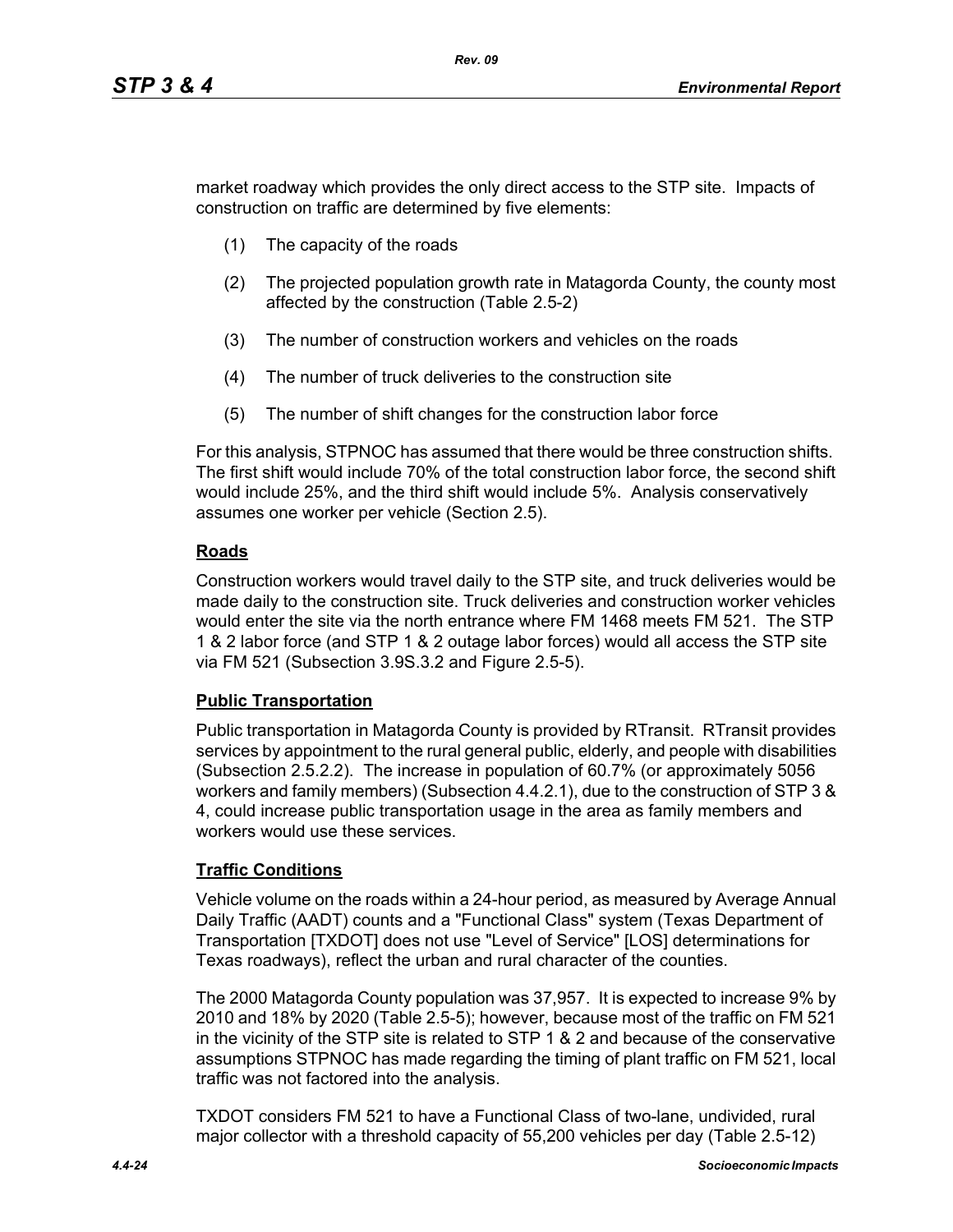(Reference 4.4-28). The daily traffic on FM 521 north of STP, as measured by the 2005 AADT count, was 2530 vehicles in the westerly direction and 1543 in the easterly direction in a single 24-hour period (Reference 2.5-29) (see Table 2.5-12).

The 2005 AADT unidirectional count on FM 521 was totaled to arrive at an estimate of 4073 vehicles on FM 521 north of the STP site in a single 24-hour period. For purposes of analysis, it was assumed that 67% of the 4073 vehicles were attributable to the current STP labor force. STP makes up 2730 vehicles (1365 vehicles traveling FM 521 twice daily) of the AADT count, representing 67% of the total 4073 vehicles counted in a 24-hour period, while non-plant related local traffic makes up the remaining 33%. With the addition of 5950 construction workers (Table 4.4-4) at peak construction, to the current 1365 employees total for three shifts in a 24-hour period (a total of 7315 workers), it is assumed that the afternoon shift change would result in the highest hourly traffic count as approximately 5120 day shift workers (70% of 7,315) leave and 1829 night shift workers (25% of 7315) arrive and 134 non-plant related vehicles would travel FM 521.

The capacity of FM 521 is 55,200 passenger vehicles in a 24-hour period, 5,520 during peak travel hours. During day/night shift change, peak travel hour, capacity will be reached as 7,083 workers (134 [non-plant related traffic] + 5120 + 1829) travel on FM 521. As a measure to alleviate traffic congestion construction workers will enter the site from the north vial the intersection of FM 1468 and FM 521, or the west entrance of FM 521. The current STP workforce will enter from the east entrance of FM 521. For the proposed construction schedule, road capacity could be reached during months 26 through 35. Traffic is expected to begin to abate during month 36 as fewer construction workers would be required for the remainder of construction (Figure 3.10-1).

In addition to the operations and construction work force analyzed above, an average outage work force of approximately 1500 to 2000 workers per unit would use FM 521 for approximately 17–35 days during each refueling outage scheduled for each reactor every 18 months.

Construction workers would have a MODERATE to LARGE impact on the two-lane roadways in Matagorda County, particularly FM 521 and its feeder roads. Mitigation, including but not limited to, widening the roadway and reinforcing/repaving the current roadway, may be necessary to accommodate the additional vehicles on Matagorda County roads, particularly FM 521. These measures are discussed below.

Mitigation measures could be included in a construction management traffic plan developed by STPNOC before the start of construction. Potential mitigation measures could include installing turn lanes at the construction entrance, establishing a centralized parking area away from the site and shuttling construction workers to the site in buses or vans, encouraging carpools, and staggering construction shifts so they do not coincide with operational shifts. STPNOC could also establish a shuttle service from the Bay City area, where many of the construction labor force is likely to reside. The operations work force would continue to enter the plant at the current entrance on FM 521 (Subsection 3.9S.3.2).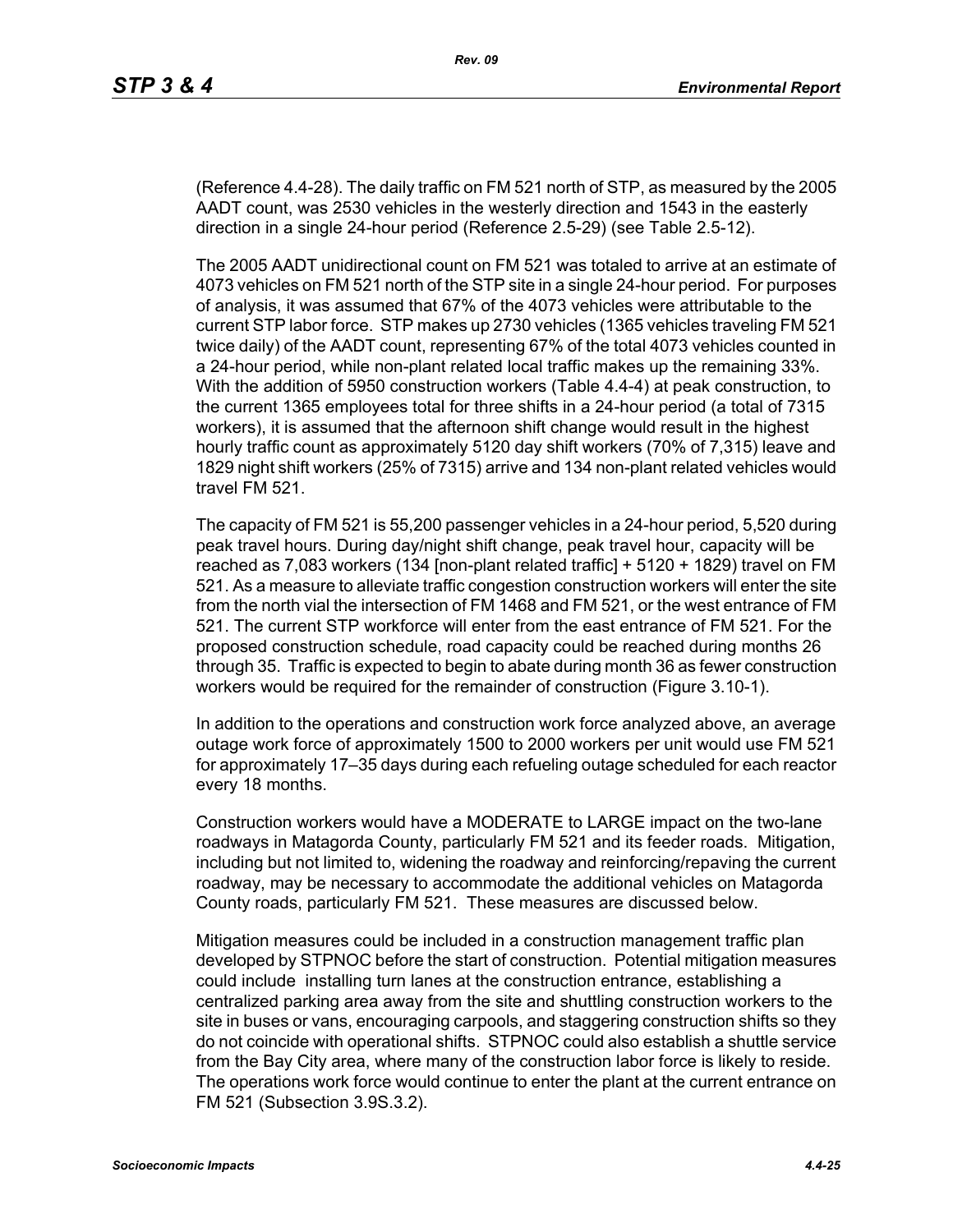## **Hurricane Evacuation Routes**

The designated Hurricane Evacuation Routes for Matagorda County are Highway 60, Highway 35, Highway 71, and FM 1095 (Figure 2.5-4) FM 521 and FM 1468 seeing transitional traffic in route to designated evacuation routes). In Brazoria County, the designated evacuation routes are State Highway 36 and State Highway 288 (Figure 2.5-4 and Subsection 2.5.2.2) (with Hwy 332 seeing transitional traffic in route to designated evacuation routes). The addition of 5950 construction workers at peak construction would result in an increase in traffic, should the need to evacuate arise, of an additional 1,143 vehicles per route for Matagorda County and an additional 844 vehicles per route for Brazoria County. Staggered departure times and counterflow on major roadways are commonly used during evacuations to alleviate traffic congestion.

## **Rail**

Some heavy modules, components, and oversized equipment would be delivered by rail, entering the STP site via a 9-mile railroad spur north of the plant (Figure 2.5-1 and Subsection 3.9S.3.2). The use of this rail spur, which is not currently in use, is not expected to impact alternate transportation systems used by the local communities.

#### **Waterways**

Some large components would be delivered by barge and received at the STP barge slip along the lower Colorado River, 3.5 miles southeast of the STP site. To accommodate the increased usage of the barge slip, heavy equipment would be offloaded onto trucks and brought to the construction site via a heavy haul route (approximately 2-1/2 miles in length) that would be built from the barge slip to the construction area (Subsection 3.9S.3.2). The barge slip (Subsection 2.5.2.2) is in the U.S. Army Corps of Engineers'(USACE) Galveston District. The Texas Parks & Wildlife Department patrols the area and enforces boating and navigation safety regulations, while the LCRA manages the water quality and supply (Reference 4.4-30). STPNOC would use U.S. Coast Guard-licensed barge transport contractors for deliveries and coordinate with the appropriate authorities including the U.S. Coast Guard, Texas Parks and Wildlife Department, and the USACE (Subsection 2.5.2.2) to make arrangements for the increased barge traffic, as necessary.

## **4.4.2.2.5 Aesthetics and Recreation**

As part of construction, a total of 540 acres would be cleared for the construction of STP 3 & 4 (Figure 3.9S-1). Most of the land clearing would be in the area of STP 3 & 4, and all clearing would be located within the existing STP site. The clearing and excavation for STP 3 & 4 and adjacent support facilities may be visible from offsite roads, depending on the activities being performed. The riverfront along the Colorado River would be a laydown area for heavy haul equipment. Additionally, the construction equipment could be visible from both FM 521 and the Colorado River. Because aesthetic impacts of construction would be primarily concentrated in the north portion of the STP site, away from the river, and the portion of the Lower Colorado River flowing near the STP site is primarily used for recreational boating by fishermen and seasonal residents, STPNOC has determined that impacts would be SMALL and not warrant mitigation.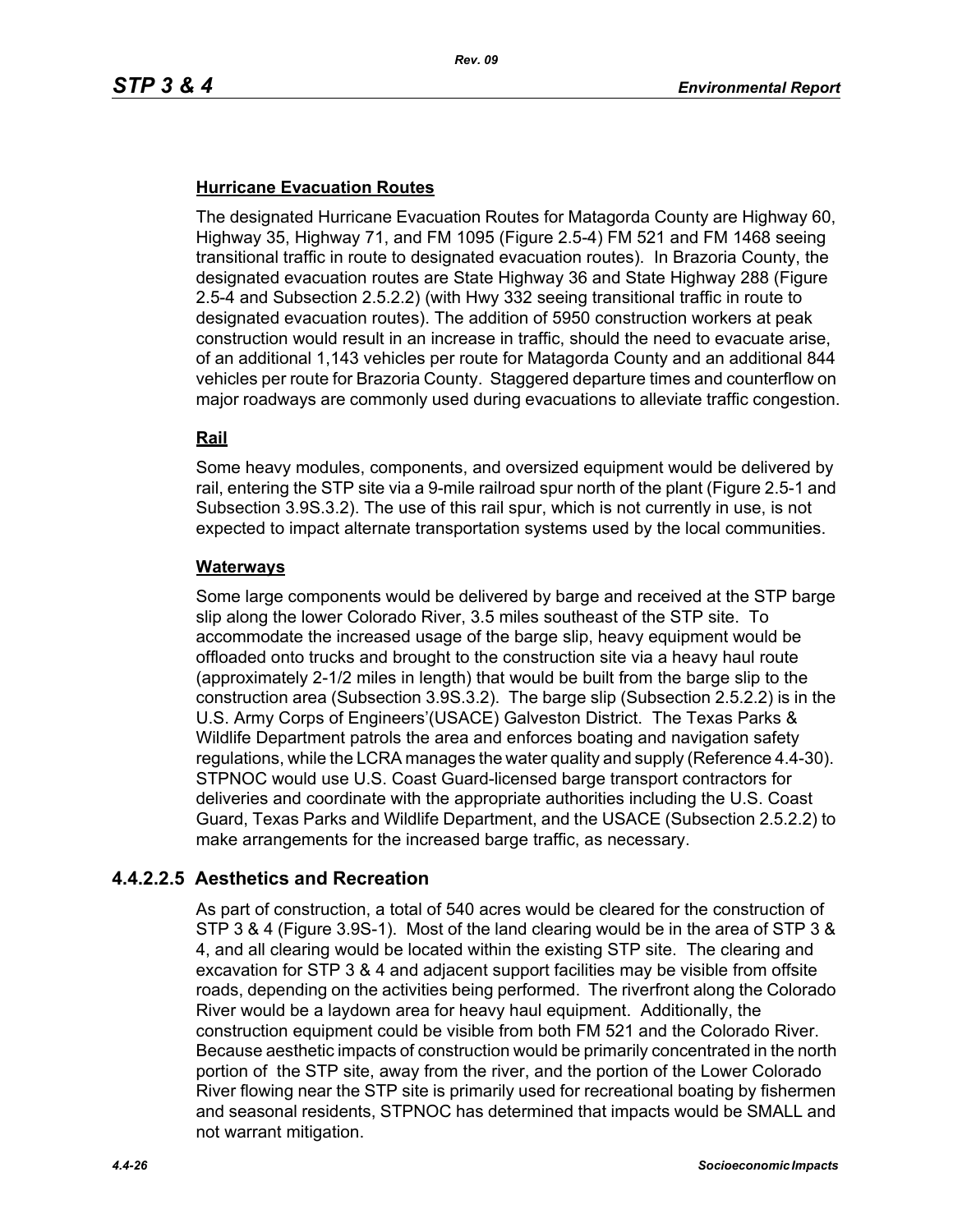The increased activity from the additional construction workers and equipment is not expected to impact the annual North American Audubon Christmas Bird Count, which draws approximately 100 visitors to Matagorda County from Texas and surrounding states, nor is it expected to impact the STP stop along the Great Texas Coastal Birding Trail. This trail runs through several areas within 50 miles of the STP site. With 110 acres of non-jurisdictional man-made prairie wetlands consisting of three seasonally flooded wetlands, the STP site hosts many species of wintering ducks and roosting geese.

The influx of additional construction workers could impact the FM 521 River Park, 4 miles west of the town of Wadsworth on FM 521 at the bank of the Colorado River (Figure 2.2-1). The FM 521 River Park has a boat landing, trails, and picnic areas scattered throughout the park on the Colorado River upstream of the STP property. The FM 521 River Park is used by visitors and the boat landing is used by fishermen and water recreationists during the appropriate seasons. Day use of the park/boat landing is seasonal and it would be unlikely that visitors and fishermen would be on FM 521 at the same time as the construction shifts (Subsection 2.5.2.5).

Construction impacts such as noise and air pollutants would be limited to the STP site and would not be noticeable from offsite. Construction would not affect any other recreational facilities in the 50-mile region. Impacts would be SMALL and would not warrant mitigation.

#### **4.4.2.2.6 Housing**

Rental property and mobile home facilities are scarce in the rural counties within the 50-mile radius, but are more plentiful in the larger municipalities such as Bay City, Palacios, the Brazosport area, and Angleton. Generally, Brazoria County, the county with the larger population, has more available vacant housing. Subsection 2.5.2.6 details housing in Matagorda and Brazoria Counties.

#### **Construction**

Impacts on housing from the construction labor force depend on the number of workers already residing within the 50-mile region and the number that would relocate and require housing.

Based on the assumptions presented in Table 4.4-2, approximately 2975 construction workers would migrate into to the 50-mile region (movers). Of these, approximately 1806 movers would settle in Matagorda County and 666 would settle in Brazoria County.

In 2000, 5081 vacant housing units were available for sale or rent in Matagorda and Brazoria Counties—3853 were vacant rental units and 1228 were vacant housing units available for sale (Subsection 2.5.2.6.1). The 2000 Census provides the latest housing data that are consistent across areas, objective, and sufficiently detailed for this analysis. In absolute numbers, the available housing would be sufficient to house the mover labor force. However, there may not be enough housing of the type desired by the movers in either of the two counties, especially Matagorda County. The median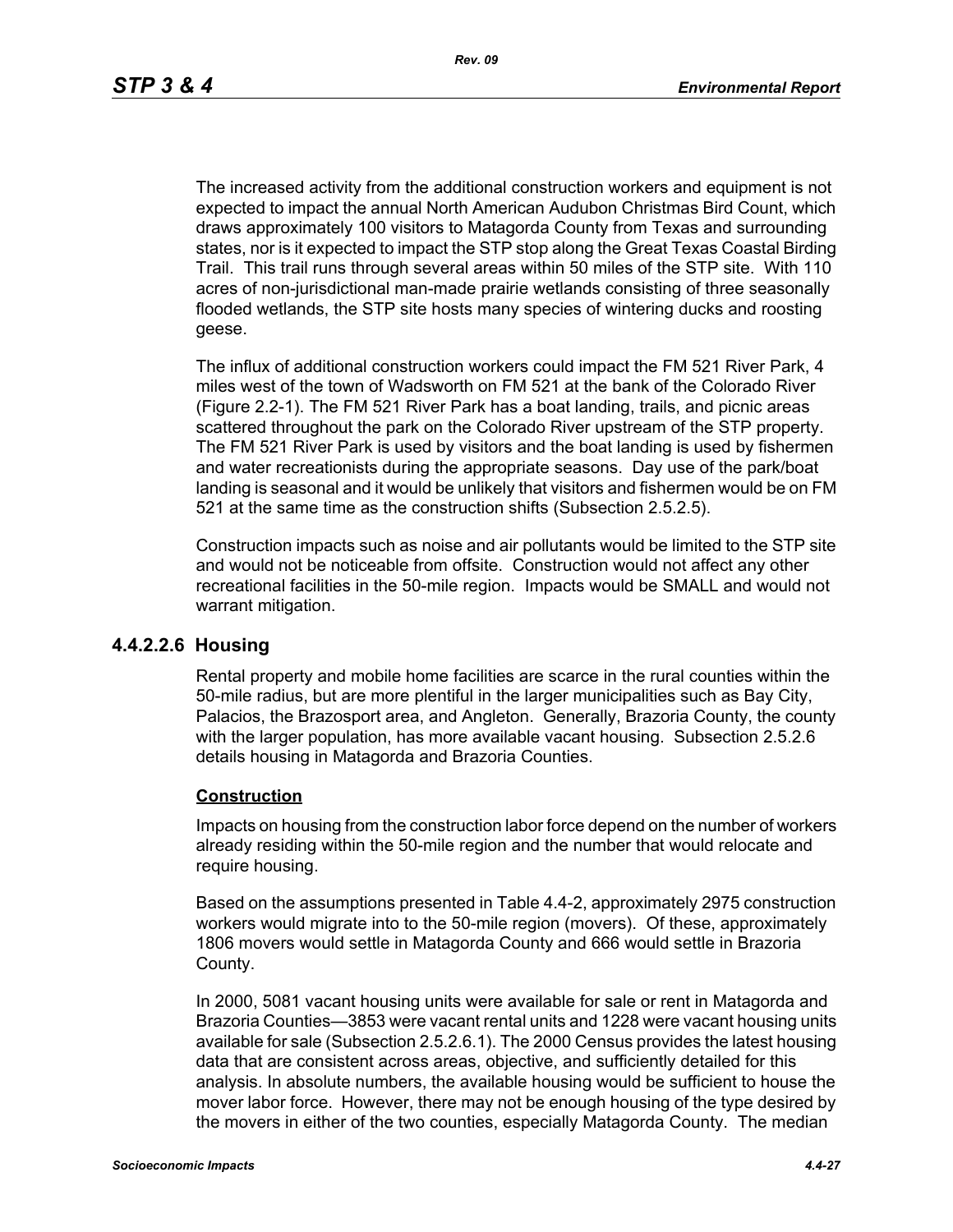price of housing in Matagorda County in 2000 was \$61,500. The median price of housing in Brazoria County was \$88,500 for the same year (Reference 4.4-31). In this event, workers would relocate to other areas within the 50-mile region, have new homes constructed, bring their own housing, or live in hotels and motels. Given this increased demand for housing, prices of existing housing and rental rates could rise. Matagorda County (and other counties to a lesser extent) would benefit from increased property values and the addition of new houses to the tax rolls. However, increasing the demand for homes could increase rental rates and housing prices. It is possible that some low-income populations could be priced out of the housing market because of upward pressure on housing prices and rents. The increased demand for housing could increase the rate of new home and temporary housing construction. With time, market forces would increase the housing supply to meet this demand. Construction employment would increase gradually, reaching the peak of 5950 (2975 movers) after four years (Table 3.10-2), allowing time for market forces to accommodate the influx and allowing housing prices and rental rates to stabilize.

As noted above, some construction workers would elect to bring their own housing, such as RVs, mobile homes, campers, or other types of portable housing. These housing choice decisions would be influenced by workers' expected length of time at the work site, whether they are accompanied by household members, the cost, availability, and condition of local housing, and the distance from the family home. In turn, additional factors such as the capacity and quality of local schools and the cost of vehicle fuel could influence a worker family's decision regarding accompanying the worker to the construction site. Due to the multitude of factors, it is not possible to predict the proportion of workers who would choose portable housing over local housing units. However, to the extent that workers do bring mobile housing, the demand for local permanent housing units would be reduced, and there would be less upward pressure on home prices and rent that could adversely affect residents of the ROI. With a greater number of workers bringing their own housing, impacts to the local housing market, both owner-occupied homes and rentals, would be less noticeable both during and after the construction period.

There are a number of RV parks already operating in the region. New RV parks could be situated at various locations in STP's vicinity. Few permitting or environmental constraints exist regarding the placement or abandonment of such facilities. RV parks may not be placed in a floodway (as defined by FEMA) but can be placed in a floodplain, and must have a septic system. The county must approve the RV park design and septic system; the approval process generally takes less than one month and no additional state approval is needed. Good quality drinking water is readily available from wells and no water rights issues are involved. According a local source, several developers have acquired land for expanding RV parks and permanent housing, although these locations are not known at this time. The developers plan to begin development shortly before the construction workers arrive. In summary, the short response time and minimal location and permitting constraints ensure that local landowners would be able to respond quickly to demand for RV parks for construction workers.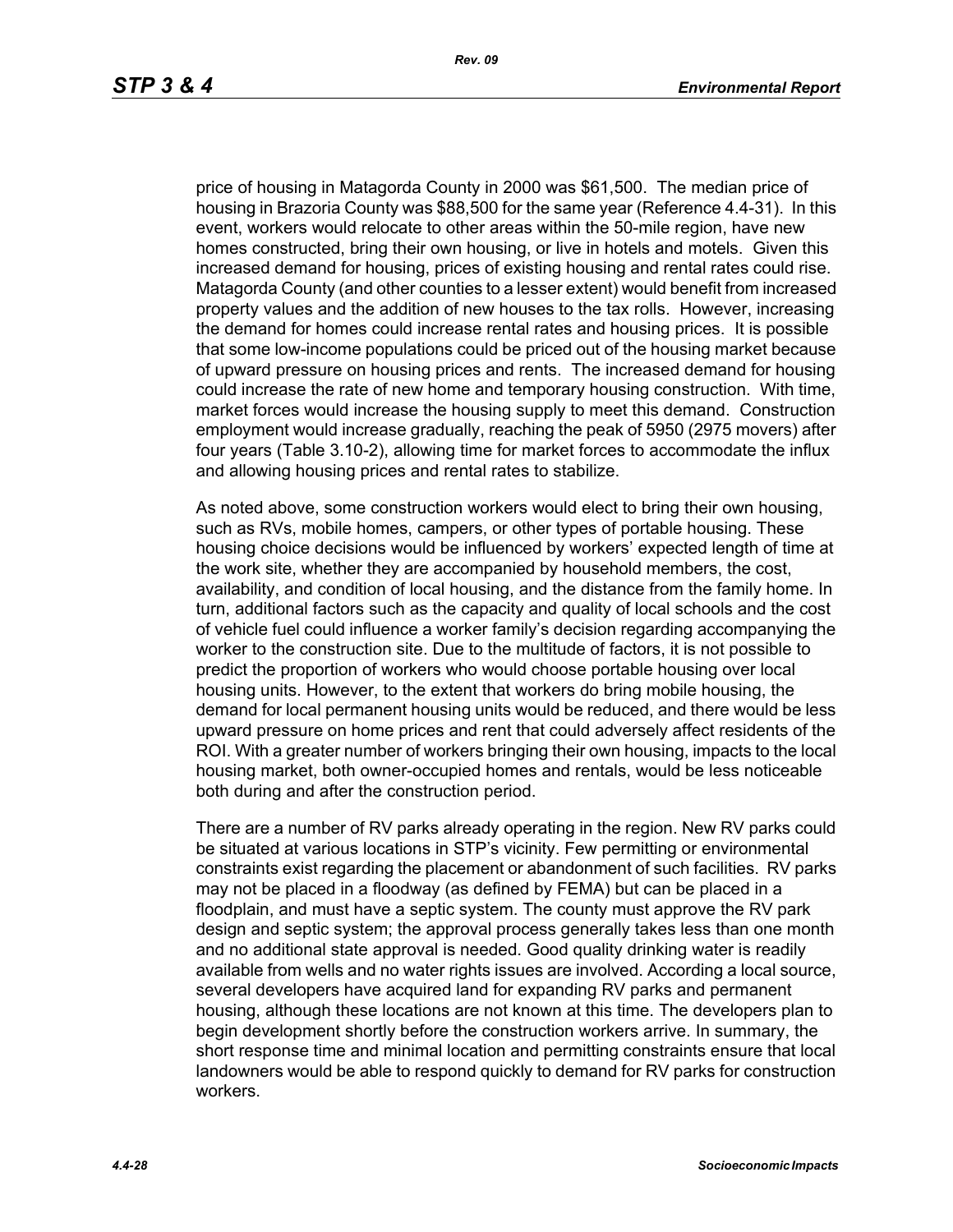## **Post-Construction**

Upon construction completion, STPNOC estimates that approximately 50% of the 1488 movers would migrate back out of the 50-mile region. Of the 1488 movers that would migrate back out of the 50-mile region, approximately 903 movers would leave Matagorda County and 333 would leave Brazoria County. Some percentage of the 1236 vacated housing units would be housing units that would have been constructed as a result of the influx of construction workers for STP 3 & 4. This constructed housing would be vacated, potentially leaving the area with excess housing.

## **Conclusion**

Because Matagorda County contains the proposed construction site, has a small population, and has a relatively small economy, its housing market would likely be the most impacted. Brazoria County's housing markets would also experience an impact, though not as large.

The greatest shortage of housing would be in Matagorda County, and there could be upward pressure on rents and housing prices. Brazoria County would experience a similar impact, though to a lesser extent. Also, the post-construction exodus of workers could leave both counties with excess housing.

In Brazoria County, because there is a larger population and housing market, the upward pressure on rents and housing prices and excess housing would be absorbed into the housing market under normal market forces. In Matagorda County, the upward pressure on rents and housing and excess housing could take longer to be absorbed. However, the excess housing could also serve to reduce the rents and housing prices that would have been caused by the initial shortage in housing at the start of construction.

Therefore, the potential impacts on housing would be SMALL in Brazoria County and MODERATE to LARGE in Matagorda County. Mitigation would not be warranted in Brazoria County where the impacts would be small. Mitigation of the moderate impacts in Matagorda County would most likely be market-driven, but may take some time. To assist in mitigating these impacts, STPNOC would formally and informally maintain communication with local and regional governmental organizations, including the Matagorda County Commissioners Court, County Judge and local and regional economic development agencies, to disseminate project information in a timely manner. These organizations, and, ultimately, developers and real estate agencies, would be given the opportunity to perform their decision-making and plan accordingly, with the understanding that a percentage of the housing developed for this construction project could be difficult to absorb at construction completion.

## **4.4.2.2.7 Public Services**

## **Water Supply Facilities**

STPNOC considered the impacts of both construction demand and population increases on local water resources. Construction could bring as many as 8330 people (construction workers and their families) to the region. Peak onsite construction labor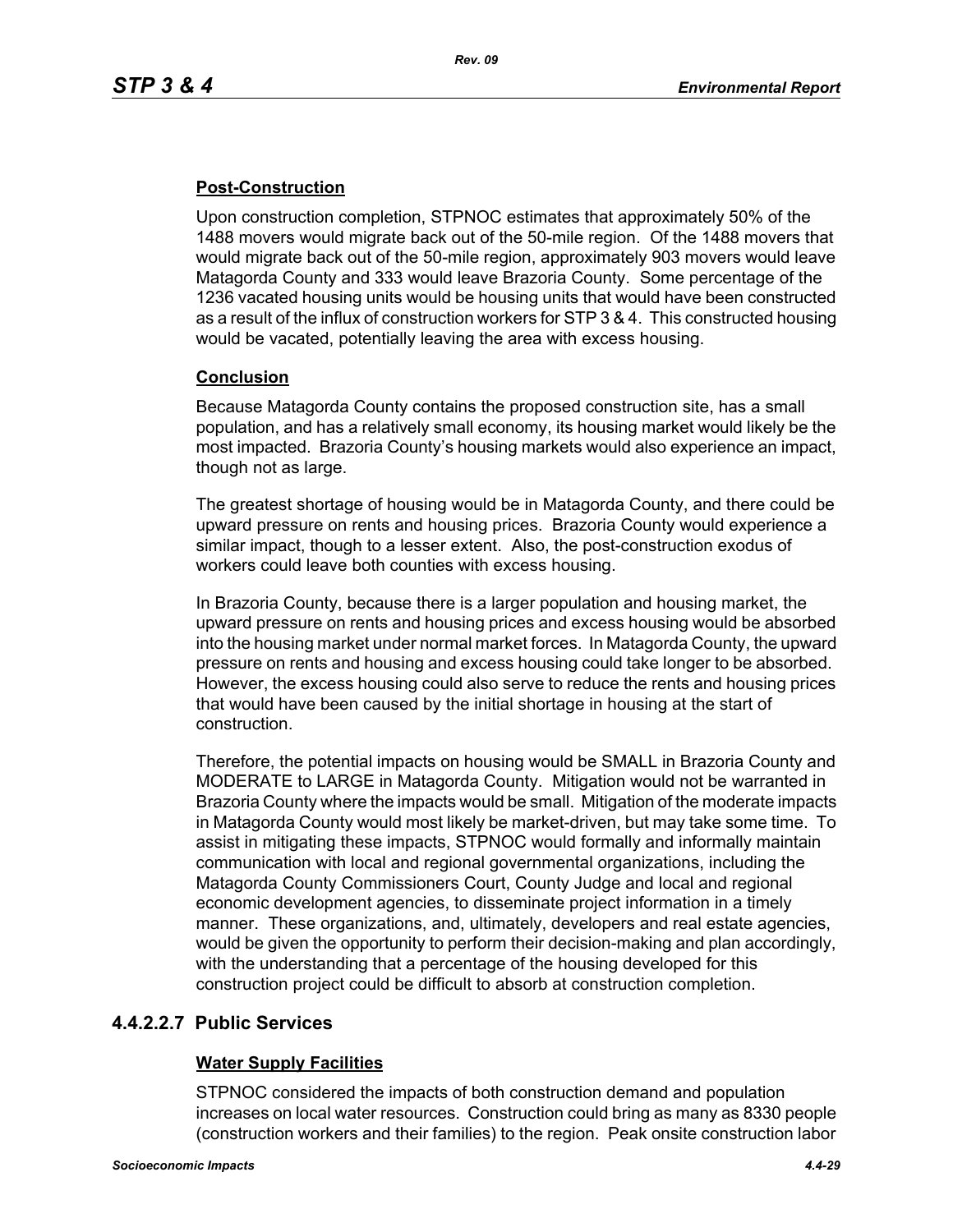force could be as high as 5950 workers. The average per capita water usage in the U.S. is 90 gallons per day (gpd) per person. Of that, 26 gallons is used for personal use (Reference 4.4-32). The balance is used for bathing, laundry, and other household uses.

STP does not use water from a municipal system. Therefore, water usage by the labor force, while onsite, would not impact municipal water suppliers. Five active onsite wells provide makeup water, process water, potable water, and supply for the fire protection system for STP 1 & 2. These wells and the additional well(s) would provide potable water for the construction project as well. The wells extend into the Chicot Aquifer, range in depth from 600 to 700 feet, and have design yields of 200 to 500 gpm. Current permitted total withdrawal rates are approximately 3,000 acre-feet per year (approximately 2.7 million gallons per day). Average daily usage for STP 1 & 2 from 2001 through 2006 was approximately 798 gpm for all purposes (Subsection 2.3.2.2). A small but not insignificant portion of this amount has been diverted to the MCR as a result of manual operation of the groundwater well pump and header system. With the installation of appropriate automated groundwater well pump and header system controls, this diverted groundwater would be available for use by Units 3 and 4. However, as documented in the site groundwater use calculation (Reference 4.4-44), it has been determined that even if this water were not available to Units 3 and 4, the existing STP site groundwater operating permit limit provides adequate groundwater supply for water uses required for the operation of STP Units 1 and 2 and the construction, initial testing, and operation of STP Units 3 and 4.

Groundwater would be used during construction and initial testing of STP Units 3 and 4 for personal consumption and use, concrete batch plant operation, concrete curing, cleanup activities, dust suppression, placement of engineered backfill, and piping flushing and hydrostatic tests. Water uses for the construction and initial testing of STP Units 3 and 4 were estimated for each month during the construction period through the commencement of unit operation (Reference 4.4-44). As documented in the site groundwater use calculation (Reference 4.4-44), monthly construction water uses are projected to range from a normalized rate of approximately 10 gpm to approximately 228 gpm. Similarly, monthly water uses associated with initial testing of STP Units 3 and 4 are projected to range from a normalized rate of approximately 47 gpm to approximately 491 gpm.

When evaluating whether the total site groundwater demand can be satisfied by the available groundwater supply, the site groundwater use calculation (Reference 4.4-44) considers the schedule projected for each use, and evaluates the total site groundwater usage at each point in time from the commencement of STP Units 3 and 4 construction until both Units 3 and 4 are in operation (i.e., Units 1, 2, 3 and 4 are operating simultaneously). With consideration for the need to maintain water storage capacity to provide for peak site water demands, this evaluation confirms that total site groundwater demand remains below the existing site groundwater permit limit during construction, initial testing, and operation of STP Units 3 and 4. Therefore,construction impacts to groundwater use during peak construction activities would be small.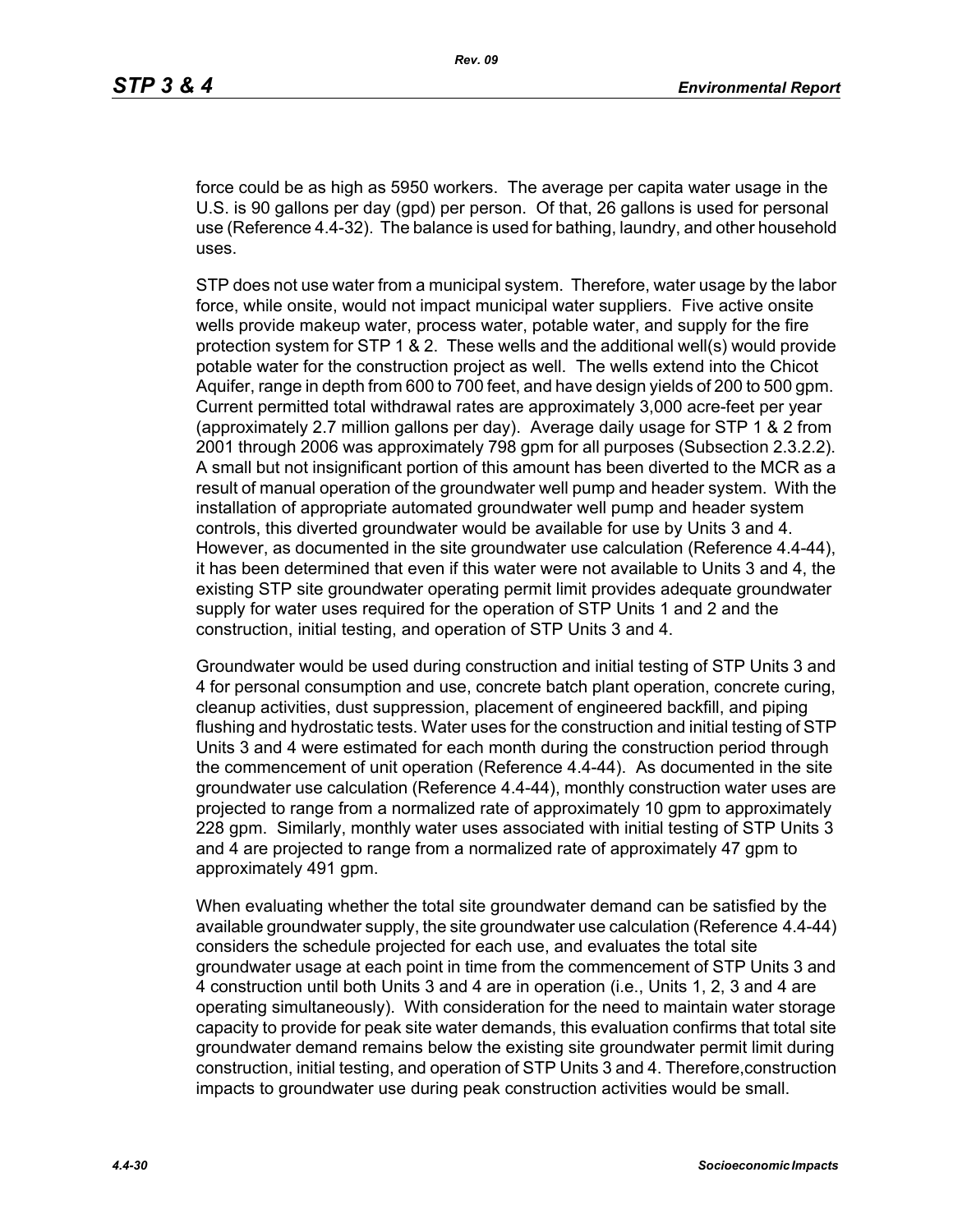Municipal water suppliers in the region have excess capacity (see Table 2.5-17). The impact to the local water supply systems from construction-related population growth can be estimated by calculating the amount of water that would be required by the total population increase. The average person in the U.S. uses about 90 gpd (Reference 4.4-32). A construction-related population increase of 8330 people (5056 in Matagorda County; 1866 in Brazoria County; and 1408 in the remainder of the 50-mile radius) could increase consumption by 749,700 gpd. As discussed in Subsection 2.5.2.7.1.1, there is currently excess capacity in every major public water supply system in Matagorda and Brazoria Counties. The total increase in population would not stress these municipal water supplies or the infrastructure.

However, regional water planning groups (see Subsection 2.5.2.7.1.1) predict that there would be water supply (and, possibly, infrastructure) issues in both Regions K (which includes Matagorda County) and H (which includes Brazoria County) some time after 2010. As shown in Tables 2.5-24 and 2.5-26 for Region K and Tables 2.5-27 and 2.5-29 for Region H, demand is nearly equal to supply in 2010 and, by 2060, demand exceeds supply. Both regions are in the process of analyzing and implementing strategies to mitigate predicted water shortages. As stated previously, construction would increase the population in the 50-mile region by 8330 people. Of those, 5056 people (60.7% of 8330) would locate to Matagorda County and 1866 (22.4% of 8330) people would locate to Brazoria County. These numbers constitute 13.3% and 0.8% of the 2000 Census populations of Matagorda and Brazoria Counties, respectively, and 11.3% and 0.6% of the 2020 population projections of Matagorda and Brazoria Counties, respectively. Additionally, between 2000 and 2020, the in-migrations represent a 75% and 2% increase in the projected additional population for Matagorda and Brazoria Counties, respectively.

Based on current population growth trends, the incremental increase in population resulting from construction of STP 3 & 4 would represent a very small percentage of the Brazoria County's 2000 (0.8%) and 2010 population (0.6%) (see Table 2.5-2). The Region H planning group has already identified water shortage issues for the region and is planning and implementing strategies to mitigate these issues (Subsection 2.5.2.7.1.1). Based on the incremental increase in population of less than 1%, the addition of the construction-related population would not perceptibly add to current stresses experienced by Region H, and therefore, impacts of the in-migrating construction labor force on municipal water supplies in Brazoria County would be characterized as SMALL and would not warrant mitigation implemented by STPNOC.

Impacts of the in-migrating construction labor force on municipal water supplies in Matagorda County (Region K) could be MODERATE to LARGE. The incremental increase in population resulting from STP 3 & 4 construction would represent 13.3% and 11.3% increases in the County's 2000 and projected 2010 populations. This incremental increase would represent 75% of projected additional 2020 population for Matagorda County (see Table 2.5-5 for projected population and annual growth rates). The Region K planning group has already identified water shortage issues for the region, which could begin before construction completion, and is planning and implementing strategies to mitigate these issues. The addition of the constructionrelated population, which increases the projected 2010 population by 11.3%, and their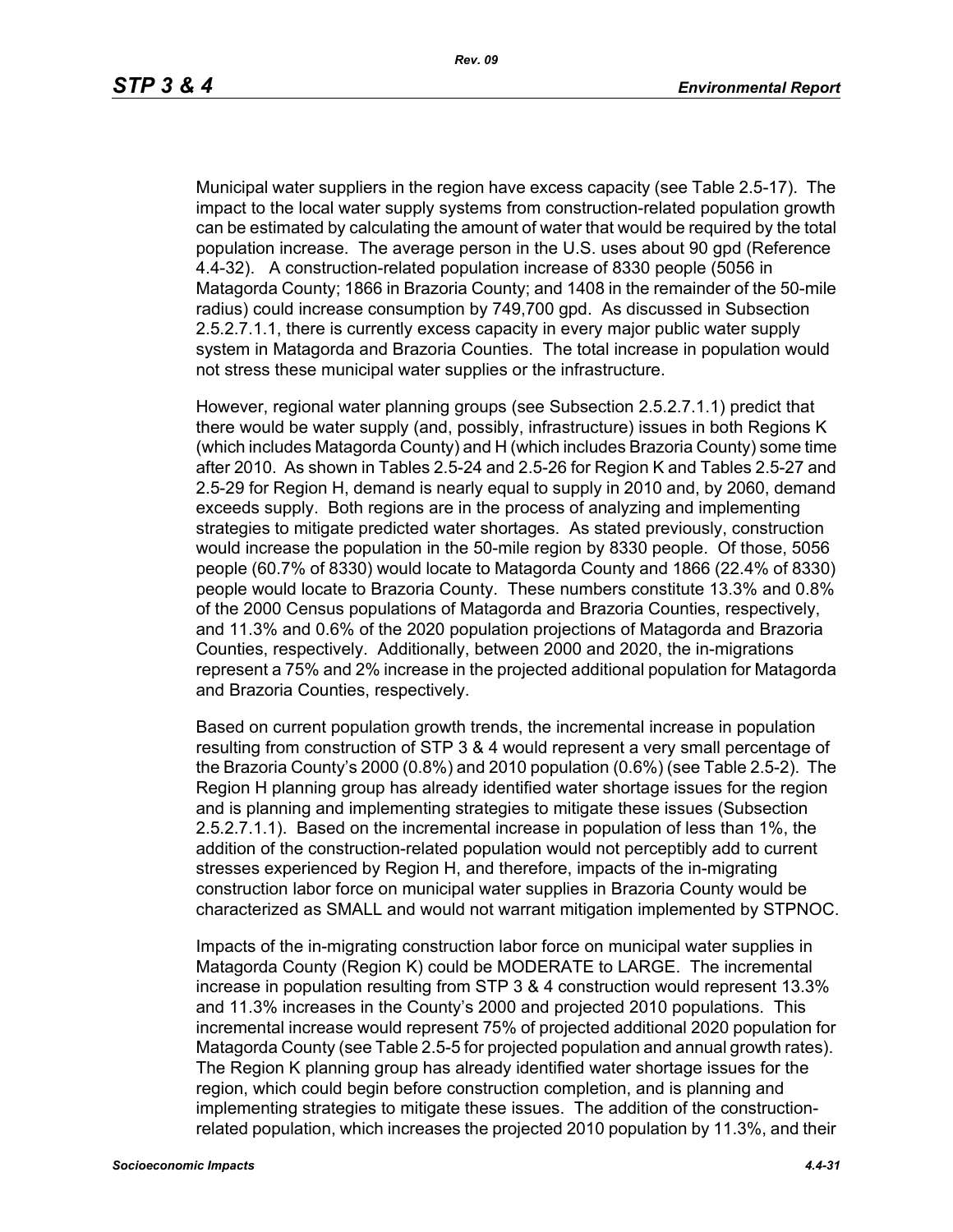water needs would perceptibly add to current stresses experienced by Region K. Region K mitigation strategies include reuse, seawater desalination, conservation, and the LCRA/San Antonio Water System Project (Subsection 2.5.2.7.1.1). In addition to the Region K mitigations, STPNOC would maintain communication with local and regional governmental organizations, including the Matagorda County Commissioners Court, County Judge and local and regional planning groups, to disseminate project information in a timely manner. These organizations would be aware of the inmigration of the workers and their families and would have ample opportunity to plan for the influx.

## **Wastewater Treatment Facilities**

The STP site has two wastewater treatment systems. Both would be expanded or replaced to meet the increased need for wastewater treatment during STP 3 & 4 construction.

Subsection 2.5.2.7.1.2 describes the public wastewater treatment systems in the Matagorda and Brazoria Counties, their plant-designed average flows, and monthly average wastewater processed. Wastewater treatment facilities in the two counties have excess capacity (see Table 2.5-24). The impact to local wastewater treatment systems from construction-related population increases can be determined by calculating the amount of water that would be used and disposed of by these individuals. The average person in the U.S. uses approximately 90 gpd (Reference 4.4-32). To be conservative, STPNOC estimates that 100% of this water would be disposed of through the wastewater treatment facilities. As shown in Table 4.4-2, the construction-related population increase of 5056 people in Matagorda County and 1866 people in Brazoria County could require 622,980 gpd of additional wastewater treatment capacity in the two counties. Currently, as shown in Table 2.5-23, there is excess treatment capacity in both counties, which indicates that there is sufficient water and infrastructure to meet this need. However, regional water planning groups predict that there would be water supply (and, possibly, infrastructure) issues in both Regions K and H some time after 2010. As stated previously (Subsection 2.5.2.7.1.1), water demand is nearly equal to supply in 2010 and, by 2060, demand exceeds supply. Both regions are in the process of analyzing and implementing strategies to mitigate predicted water shortages. Therefore, impacts of the in-migrating construction labor force on wastewater treatment facilities in the region would be similar to those for public water supplies.

Impacts of the in-migrating construction labor force on wastewater treatment facilities in Brazoria County would be SMALL and would not warrant additional mitigation. The incremental increase in population resulting from STP 3 & 4 construction would represent 0.8% and 0.6% of Brazoria County's 2000 census and projected 2010 populations, respectively. As stated above, the Region H planning group has already identified water shortage (and, possibly, infrastructure including wastewater treatment) issues for the region and is planning and implementing strategies to mitigate these issues (Subsection 2.5.2.7.1.1). The addition of the construction-related population would not perceptibly add to current stresses experienced by Region H.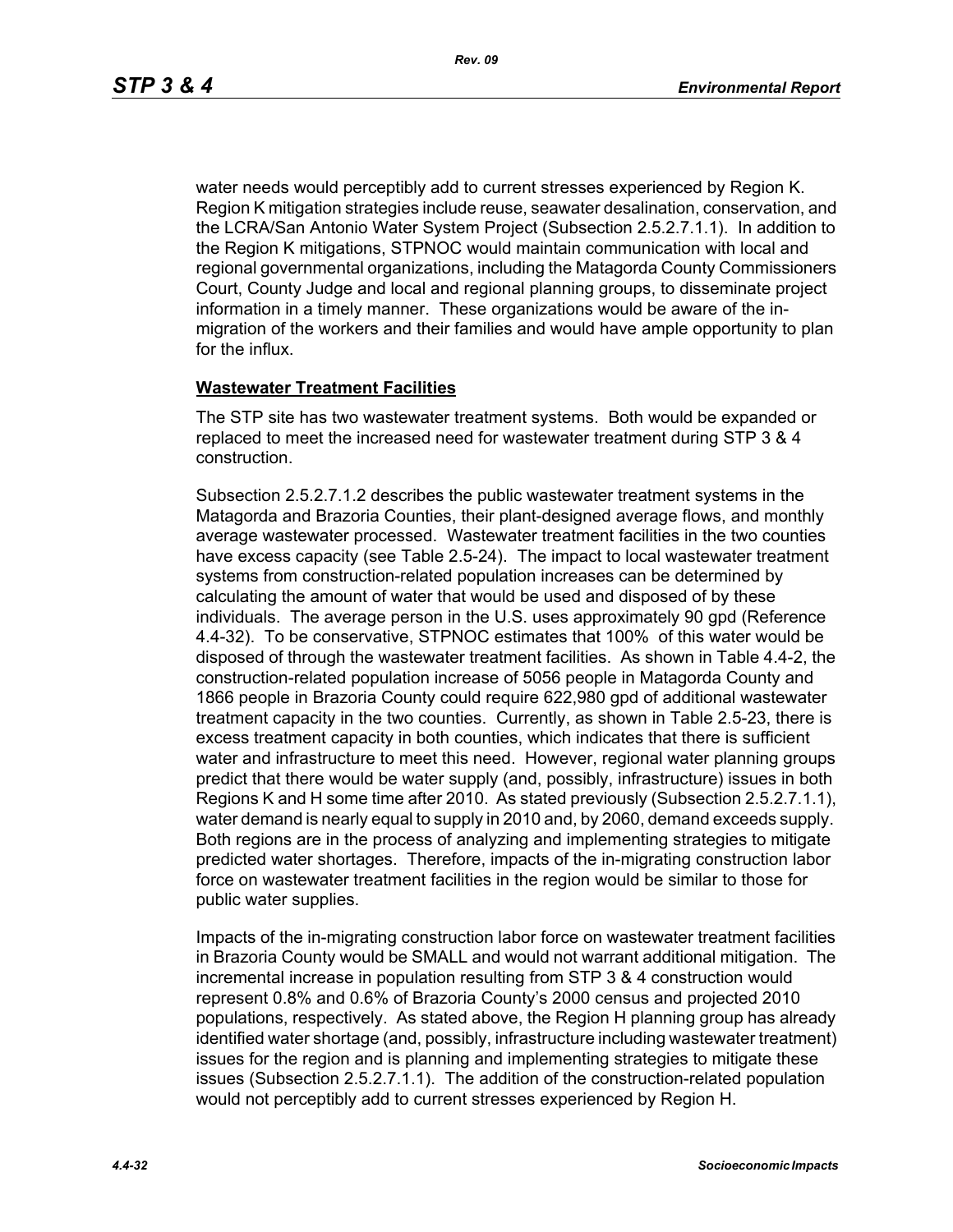Impacts of the in-migrating construction labor force on wastewater treatment facilities in Matagorda County (Region K) could be MODERATE to LARGE. The incremental increase in population, resulting from STP 3 & 4 construction, would represent 13.3% and 11.3% of Matagorda County's 2000 census and projected 2010 populations. This construction-related population would have water and wastewater needs of approximately 90 gpd. As stated above, and as discussed in greater detail in Subsection 2.5.2.7.1.1, the Region K planning group has already identified water shortage (and possibly infrastructure including wastewater treatment) issues for the region, which could begin before construction completion, and is planning and implementing strategies to mitigate these issues. The addition of the constructionrelated population would perceptibly add to current stresses experienced by Region K. In addition to the Region K strategies, STPNOC would maintain communication with local and regional governmental organizations, including the Matagorda County Commissioners Court, County Judge and local and regional economic development agencies, to disseminate project information in a timely manner. Local governments and planning groups would be made aware of the in-migration of the workers and their families and would have ample opportunity to plan for the influx.

#### **Police, Fire, and Medical Services**

#### **Police Services**

In 2002, Matagorda and Brazoria Counties' residents-per-police-personnel ratios were 380:1 and 418:1, respectively (see Table 2.5-30). Between the two counties, Matagorda County has the larger police force relative to the size of its population. Local planning officials state that police protection is adequately provided in the area at this time (Subsection 2.5.2.7.2). STPNOC does now and would continue to employ its own security force.

The construction project would produce an influx of approximately 5056 new residents to Matagorda County (Table 4.4-6). Approximately 1866 new residents would move into Brazoria County. The rest of the construction labor force and families would live in other counties in the 50-mile region. These population increases would increase the persons-per-police-personnel ratios slightly in Brazoria County and moderately in Matagorda County (Table 4.4-6). The percent increase in ratio attributed to construction would be 13% and 1% in Matagorda and Brazoria Counties, respectively.

Based on the percentage increase in the ratio of persons-per-police-personnel, the impact of the construction on police services would be imperceptible in Brazoria County. In Matagorda County, however, the percentage increase in persons-perpolice-personnel ratio would be more perceptible. Therefore, the potential impact of construction on police services in Brazoria County would be SMALL and that mitigation would not be warranted. However, the potential impact on police services could be MODERATE in Matagorda County and would most likely be mitigated by ensuring STPNOC maintains communication with local government officials, such as the Matagorda County Commissioners Court and County Judge, so that expansions in police services could be coordinated, planned, and funded in a timely manner. Most funding for these expansions would most likely be obtained from the increased property tax revenues from the construction project. Should property tax revenues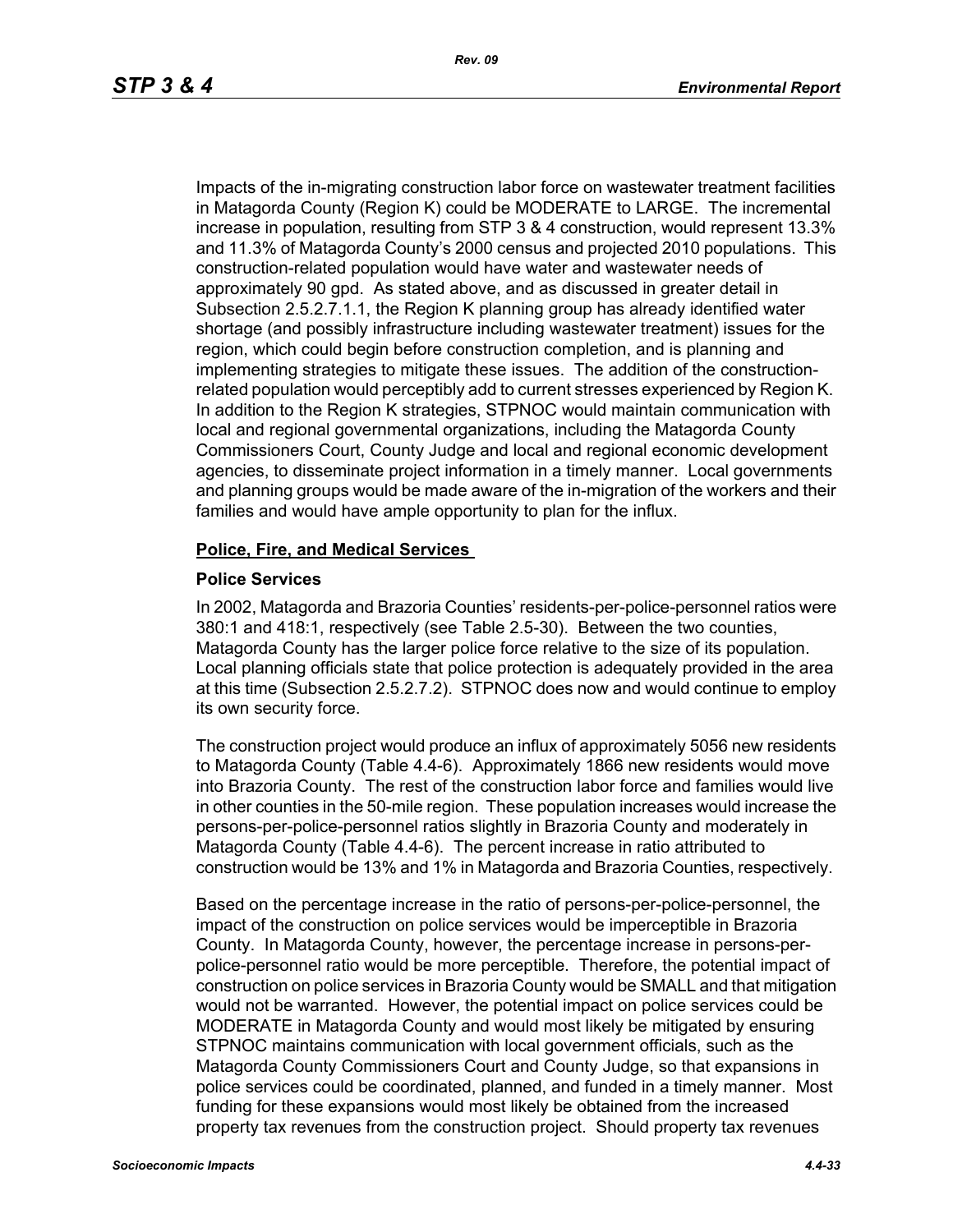from the construction project not be immediately available, local governments could access other funding sources or issue bonds until the tax revenues would be available.

This conclusion is based in part on an analysis presented in NUREG-1437 that NRC performed of nuclear plant refurbishment impacts sustained during original plant construction. NRC selected seven case study plants whose characteristics resembled the spectrum of nuclear plants in the United States today. NRC reported that, ". . . (n)o serious disruption of public safety services occurred as a result of original construction at the seven case study sites. Most communities showed a steady increase in expenditures connected with public safety departments. Tax contributions from the plant often enabled expansion of public safety services in the purchase of new buildings and equipment and the acquisition of additional staff."

#### **Fire Protection Services**

In 2007, Matagorda and Brazoria Counties' persons-per-firefighter ratios were 217:1 and 477:1, respectively (Table 2.5-30). The construction project would produce an influx of approximately 5056 new residents to Matagorda County. Approximately 1866 new residents would move into Brazoria County. The remainder of the construction labor force and families would live in other counties within the 50-mile region. These population increases would increase the persons-per-firefighter ratios by 1% in Brazoria County and 13% in Matagorda County (Table 4.4-7). Brazoria County has the highest persons-per-firefighter ratio.

At 1% in Brazoria County, the percent increase in persons-per-firefighter ratio attributed to construction is considered imperceptible. At 13% in Matagorda County, the percent increase in persons-per-firefighter ratio is considered more perceptible.

Therefore, the potential impacts of nuclear plant construction on fire protection services in Brazoria County would be SMALL and mitigation would not be warranted. The potential impacts on fire protection services could be MODERATE in Matagorda County and would most likely be mitigated by ensuring STPNOC maintains communication with local government officials, such as the Matagorda County Commissioners Court and County Judge, so that expansions in fire protection services could be coordinated, planned, and funded in a timely manner. Most funding for these expansions would likely be obtained from the increased property tax revenues from the construction project. Should property tax revenues from the construction project not be immediately available, local governments could access other funding sources or issue bonds until the tax revenues would be available.

As with the analysis of the adequacy of police protection, the conclusions of this analysis are based in part on NRC's review of original construction impacts on public services. As stated, in NUREG-1437, NRC performed an analysis of nuclear plant refurbishment impacts based on impacts sustained during original plant construction. NRC reported that, "(n)o serious disruption of public safety services occurred as a result of original construction at the seven case study sites. Most communities showed a steady increase in expenditures connected with public safety departments. Tax contributions from the plant often enabled expansion of public safety services in the purchase of new buildings and equipment and the acquisition of additional staff."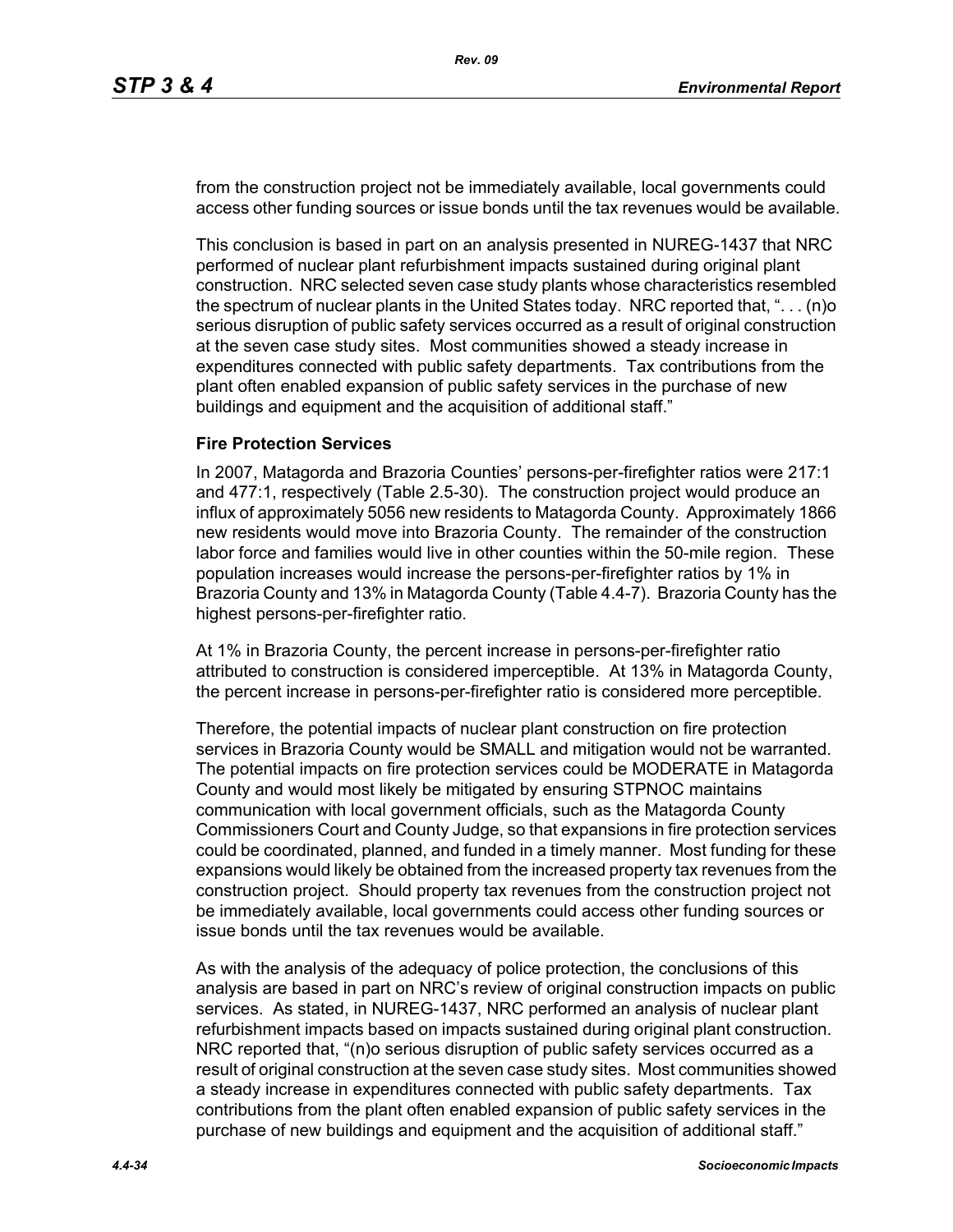Based on this statement, the moderate impacts to fire protection services in Matagorda County would be mitigated by the communication between STPNOC and local government officials, such as the Matagorda County Commissioners Court and County Judge, and the increase in tax contributions made by the owners of the plant to the local taxing jurisdictions.

#### **Medical Services**

Detailed information concerning the medical services in the two-county region is provided in Subsection 2.5.2.7.3. Minor injuries to construction workers would be assessed and treated by onsite medical personnel. Other injuries would be treated at one of the hospitals in the two-county region or in the city of Houston, depending on the severity of the injury. For the existing STP 1 & 2 labor force, agreements are in place with some local medical providers to support emergencies. STPNOC would require the construction contractor to reach similar agreements to provide emergency medical services to the construction labor force. Construction activities should not burden existing medical services.

The medical facilities in Matagorda and Brazoria Counties provide medical care to much of the population in the counties. As indicated in Table 2.5-5, the combined 2000 population of Matagorda and Brazoria Counties was 279,724. According to Table 2.5- 31, in 2006, there were 296 staffed hospital beds and an average daily census of 107 in the two-county region. Adding 6922 residents to the combined population of the two counties would increase the combined population by 2.5%. A 2.5% increase in the average daily census would increase that number to 110, well below the total number of staffed hospital beds in the two counties. Additionally, the total number of annual admissions, and annual outpatient visits for the two-county region, were 11,084 and 210,946, respectively. A 2.5% increase in these statistics would equate to 11,361 admissions and 216,220 outpatient visits. Adding the projected increase in population in the two counties during the construction period would not exceed capacity. Therefore, the potential impacts of construction on medical services would be SMALL and mitigation would not be warranted.

#### **Social Services**

This section focuses on the potential impacts of construction on the social and related services provided to disadvantaged segments of the population. This section is distinguished from environmental justice issues, which are discussed in Subsection 4.4.3.

Construction could be viewed as economically beneficial to the disadvantaged population served by the Texas Health and Human Services Commission and the local governmental and nongovernmental organizations. Over the construction period, the constructing contractor could hire local unemployed people, thus improving their economic position and decreasing their need for services. At a minimum, the spending by the construction labor force movers for goods and services would have a multiplier effect, increasing the number of jobs that could be filled by the economically disadvantaged.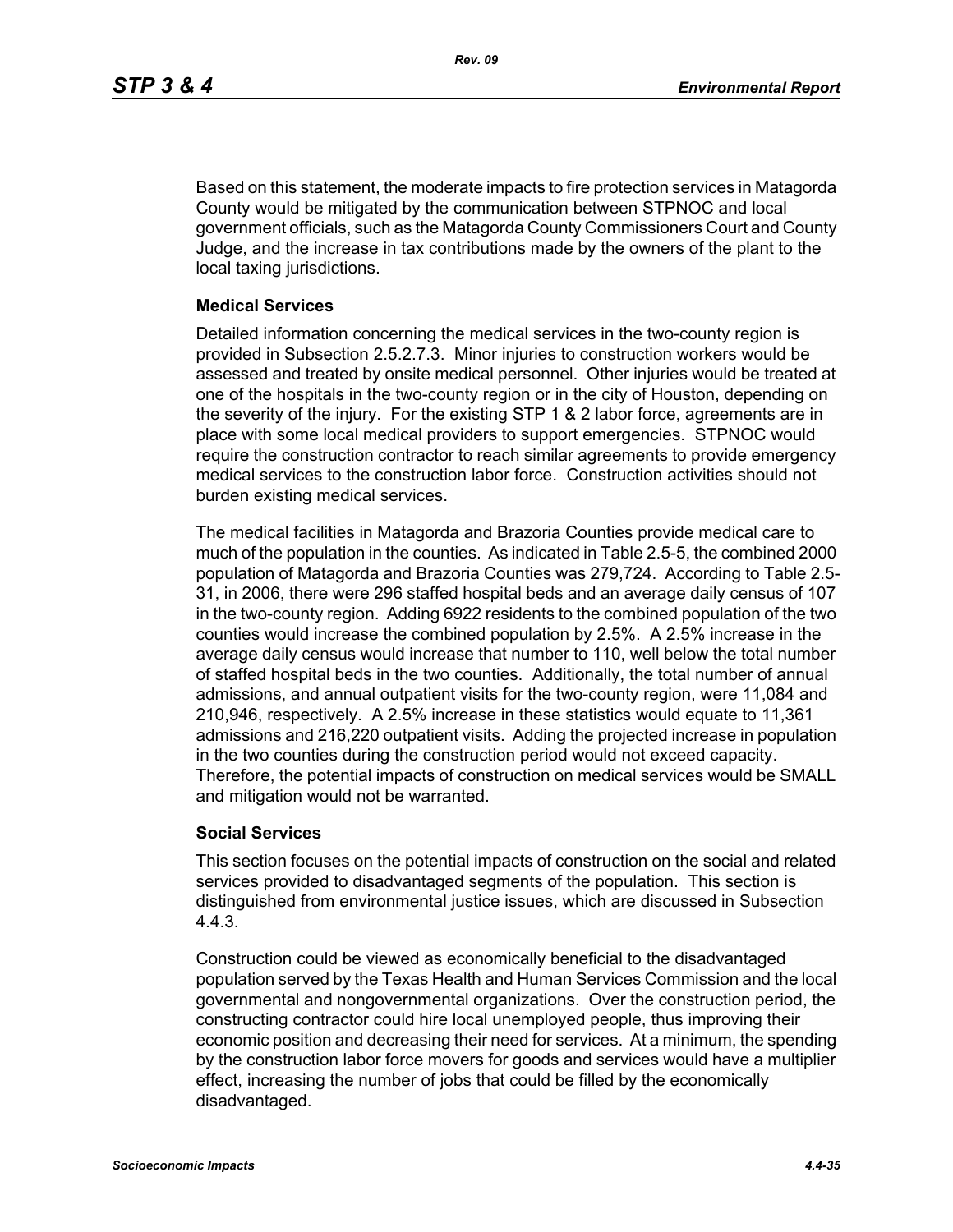STPNOC concludes that the potential impacts of construction on the demand for social and related services during the construction period would be SMALL and positive and would not warrant mitigation.

The construction of STP 3 & 4 is expected to bring 5056 additional residents into Matagorda County during peak construction, representing an increase of approximately 13.3% over the County's population in 2000. It is likely that some of the new residents would require assistance from these or other agencies at some time during their stay. Because the incoming workers are expected to be paid higher wages than the local average, it is unlikely that the in-migrants would create excessive demands on agencies that provide economic assistance, although other types of support may be required. It is not possible at this time to determine the extent to which demand for social services would increase, but impacts are expected to be SMALL.

In addition to government-provided services, a number of non-governmental agencies provide services to residents of Matagorda County. These non-profit, faith-based, or other types of organizations provide a wide range of social services that address disaster relief, substance abuse, domestic violence, illness, the needs of the elderly, economic hardship, and other issues. In addition, organizations such as the Boy Scouts, Girl Scouts, and 4-H provide opportunities for youths. Table 4.4-9 lists organizations who are part of the Matagorda County United Way; these represent a sample of all social service organizations in Matagorda County. While some newcomers would need services provided by the community, others would no doubt chose to participate in activities offered by the Boy Scouts, Girl Scouts, or similar opportunities, and some would choose to volunteer or donate funds. The higher personal income expected in the ROI from the construction of STP 3 & 4 is likely to lead to increased donations to agencies from firms and individuals. Although it is not possible to estimate changes in demand for specific services, or the amount of increased contributions, impacts are expected to be SMALL.

## **4.4.2.2.8 Education**

STPNOC assumes that 2380 of the peak construction labor force would relocate to the 50-mile region with their families, increasing the population by approximately 8330 people. Approximately 60.7% would settle in Matagorda County and 22.4% in Brazoria County. The remaining 16.9% would be distributed across the seven other counties within the region.

STPNOC conservatively estimates that in a construction labor-force-related population of 8330, approximately 1904 would be school-aged. Table 4.4-2 applies the population distribution percentage assumptions to the number of school-aged children in the construction labor force population to estimate the number of construction labor force related school-aged children that would settle Matagorda and Brazoria counties. Based on these assumptions, there would be 1156 children added to the enrollments of the ISDs in Matagorda County and 426 children added to the enrollments of the ISDs in Brazoria County.

It is unlikely that the Matagorda County school systems could accommodate the increase in student population (Subsection 2.5.2.8). The analysis is based on the peak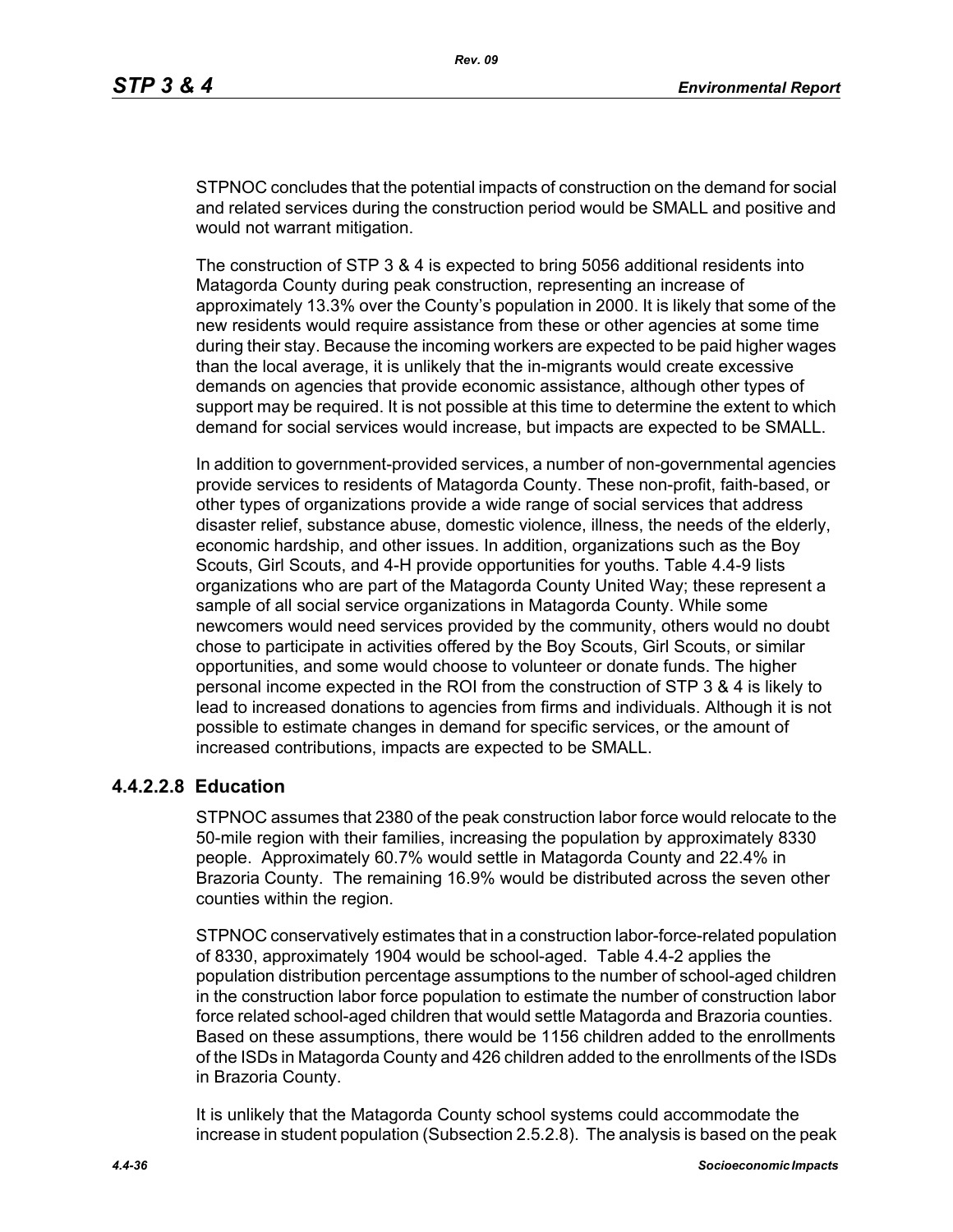construction labor force, which would not be reached until the third year of construction, giving schools several years to make accommodations for the additional influx of students.

Overall, the impact to the counties within the 50-mile region would be SMALL. The Matagorda County student population could increase by 14%, which would be a MODERATE to LARGE impact on its education system and would require mitigation. Matagorda County is not planning to construct additional schools. The quickest mitigation would be to hire additional teachers and move modular classrooms to existing schools. Increased property tax revenues as a result of the increased population, and, in the case of Matagorda County, Palacios ISD, property taxes on the new reactors would fund additional teachers and additional facilities if necessary (Subsection 2.5.2.3). The remaining revenue tax monies not used by the school district would be collected by the state of Texas and combined with tax revenues from all other Texas counties. These monies would be redistributed to "property-poor" school districts throughout the state of Texas, determined annually by the Texas Legislature Texas Education Code (TEC) Chapter 42 (Subsection 2.5.2.3).

#### **Matagorda County**

#### **Bay City ISD**

Bay City ISD had a Pre-K through Grade 12 total enrollment of 4140 students in October 2005 (Reference 4.4-33). The current ISD infrastructure could support approximately 4600 to 4700 students. However, if enrollments reach the historic peaks (4900 students) experienced during the construction of STP 1 & 2, the existing infrastructure would not be sufficient and portable buildings would be necessary.

## **Matagorda ISD**

Matagorda ISD, consisting of only Matagorda Elementary, had a pre-K through grade 6 enrollment of 56 students in October 2005 (Reference 4.4-33). According to the superintendent, the ISD is only at 50% capacity; however, the Board of Trustees has recently called for a bond election to improve and enlarge the existing facilities. Because of the recent growth potential, the ISD is also considering expanding classes to include seventh and eighth grade.

#### **Palacios ISD**

Palacios ISD had a pre-K through grade 12 enrollment of 1638 students in October 2005 (Reference 4.4-34). According to the Director of Business Services for Palacios ISD, the current enrollment in the district is approximately 1540 students. The enrollment decreased from 2005 by approximately 100 students – indicative of a downward trend in their enrollment numbers.

#### **Tidehaven ISD**

Tidehaven ISD has a pre-K through grade 12 enrollment of 871 students (Reference 4.4-35). The district's Program and Facilities Committee is developing a recommendation concerning the facility needs of the district. According to the superintendent, the district has the capacity to handle approximately 1050 students.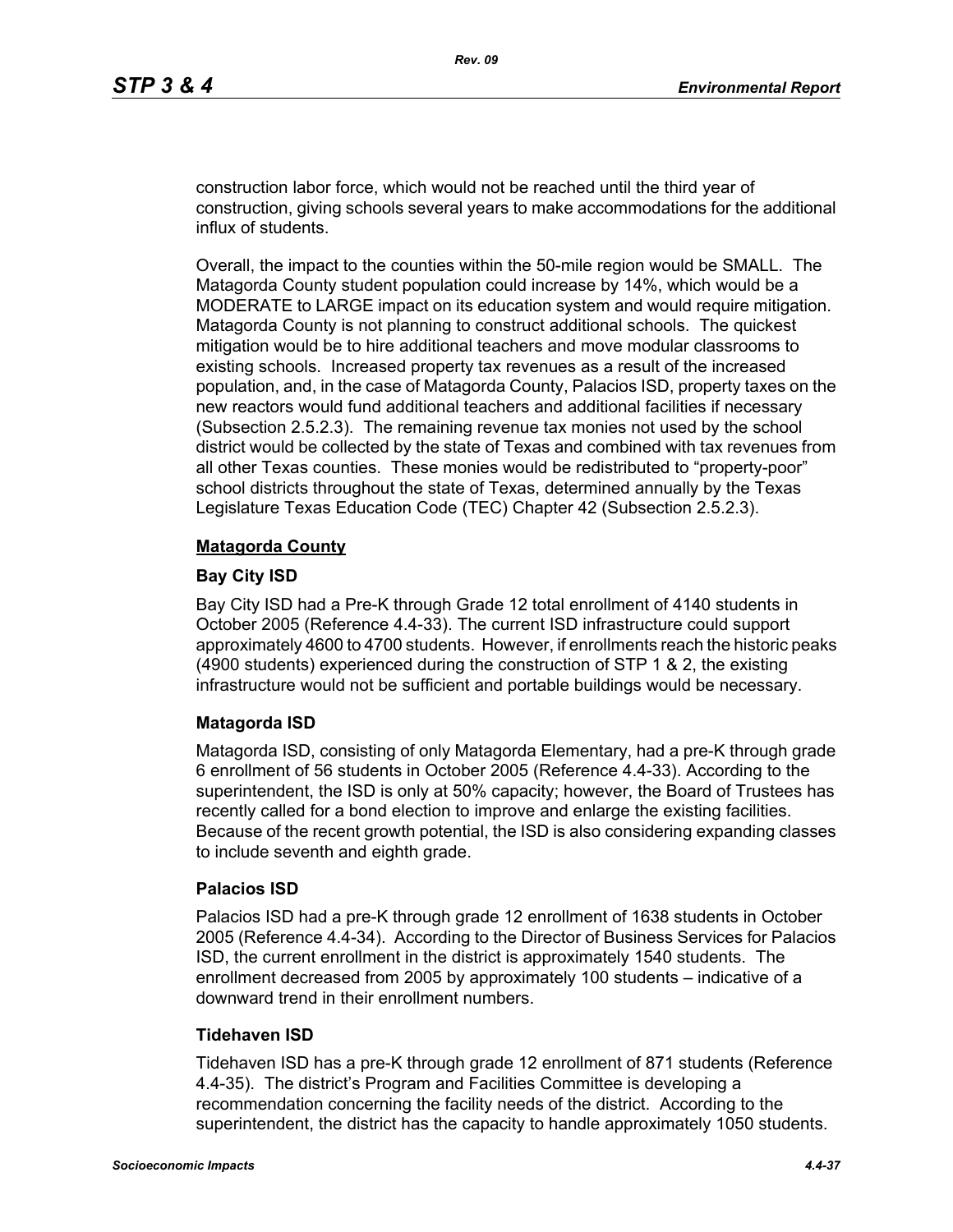Based on the current enrollment, this would leave an available capacity of approximately 180 students.

## **Van Vleck ISD**

Van Vleck ISD had a pre-K through grade 12 enrollment of 963 students in October 2005 (Reference 4.4-34).

## **Brazoria County**

It is likely that Brazoria County school systems could accommodate the increase in student population (Subsection 2.5.2.8). The analysis is based on the peak construction labor force, which would not be reached sooner than the third year of construction, giving schools several years to make accommodations for the additional influx of students.

## **Alvin ISD**

Alvin ISD has a pre-K through grade 12 enrollment of 14,300 students. The Board of Trustees estimates that approximately 12,000 more students will enroll in Alvin ISD in the next 10 years (Reference 4.4-36). As a result, Alvin ISD has an extensive building development program underway. Construction continues with plans for a new elementary school to open in August 2007. Two new junior high schools are scheduled to open in 2008—one in Alvin and one in Shadow Creek Ranch. The new academic building at Alvin High School is slated for occupancy in December 2007. When the two new junior high schools open in 2008, all junior high schools will be reconfigured to serve grades 6 through 8, and the elementary schools will serve pre-K through grade 5 (Reference 4.4-36).

## **Angleton ISD**

Angleton ISD has a pre-K through grade 12 enrollment of 6380 students (Reference 4.4-37). The early childhood campus only has enough available capacity to accommodate 64 additional students; however the elementary school, middle school, intermediate school, and high school all have additional capacities available ranging from approximately 450 students to 900 students in the middle school and high school, respectively (Reference 4.4-38).

## **Brazosport ISD**

Brazosport ISD has a pre-K through grade 12 enrollment of 13,043 students (Reference 4.4-39). A new elementary school, a new intermediate school, and a new middle/intermediate school have been built. These schools were built primarily to alleviate overcrowding, address growth, realign grade levels, and update old facilities. In addition to the new schools, renovations are taking place at the high schools and one of the existing middle schools to include additional classrooms. Because of the construction and renovations, Brazosport ISD would have capacity for additional students.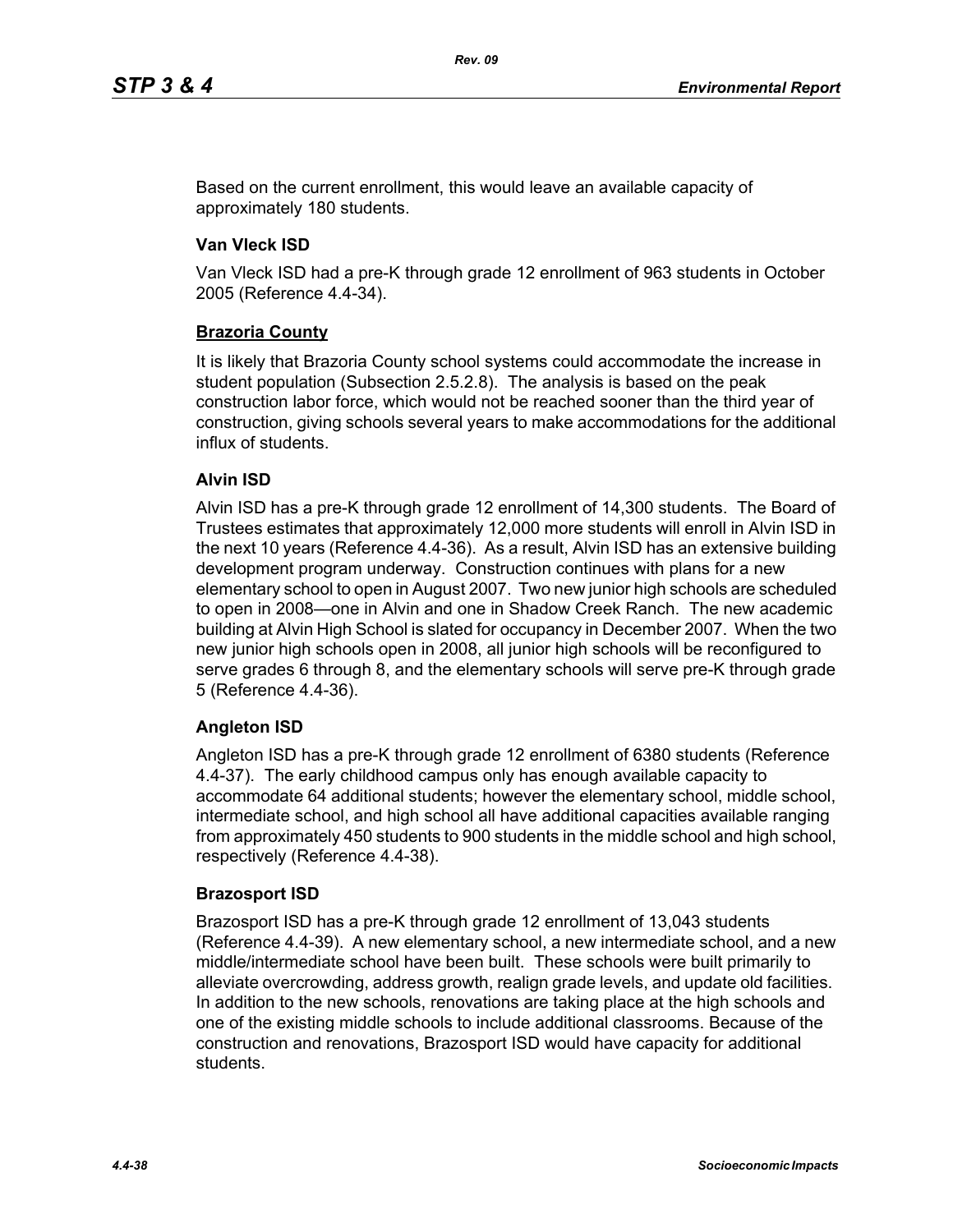## **Columbia-Brazoria ISD**

Columbia-Brazoria ISD has a current pre-K through grade 12 enrollment of 3107 students (Reference 4.4-40). The district recently opened a new junior high school and a new elementary school as replacements to older buildings, and the Board of Trustees is nominating members to a Facility Task Force Committee to study future building development plans. The district currently has five schools with available capacities ranging from approximately 120 students to 55 students.

#### **Damon ISD**

Damon ISD had a pre-K through grade 8 enrollment of 164 students in October 2005 (Reference 4.4-33). The ISD is at maximum capacity with no official building development plans established. However, Damon ISD recognizes the need to address building development in the next year or two.

## **Danbury ISD**

Danbury ISD has a pre-K through grade 12 enrollment of 777 students. The district has a Facilities Study underway, but the study has not been completed. Renovations or new construction are expected to take place in the district in the next five years.

#### **Pearland ISD**

Pearland ISD has a current pre-K through grade 12 enrollment of 16,116 students. According to the Pearland ISD Director of Communications, the district plans to open two additional elementary schools, one middle school, one junior high school, and one high school between the fall of 2007 and the fall of 2008. Once these new schools are used, the district will have an available capacity of over 1300 students in elementary schools, and 1000 students each in both junior high and high schools.

## **Sweeny ISD**

Sweeny ISD had a pre-K through grade 12 enrollment of 2086 students in October 2005 (Reference 4.4-41). The high school is currently undergoing construction and renovations that should be complete before the start of the 2008–2009 school year. The new high school will be able to accommodate over 800 students, increasing the capacity of the existing high school by approximately 150 students. In addition, there is available capacity at both the junior high and elementary schools.

Overall, the impact to the nine counties within the 50-mile region would be SMALL. The Brazoria County student population could increase by 5%, which would be a MODERATE impact on its education system and would require mitigation. Matagorda County is not planning to construct additional schools.

The quickest mitigation would be to hire additional teachers and move modular classrooms to existing schools. Increased property tax revenues as a result of the increased population, and the remaining revenue tax monies not used by the school district would be collected by the state of Texas and combined with tax revenues from all other Texas counties. These monies would be redistributed to "property-poor" school districts throughout the state of Texas, determined annually by the Texas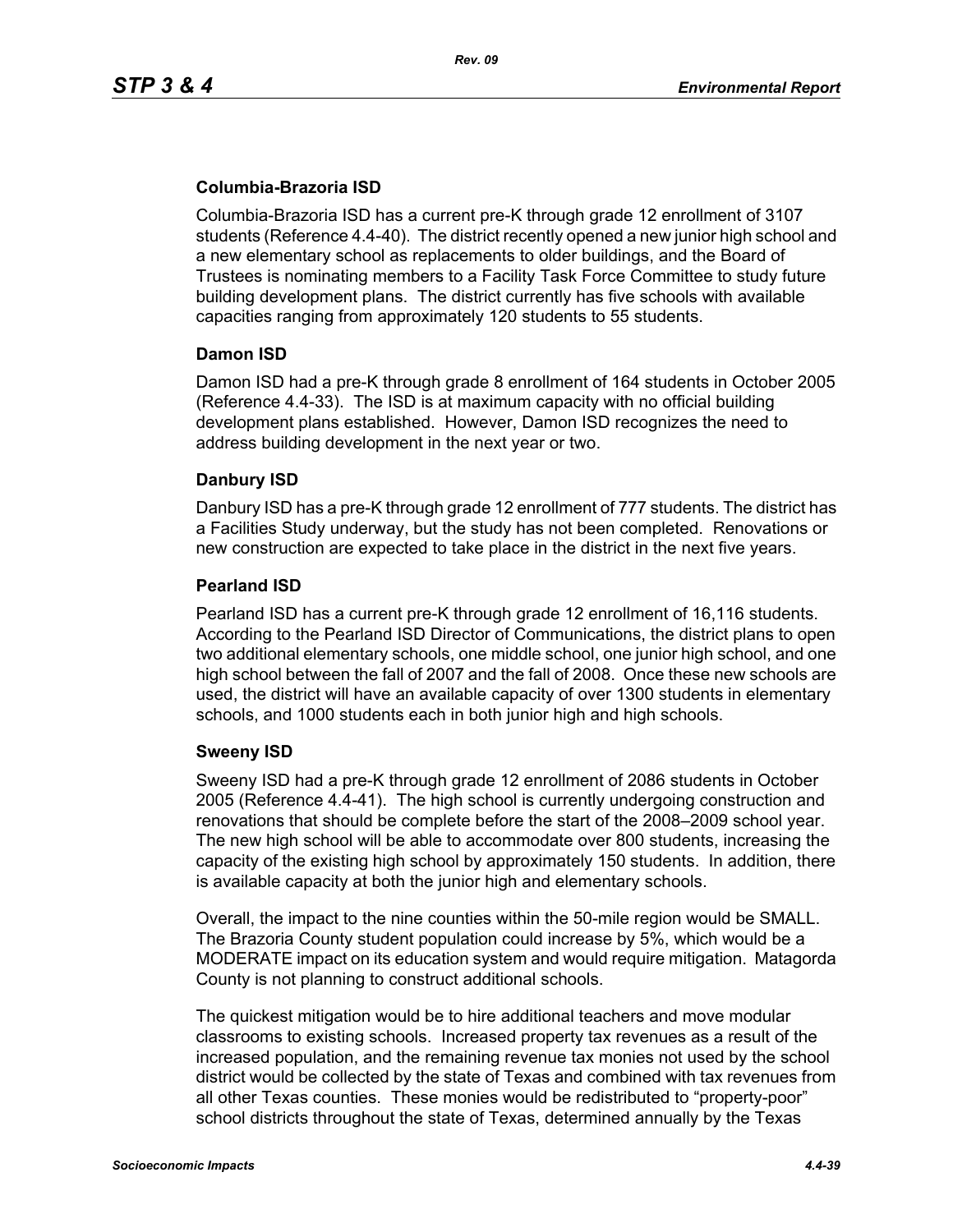Legislature TEC Chapter 42 (Subsection 2.5.2.3), and would fund additional teachers and facilities.

# **4.4.3 Environmental Justice Impacts**

Environmental justice refers to a federal policy under which each federal agency identifies and addresses, as appropriate, disproportionately high and adverse human health or environmental effects of its programs, policies, and activities on minority or low-income populations. The NRC has a policy on the treatment of environmental justice matters in licensing actions (69 FR 52040), which states, "NRC believes that an analysis of disproportionately high and adverse impacts needs to be done as part of the agency's National Environmental Policy Act (NEPA) obligations to accurately identify and disclose all significant environmental impacts associated with a proposed action. Consequently, while the NRC is committed to the general goals of Executive Order 12898, it will strive to meet those goals through its normal and traditional NEPA review process."

STPNOC evaluated whether the health or welfare of minority and low-income populations could be disproportionately adversely affected by potential construction impacts. STPNOC first located minority and low-income populations within the 50-mile radius of the STP site (Figures 2.5-10 through 2.5-15). Nineteen census block groups within the 50-mile radius have significant Black or African American populations. One block group has a significant Asian minority population and six block groups have a significant "some other race" population. Thirty census block groups within the 50-mile radius have significant Hispanic ethnicity populations.

STPNOC next identified the most likely pathways by which adverse environmental impacts associated with construction at the STP site could affect human populations. Exhaust emissions from construction equipment and dust would cause minor and localized adverse impacts to air quality; however, the air quality beyond the site boundary would not be affected. No contaminants, including sediments, are expected to reach the Colorado River because all construction would be carried out using Best Management Practices as discussed in Section 3.9. Impacts could occur in Matagorda County, as the influx of construction workers could cause landowners to convert some undeveloped land to other uses such as trailer parks, convenience stores, hotel/motel property, etc. Local low-income and minority populations could benefit by gaining access to new services or employment at these small businesses. However, the new uses are considered temporary, as completion of the construction project would eliminate the demand for the services. Therefore, impacts in all of these resource areas would be SMALL and mitigation would not be required.

Traffic could increase beyond the capacity of some local roads; however, STPNOC would mitigate impacts by encouraging car pooling, providing van pools, or staggering work shifts. The construction project likely would provide additional temporary jobs for some of the unemployed work force, thus decreasing their need for social services and freeing funding up for other populations in need. Matagorda County's police and fire protection services would be impacted by the increase in population due to construction, but the increase in property tax revenues as a result of the construction project (particularly in the latter stages of construction) would fund facilities,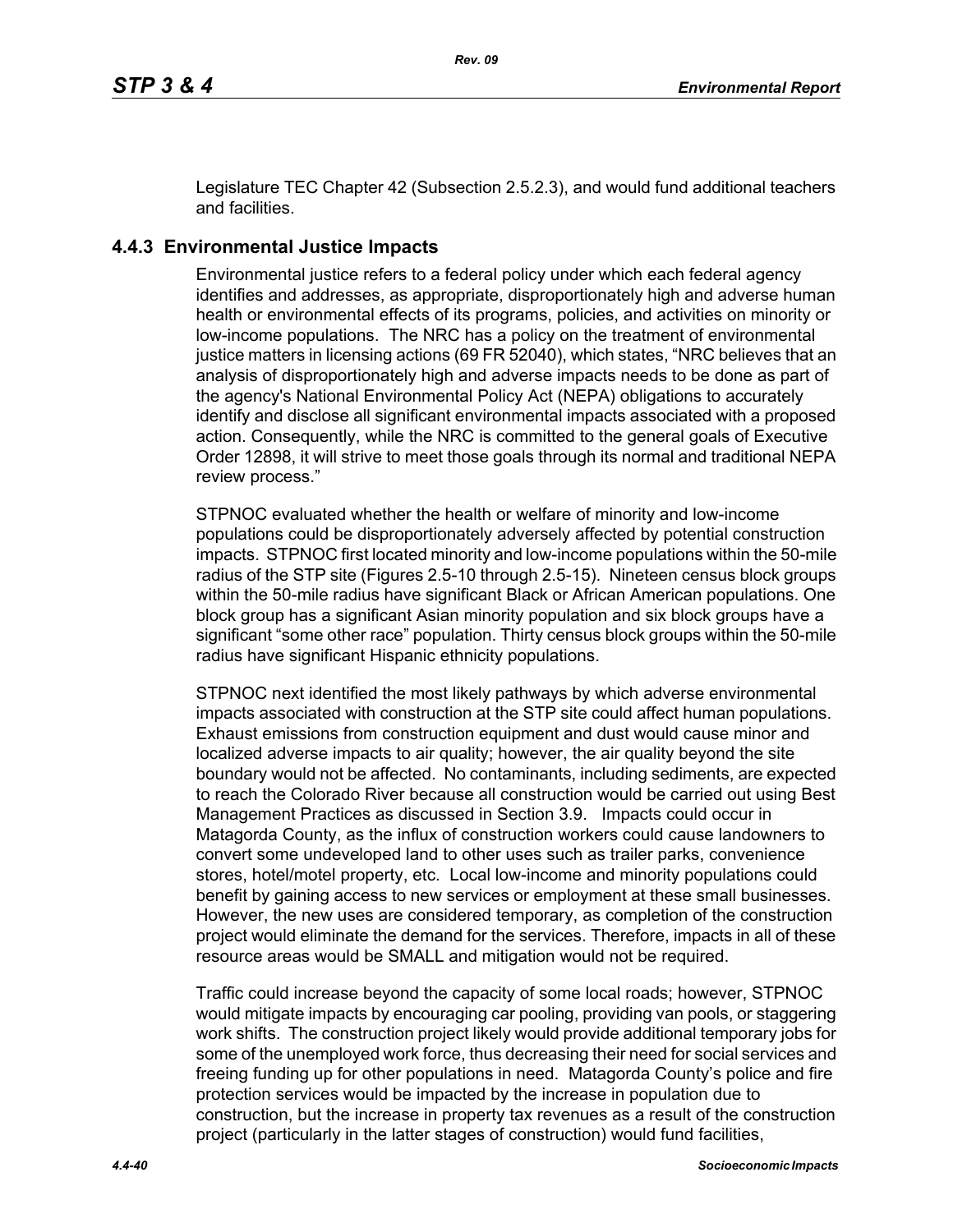equipment, and additional personnel to meet these needs. The local Matagorda County school systems would be adversely affected by an influx of new students; however, the additional property tax revenues would fund additional teachers and facilities. Rental housing rates could increase, potentially displacing low-income renters. However, it is unlikely the construction workforce would need low-income housing. Impacts to the local communities in these areas from construction of STP 3 & 4 would be MODERATE to LARGE and would be subject to the mitigation measures discussed above. Except for increased rental housing rates, no adverse impacts in Matagorda County would disproportionably affect minority or low-income populations.

Environmental impacts in the other counties in the 50-mile radius would be less than those in Matagorda County. Impacts in the other counties in the 50-mile region of interest would all be SMALL and mitigation would not be required. Therefore, the likelihood of disproportionate impacts to minority or low-income populations in those counties would be remote.

STPNOC also investigated the possibility of subsistence-living populations in the vicinity of the STP site by contacting local government officials, the staff of social welfare agencies, and local businesses concerning any known unusual resource dependencies or practices that could result in potentially disproportionate impacts to minority and low-income populations. STPNOC asked about the presence of minority, low-income, or migrant populations of particular concern, and whether subsistence living conditions were evident. No agency reported such dependencies or practices, such as subsistence agriculture, hunting, or fishing, through which the populations could be disproportionately adversely affected by the construction project.

Construction-related moderate adverse socioeconomic impacts were identified in Matagorda County. However, except for increased rental housing rates, no adverse impacts in Matagorda County would disproportionately affect minority or low-income populations. Impacts in the other counties in the 50-mile region of interest would all be SMALL. Mitigation beyond that previously described would not be warranted.

#### **4.4.4 References**

- 4.4-1 2005 Annual Environmental Operating Report, South Texas Project Electric Generating Station, April 2005.
- 4.4-2 South Texas Project Units 1 & 2 Environmental Report, Amendment 3. Houston, Texas, December 9, 1974.
- 4.4-3 "Construction Noise Hazard Alert," Center to Protect Worker's Rights. Available at http://www.cpwr.com/hazpdfs/kfnoise.pdf, accessed April 17, 2007.
- 4.4-4 NRC (U. S. Nuclear Regulatory Commission), Generic Environmental Impact Statement for License Renewal of Nuclear Plants, NUREG-1437 Vol. 1, 1996.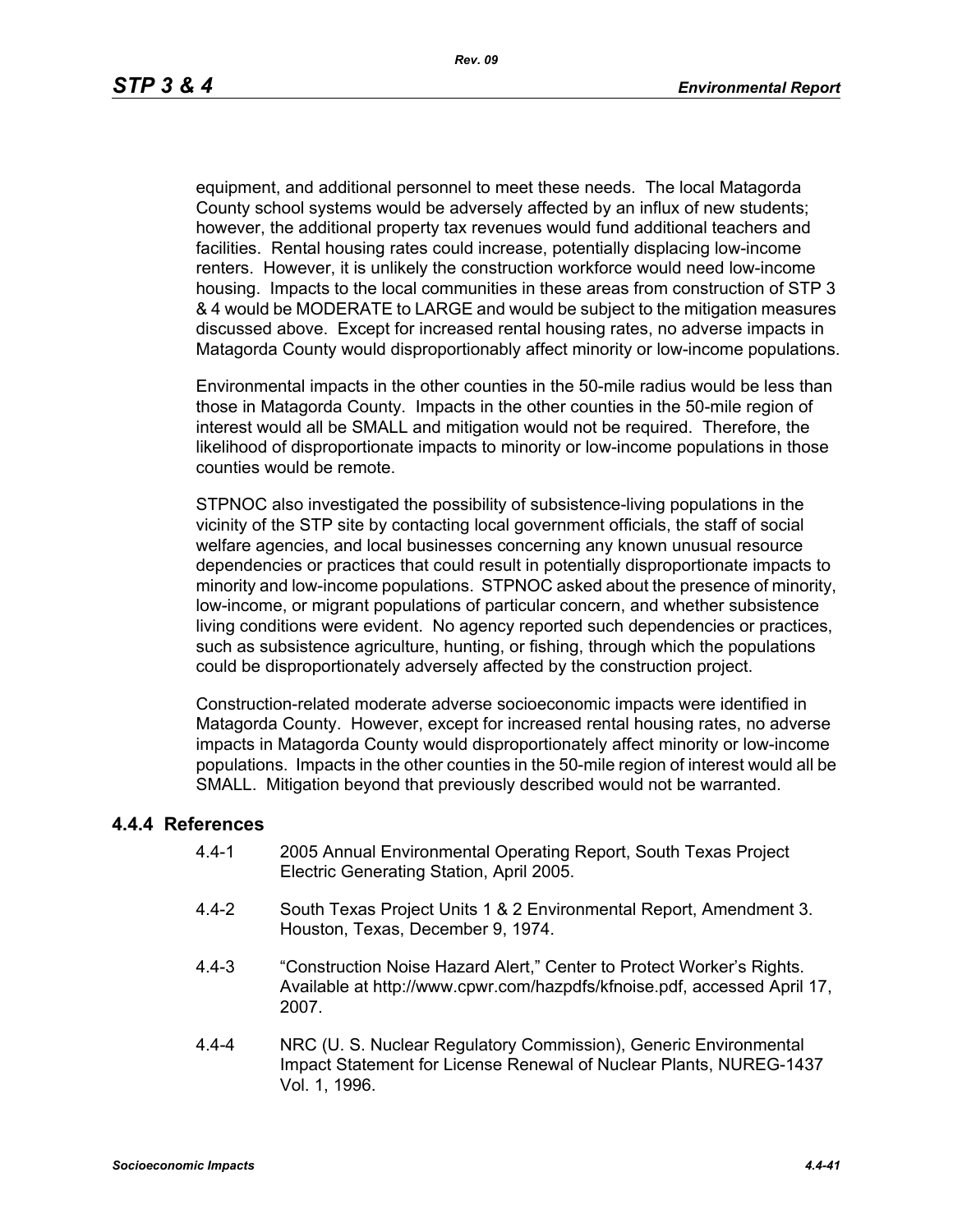- 4.4-5 "Standard Review Plans For Environmental Reviews For Nuclear Power Plants," NRC, NUREG 1555, 1999.
- 4.4-6 Code of Federal Regulations, Title 40, part 81, section 38, Designation of Areas for Air Quality Planning Purposes; Texas; Revised Geographical Designation of Certain Air Quality Control Regions.
- 4.4-7 TCEQ (Texas Commission on Environmental Quality) 2007. "Texas Attainment Status by Region," Available at http://www.tceq.state.tx.us/implementation/air/sip/siptexas.html, accessed April 24, 2007.
- 4.4-8 Code of Federal Regulations, Title 40, part 50, National Primary and Secondary Ambient Air Quality Standards.
- 4.4-9 Malhotra (Malhotra, S., and D. Manninen). 1981a. Migration and Residential Location of Workers at Nuclear Power Plant Construction Sites; Forecasting Methodology (Volume 1) and Profile Analysis of Worker Surveys (Volume 2). Prepared by Pacific Northwest Laboratory for U. S. Nuclear Regulatory Commission, NUREG/CR-2002, PNL-3757, April. NRC Accession Numbers 8105180373 (Volume 1) and 8105180378 (Volume 2).
- 4.4-10 "Socioeconomic Impacts of Nuclear Generating Stations; Summary Report on the NRC Post-Licensing Studies," Mountain West (Mountain West Research, Inc.), Prepared for U. S. NRC, NUREG/CR-2750, NRC Assession Number 8208130473, July 1982.
- 4.4-11 "Socioeconomic Impacts of Nuclear Generating Stations; Arkansas Nuclear One Station Case Study," Mountain West (Mountain West Research, Inc.),. NUREG.CR-2749, Vol. 1, NRC Assession Number 8208090021, July 1982.
- 4.4-12 "Socioeconomic Impacts of Nuclear Generating Stations; Calvert Cliffs Case Study," Mountain West, NUREG/CR-2749, Vol. 2, NRC Assession Number 8208040323, July 1982.
- 4.4-13 "Socioeconomic Impacts of Nuclear Generating Stations; D. C. Cook Case Study," Mountain West, NUREG/CR-2729, Vol. 4, NRC Assession Number 8208090019, July 1982.
- 4.4-14 "Socioeconomic Impacts of Nuclear Generating Stations; Oconee Case Study," Mountain West, NUREG/CR-2749, Vol. 7, NRC Assession Number 8208040311, July 1982.
- 4.4-15 "Generic Environmental Impact Statement for License Renewal of Nuclear Plants; Main Report," NRC, NUREG-1437, Vol. 1, NRC Assession Number ML040690705, May 1996.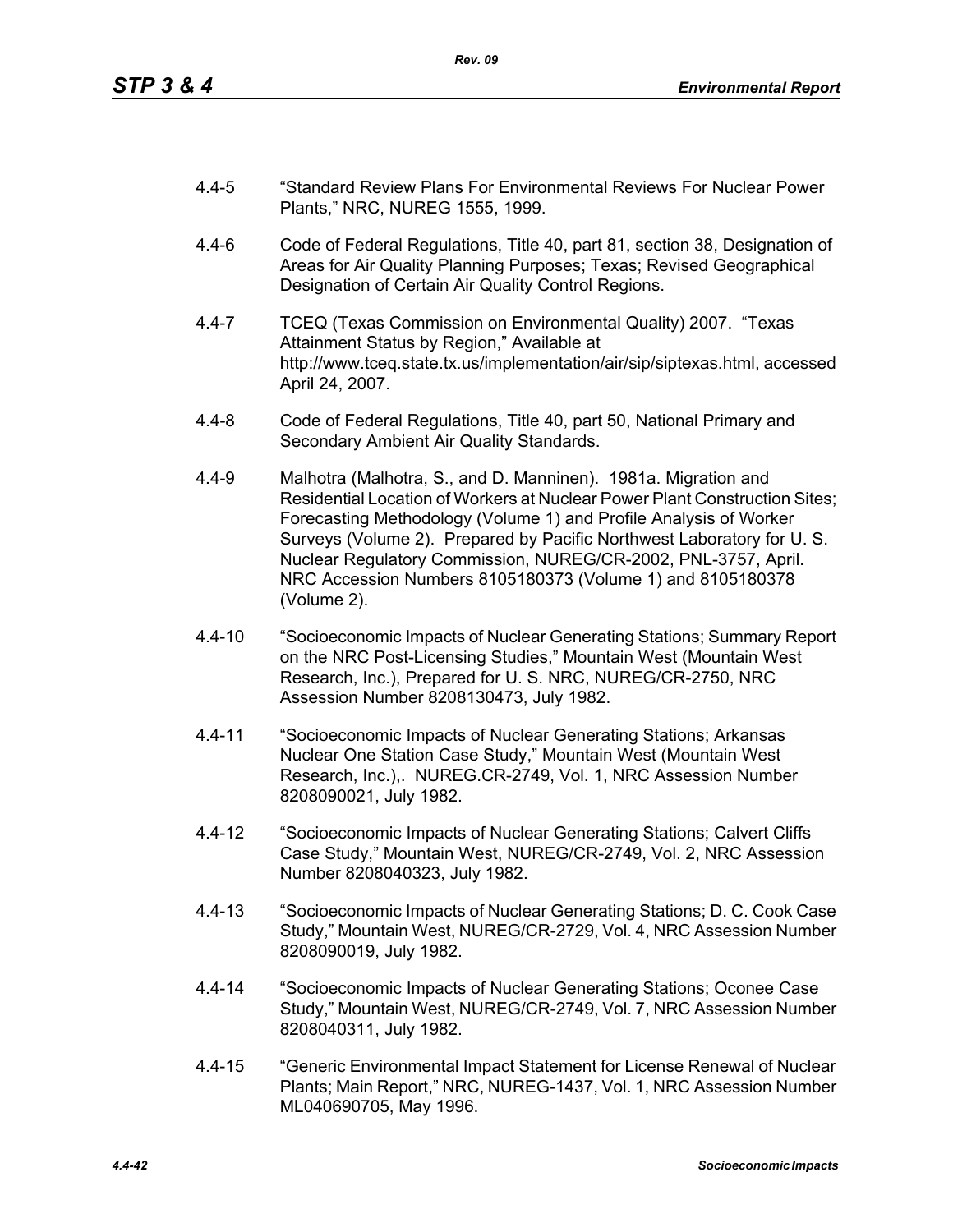- 4.4-16 "Generic Environmental Impact Statement for License Renewal of Nuclear Plants; Appendices," NRC, NUREG-1437, Vol. 2, NRC Assession Number ML040690738, May 1996.
- 4.4-17 "RIMS II Multipliers for Matagorda and Brazoria Counties, Texas," BEA (U.S. Bureau of Economic Analysis), U. S. Department of Commerce. Economic and Statistics Administration. Bureau of Economic Analysis, Washington, D.C. February 2, 2007.
- 4.4-18 "Texas Net Revenue by Source, Fiscal 2006," Texas Comptroller of Public Accounts. 2007. Available at http://www.window.state.tx.us/taxbud/revenue.html, accessed July 2, 2007.
- 4.4-19 "Texas Sales Tax Frequently Asked Questions," Texas Comptroller of Public Accounts. Available at http://www.window.state.tx.us/taxinfo/sales/faq\_exempt.html, accessed July 30, 2007.
- 4.4-20 Texas Legislative Budget Board, 2007. Fiscal Note, 80th Legislative Regular Session—In Re: HB2994 (Relating to the authority of certain taxing units to enter into an agreement under the Property Redevelopment and Tax Abatement Act or the Texas Economic Development Act with the owner of certain electric power generation facilities). April 16, 2007. Available at http://www.capitol. state.tx.us/tlodocs/80R/fiscalnotes/html/HB02994H.htm, accessed May 2007.
- 4.4-21 Texas Legislature Online, 2007. Status of House Bill (HB) 2994. Available at http://www.legis.state.tx.us/billlookup/History.aspx?LegSess=80R&Bill=H B2994, accessed June 22, 2007.
- 4.4-22 Palacios Independent School District, Information from Herbert Ressler, Business Manager, Palacios ISD regarding tax abatement legislation, May 2007.
- 4.4-23 U.S. NRC, 1996. License Renewal Generic Environmental Impact Statement (NUREG-1437). Available at http://www.nrc.gov/readingrm/doc-collections/nuregs/staff/sr1437/.
- 4.4-24 USDA (United States Department of Agriculture) NASS (National Agricultural Statistics Service), 2002 census. Available at http://www.nass.usda.gov/.
- 4.4-25 Municode.com, 2007. Available at http://www.municode.com/Resources/ code\_list.asp?stateID=43.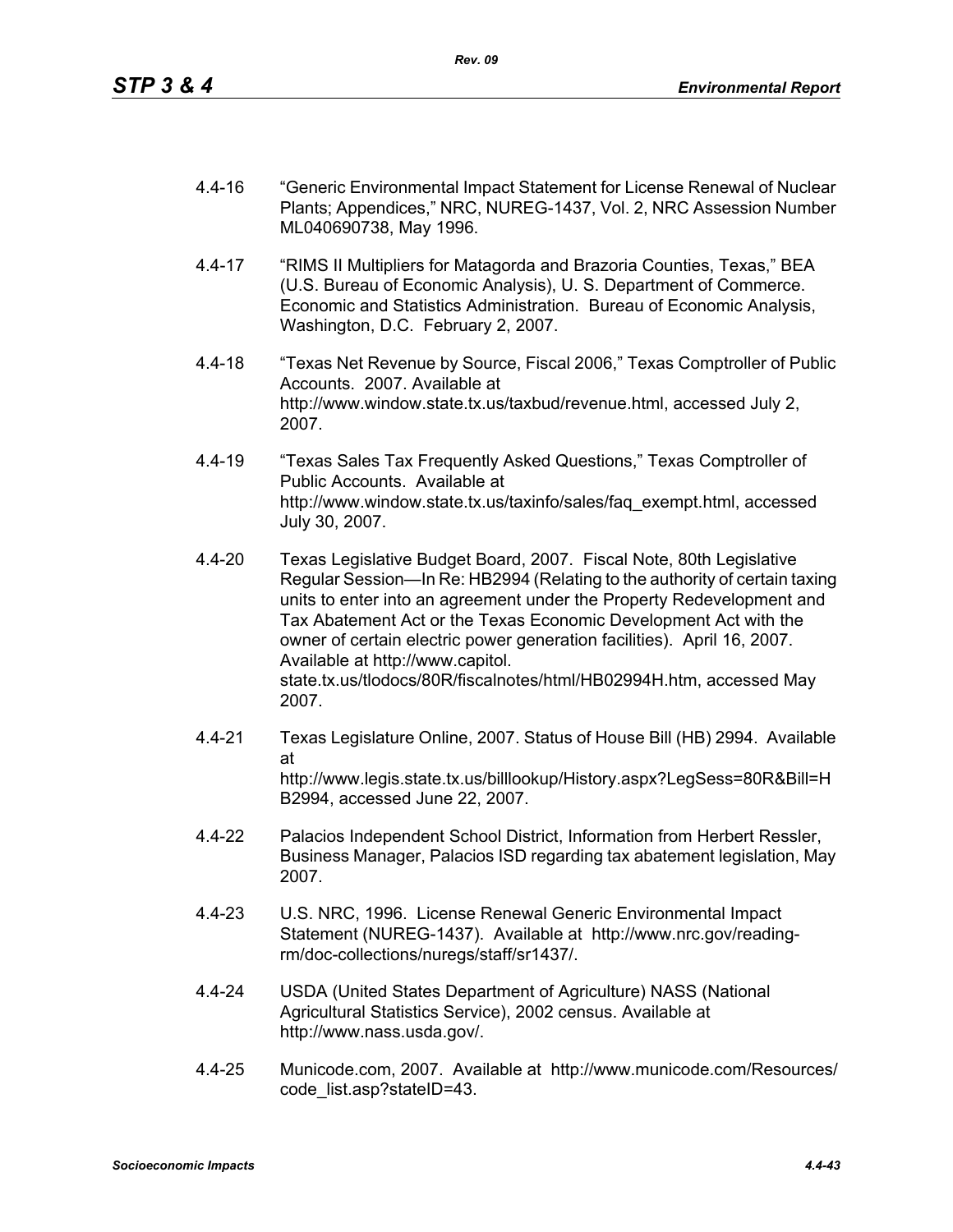4.4-26 "State and County Quickfacts. Matagorda County, Texas and Brazoria County, Texas," USCB 2007. Available at http://factfinder.census.gov/, accessed May 16, 2007.

*Rev. 09*

- 4.4-27 TXDOT (Texas Department of Transportation), Capacity Weights, Email communication from Paul Rollins (Transportation Planning and Programming Division) to Bridget Twigg (Tetra Tech NUS), May 2, 2007.
- 4.4-28 TXDOT, Roadway Capacity, Email communication from Alberta Garley (Transportation Planning and Programming Division) to Bridget Twigg (Tetra Tech NUS), May 2, 2007.
- 4.4-29 "Yoakum District Highway Traffic Map," TXDOT, Transportation Planning and Programming Division, 2005.
- 4.4-30 LCRA (Lower Colorado River Authority), 2007. Available at http://www.lcra.org/about/index.html.
- 4.4-31 "QT-H14. Value, Mortgage Status, and Selected Condition 2000. Data Set: Census 2000 Summary File 3 (SF 3) Sample Data," USCB, 2000. Available at http://factfinder.census.gov/, accessed February 20, 2007.
- 4.4-32 "Water on Tap: What You Need to Know," EPA (U.S. Environmental Protection Agency), EPA 815- K-03-007, Office of Water, Washington, D.C., 2003.
- 4.4-33 TEA (Texas Education Agency) 2007a. Texas Public Schools District and School Directory for Matagorda County. Available at http://askted.tea.state.tx.us/org-bin/school/ SCHOOL\_RPT?Y::County::Directory, accessed February 26, 2007.
- 4.4-34 "About HHSC," Texas Health and Human Services Commission, Undated. Available at http://www.hhsc.state.tx.us/about\_hhsc/index.html, accessed February 23, 2007.
- 4.4-35 TISD (Tidehaven Independent School District) 2007. TIDEHAVEN I.S.D. Available at www.tidehavenisd.com/District/tisd percent20brochure percent202006-2007.doc, accessed February 26, 2007.
- 4.4-36 Alvin Independent School District 2006. Message from Dr. Greg Smith. Available at http://www.alvinisd.net/administration/superintendent/ aisdmfts.html, accessed March 6, 2007.
- 4.4-37 Angleton Independent School District 2007. District Enrollment: January 30, 2007.
- 4.4-38 PBKA (PBK Architects, Inc.) 2007. Master Planning Angleton Independent School District.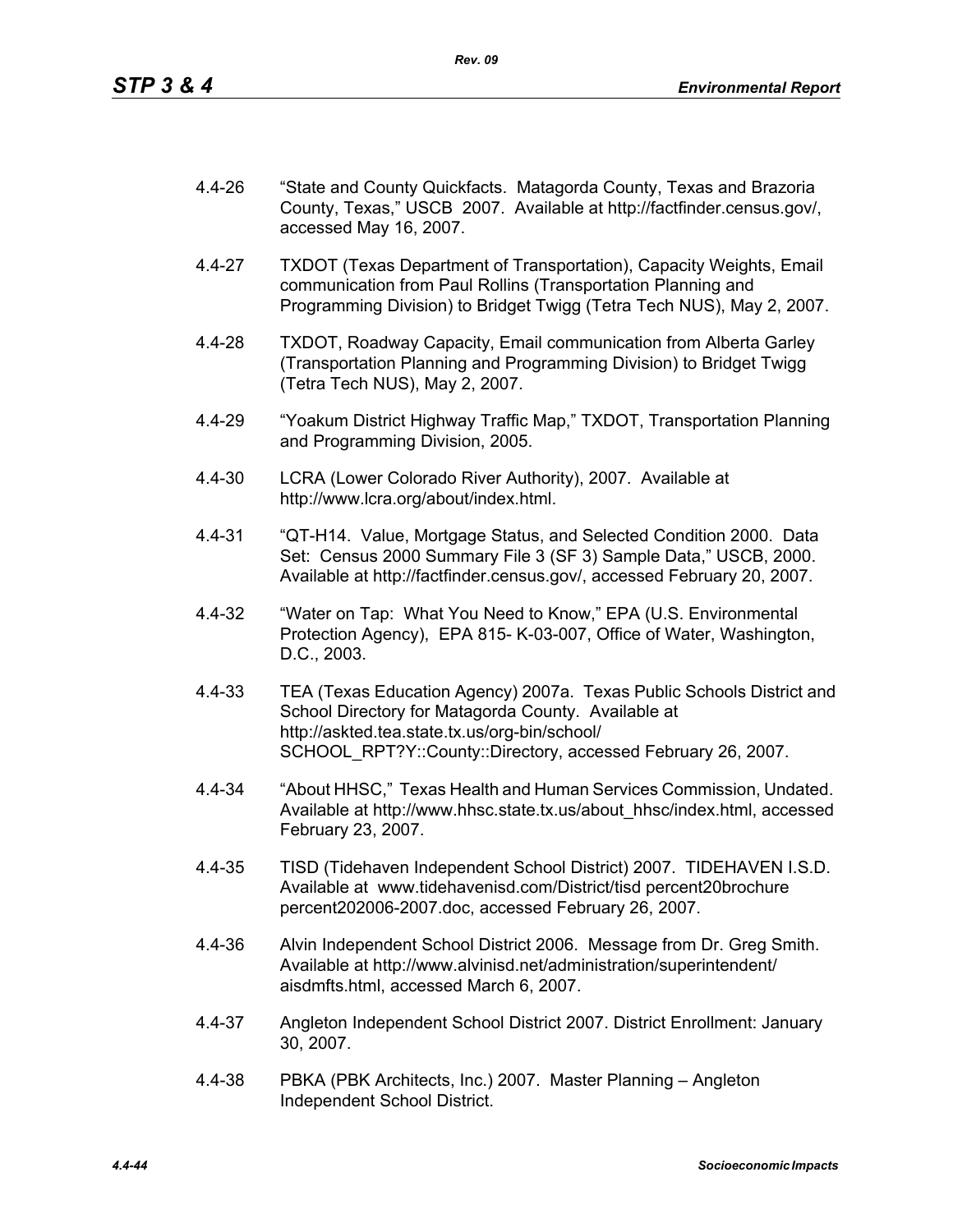- 4.4-39 BISD (Brazosport Independent School District) 2007. Enrollment: February 23, 2007.
- 4.4-40 "Demographics: Largest Employers," EDABC (The Economic Development Alliance for Brazoria County) 2003. Available at http://www.eda-bc.com/ demographics /employment.asp, accessed on February 19, 2007.
- 4.4-41 TEA (Texas Education Agency) 2007b. Texas Public Schools District and School Directory for Brazoria County. Available at http://askted.tea.state.tx.us/ org-bin/school/SCHOOL\_RPT?Y::County::Directory, accessed February 26, 2007.
- 4.4-42 City of Bay City, TX. 2006. Comprehensive Annual Financial Report of the City of Bay City, Texas, Fiscal Year Ended September 30, 2005. Available at http://www.cityofbaycity.org/DocumentCenter.asp?Folder=Finance, accessed July 9, 2007.
- 4.4-43 "Quarterly Census of Employment and Wages," LBLS (U.S. Department of Labor, Bureau of Labor Statistics) 2005. Available at http://data.bls.gov/. accessed March 7, 2007.
- 4.4-44 "Site Groundwater Use for Construction, Initial Testing, Startup, and Operations," Fluor Nuclear Power Calculation No. U7-SITE-G-CALC-DESN-2002.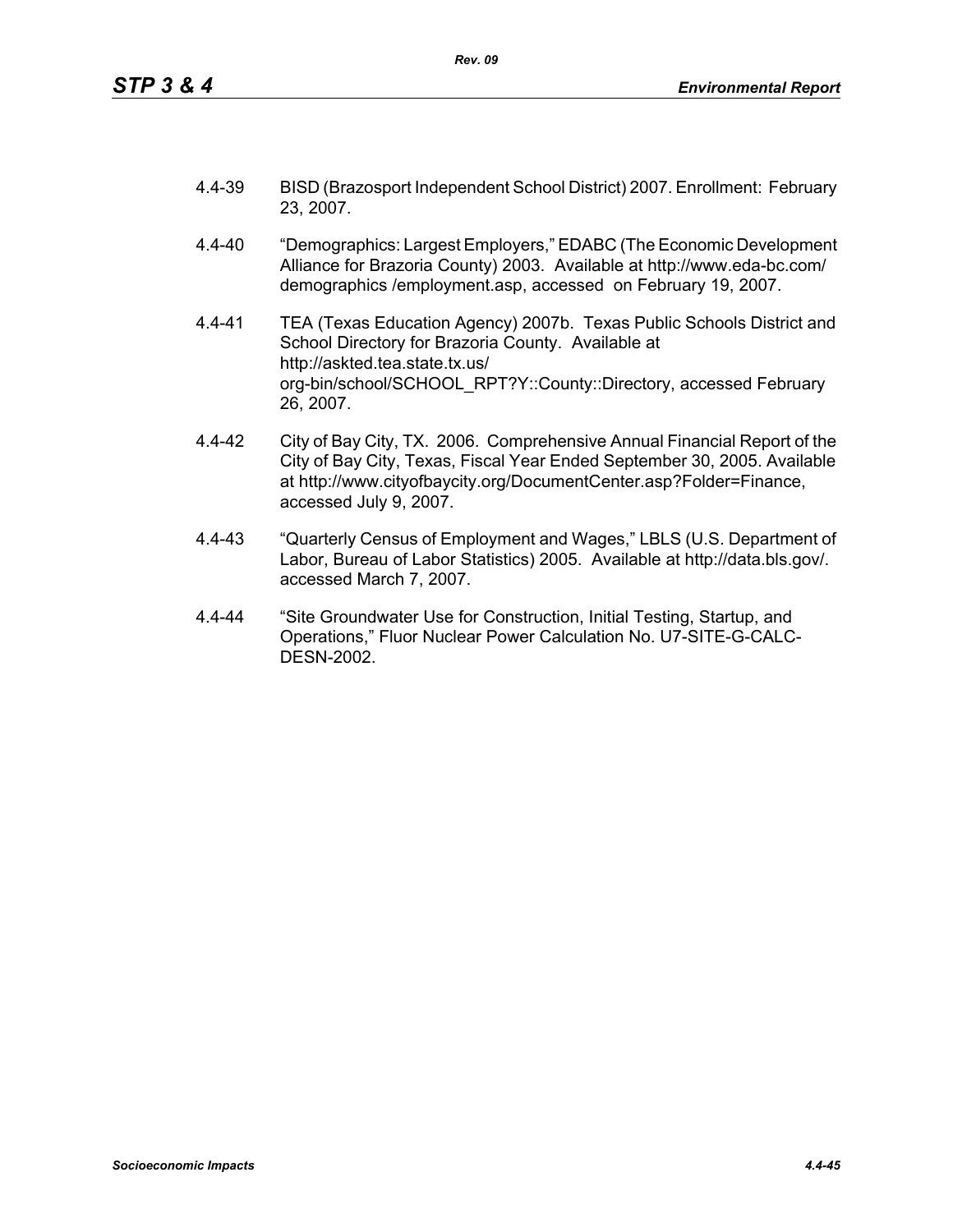| Table 4.4-1 Equipment and Approximate Noise Level in the Immediate Vicinity of the |
|------------------------------------------------------------------------------------|
| Equipment [1]                                                                      |

| <b>Equipment</b>      | Noise Level (dBA)<br>within 10 ft |
|-----------------------|-----------------------------------|
| Pneumatic chip hammer | $103 - 113$                       |
| Earth tamper          | $90 - 96$                         |
| Jackhammer            | 102-111                           |
| Crane                 | $90 - 96$                         |
| Concrete joint cutter | 99-102                            |
| Hammer                | $87 - 95$                         |
| Portable saw          | 88-102                            |
| Earthmover            | $87 - 94$                         |
| Stud welder           | 101                               |
| Front-end loader      | 86-94                             |
| <b>Bulldozer</b>      | $93 - 96$                         |
| <b>Backhoe</b>        | 84–93                             |

[1]Reference 4.4-3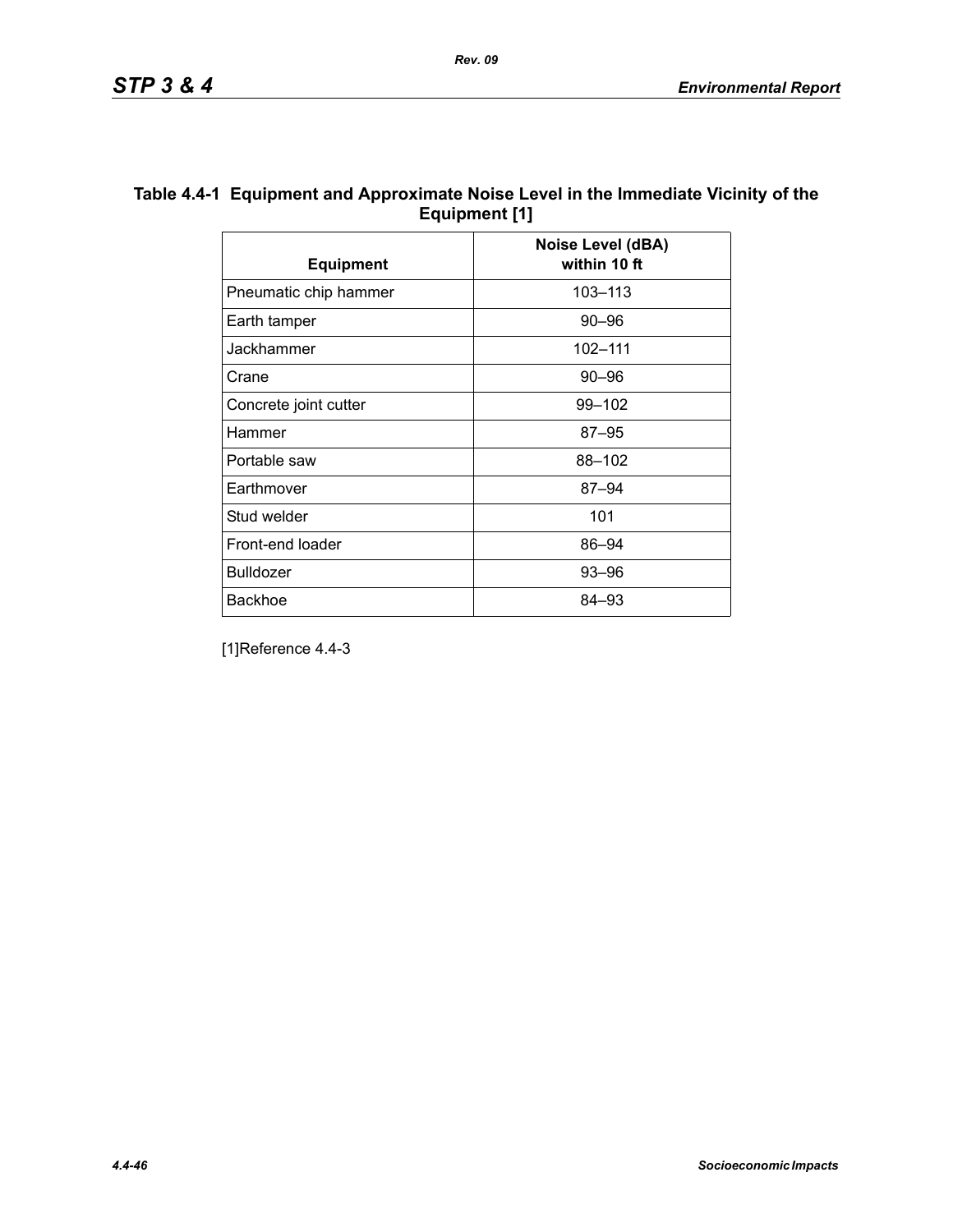## **Table 4.4-2 Assumptions for Construction Labor Force Migration and Residential Distribution for the STP Site**

| <b>Assumption</b> | <b>Description</b>                                                                                                                                                  |
|-------------------|---------------------------------------------------------------------------------------------------------------------------------------------------------------------|
|                   | <b>Construction Labor Force Distribution</b>                                                                                                                        |
| 5,950             | Peak number of workers during construction                                                                                                                          |
| 2,975             | Number of workers who change residence to work at site (movers) (50% of<br>peak)                                                                                    |
| 1,806             | Number of movers who settle in Matagorda County (same percent as existing<br>labor force) (60.7%)                                                                   |
| 666               | Number of movers who settle in Brazoria County (same percent as existing<br>labor force) (22.4%)                                                                    |
| 503               | Number of movers who settle in other counties in the 50-mile region (16.9%).                                                                                        |
|                   | <b>Families</b>                                                                                                                                                     |
| 2,380             | Number of movers who bring families into 50-mile radius (80% of movers)                                                                                             |
| 595               | Number of movers who don't bring families into 50-mile radius (20% of movers)                                                                                       |
| 1,445             | Number of movers that bring families to Matagorda County (80% of movers<br>who settle in Matagorda County)                                                          |
| 361               | Number of movers who move to Matagorda County and don't bring families<br>(20% of movers who settle in Matagorda County)                                            |
| 533               | Number of movers that bring families to Brazoria County (80% of movers who<br>settle in Brazoria County)                                                            |
| 133               | Number of movers who move to Brazoria County and don't bring families (20%<br>of movers who settle in Brazoria County)                                              |
| 402               | Number of movers who locate outside of Matagorda and Brazoria Counties<br>(within the 50-mile radius) and bring families                                            |
| 101               | Number of movers that locate outside of Matagorda and Brazoria Counties<br>(within the 50-mile radius) and don't bring families                                     |
| 3.25              | Average mover family size (worker, spouse, children)                                                                                                                |
| 8,330             | Total in-migration (7,735 (movers plus families) plus 595 (movers who don't<br>bring families))                                                                     |
| 5,056             | Total in-migration in Matagorda County (4,695 (movers plus families) plus 361<br>(movers without families))                                                         |
| 1,866             | Total in-migration in Brazoria County (1,733 (movers plus families) plus 133<br>(movers without families))                                                          |
| 1,408             | Total in-migration outside of Matagorda and Brazoria Counties and within the<br>50-mile radius (1,307 (movers plus families) plus 101 (movers without<br>families)) |
|                   | <b>Children</b>                                                                                                                                                     |
| 1,904             | Number of mover school-age children (0.8 per mover family)                                                                                                          |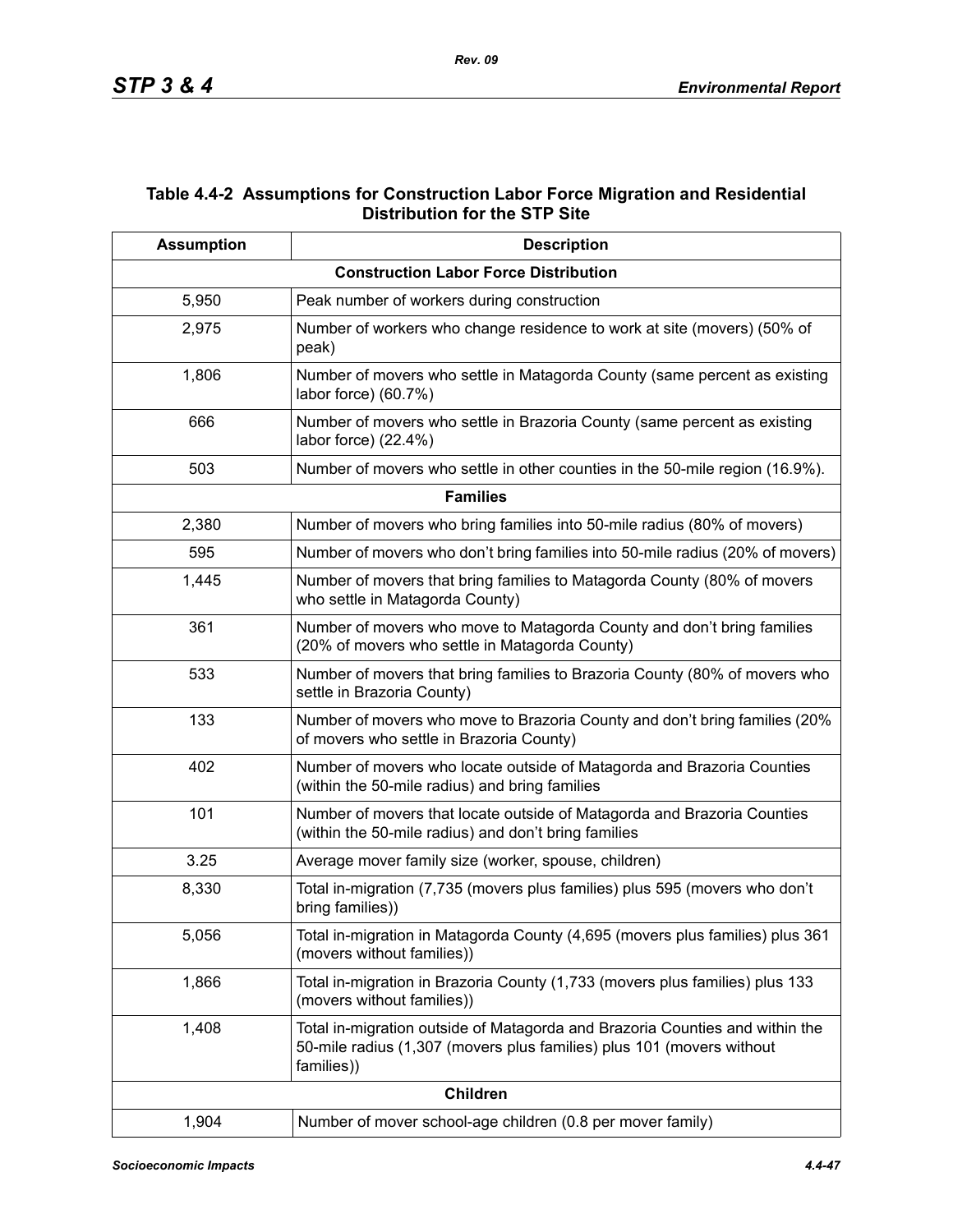## **Table 4.4-2 Assumptions for Construction Labor Force Migration and Residential Distribution for the STP Site (Continued)**

| <b>Assumption</b> | <b>Description</b>                                                                                                                                             |
|-------------------|----------------------------------------------------------------------------------------------------------------------------------------------------------------|
| 1,156             | Number of mover school-age children (0.8 per mover family) relocating to<br>Matagorda County                                                                   |
| 426               | Number of mover school-age children (0.8 per mover family) relocating to<br><b>Brazoria County</b>                                                             |
|                   | <b>Post-Construction Labor Force Retention</b>                                                                                                                 |
| 1,488             | Average number of movers who leave 50-mile radius post-construction (50%<br>of movers)                                                                         |
| 903               | Average number of movers who leave Matagorda County post-construction<br>(50% of Matagorda County movers)                                                      |
| 333               | Average number of movers who leave Brazoria County post-construction (50%)<br>of Brazoria County movers)                                                       |
| 4,165             | Average number of movers plus families plus movers without families who<br>leave 50-mile radius post-construction (50% of total in-migration)                  |
| 2,528             | Average number of movers plus families plus movers without families who<br>leave Matagorda County post-construction (50% of Matagorda County in-<br>migration) |
| 933               | Average number of movers plus families plus movers without families who<br>leave Brazoria County post-construction (50% of Brazoria County in-migration)       |
| 952               | Average number of mover school-age children who leave area post-<br>construction (50%)                                                                         |
| 578               | Average number of mover school-age children who leave Matagorda County<br>post-construction (50%)                                                              |
| 213               | Average number of mover school-age children who leave Brazoria County<br>post-construction (50%)                                                               |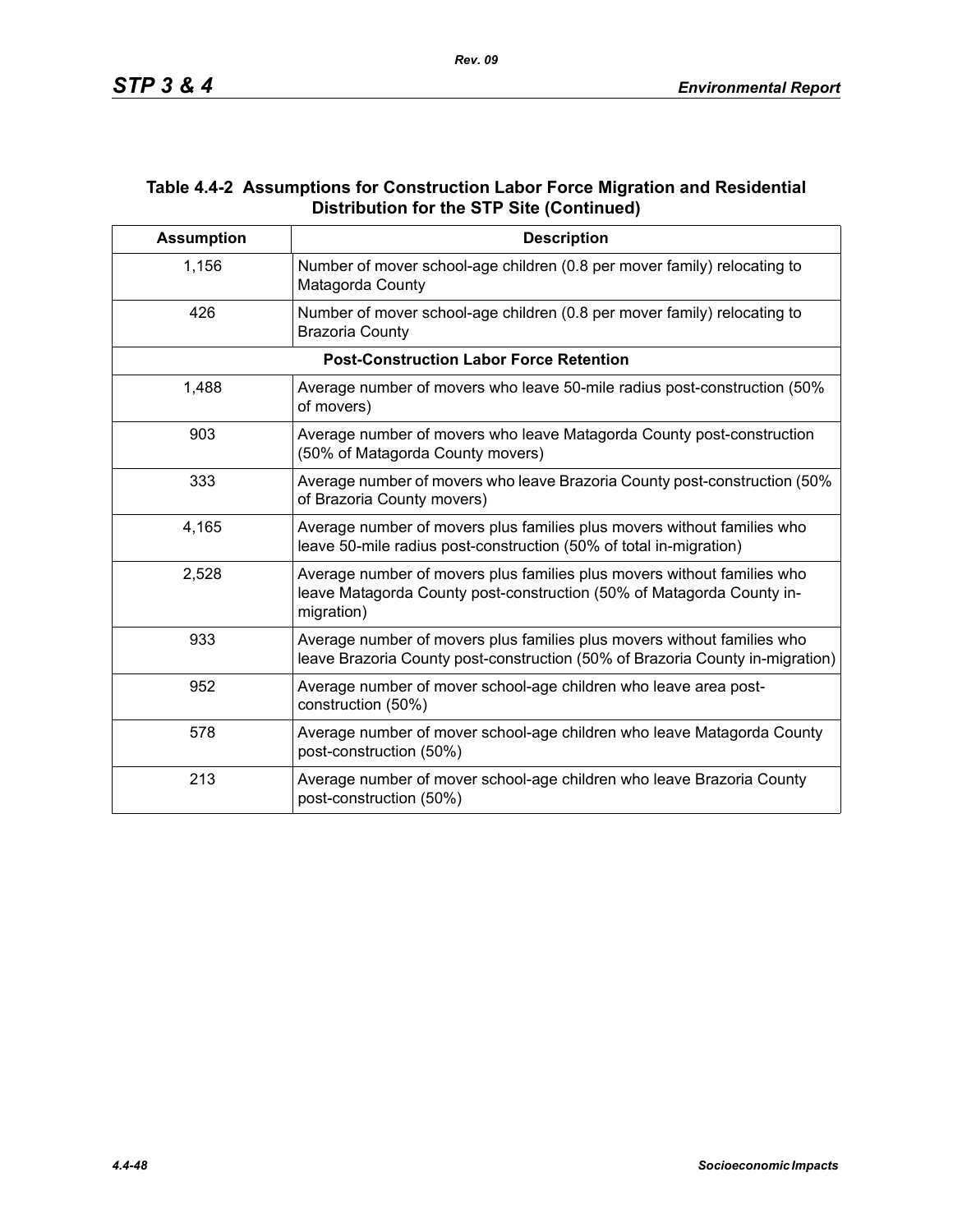| Year | <b>Sales Tax</b> | <b>Total Tax</b> | <b>Percent of</b><br>Total | STP <sub>3</sub> | STP <sub>4</sub> | <b>Estimated</b><br><b>Pmts for</b><br>STP 3 & 4 as<br><b>Percent of</b><br><b>Total Sales</b><br>Tax |
|------|------------------|------------------|----------------------------|------------------|------------------|-------------------------------------------------------------------------------------------------------|
| 2006 | 3,762,374        | 8,793,315        | 43%                        |                  |                  |                                                                                                       |
| 2007 | 3,844,926        | 8,993,489        | 43%                        |                  |                  |                                                                                                       |
| 2008 | 3,929,289        | 9,198,220        | 43%                        |                  |                  |                                                                                                       |
| 2009 | 4,015,503        | 9,407,611        | 43%                        | 827,706          |                  | 21%                                                                                                   |
| 2010 | 4,103,608        | 9,621,770        | 43%                        | 827,706          | 827,706          | 41%                                                                                                   |
| 2011 | 4,193,647        | 9,840,803        | 43%                        | 827,706          | 827,706          | 40%                                                                                                   |
| 2012 | 4,285,662        | 10,064,823       | 43%                        | 827,706          | 827,706          | 39%                                                                                                   |
| 2013 | 4,379,695        | 10,293,942       | 43%                        | 827,706          | 827,706          | 39%                                                                                                   |
| 2014 | 4,475,791        | 10,528,277       | 43%                        | 827,706          | 827,706          | 38%                                                                                                   |
| 2015 | 4,573,996        | 10,767,946       | 42%                        |                  | 827,706          | 18%                                                                                                   |

## **Table 4.4-3 Bay City Sales Taxes Projected to 2015 with Estimated STP Sales Tax Payments During Construction of STP 3 & 4 [1]**

*Rev. 09*

Data source for Taxes 1996-2005: Reference 4.4-42

[1] Projections based on average annual rate of change between 1996 and 2005.

*Calculation Assumptions*:

- 1. STP construction expenditures would be distributed evenly over a 6-year construction period for each unit.
- 2. Bay City sales taxes will increase at a constant rate based on historic rate (1996-2005).
- 3. The projected rate of increase in Bay City sales tax is conservative in that it does not take into account likely increases in population or business activity that could occur as a result of STP construction.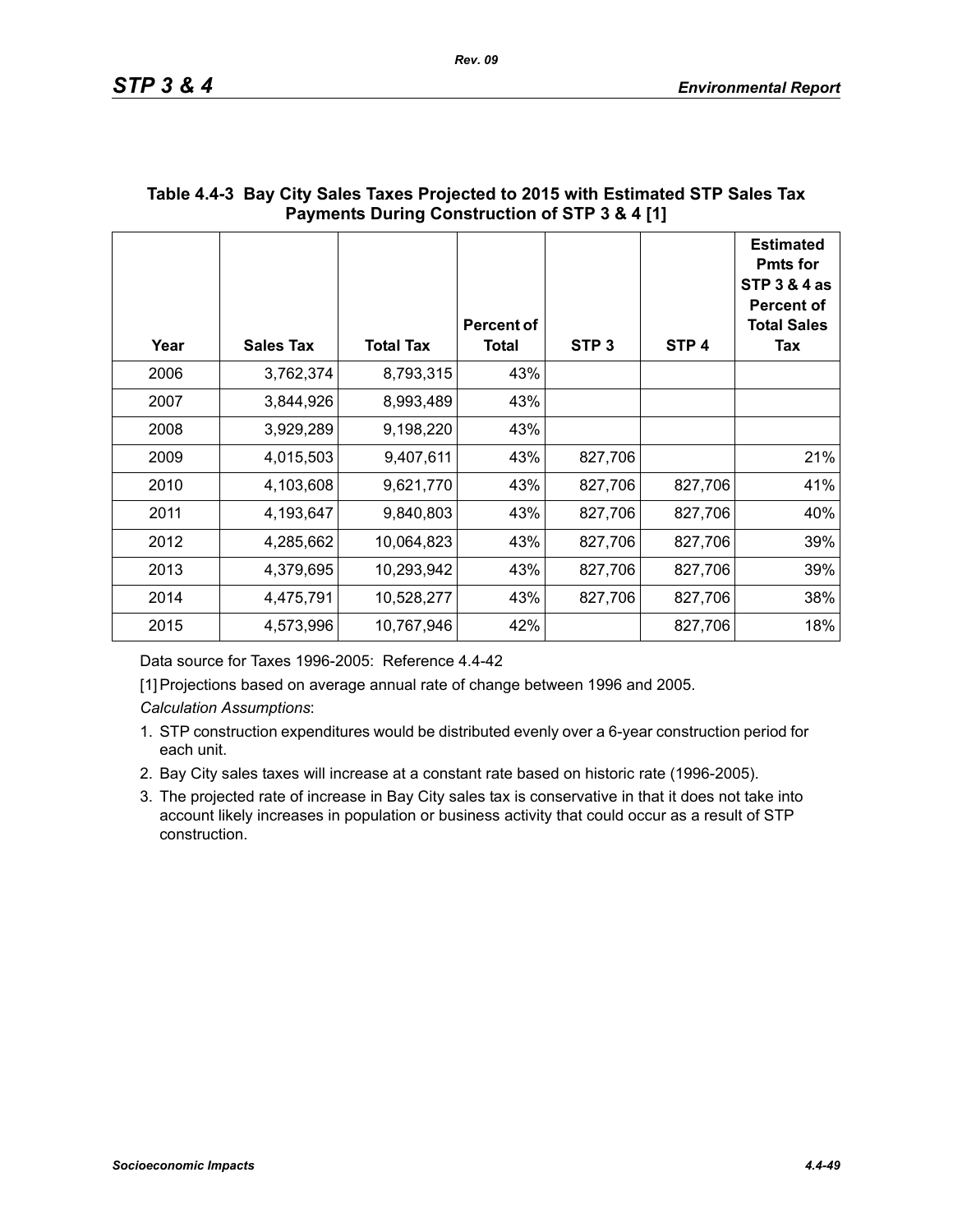| Demographic                                                                                                        | <b>ABWR</b><br>2 Units |
|--------------------------------------------------------------------------------------------------------------------|------------------------|
| Construction Labor Force Peak (Table 4.4-2)                                                                        | 5,950                  |
| Number of workers who change residence to work at site (movers) (50% of peak)<br>(assumed)                         | 2,975                  |
| Indirect jobs $(2,975 \times 0.61)$                                                                                | 1,815                  |
| 2005 unemployed in the two counties [1]                                                                            | 8,870                  |
| Total number of indirect jobs as a percent of unemployed population in two-county<br>area ((1,815 / 8,870) X 100%) | 20%                    |

# **Table 4.4-4 Direct and Indirect Employment**

[1] See Table 2.5-9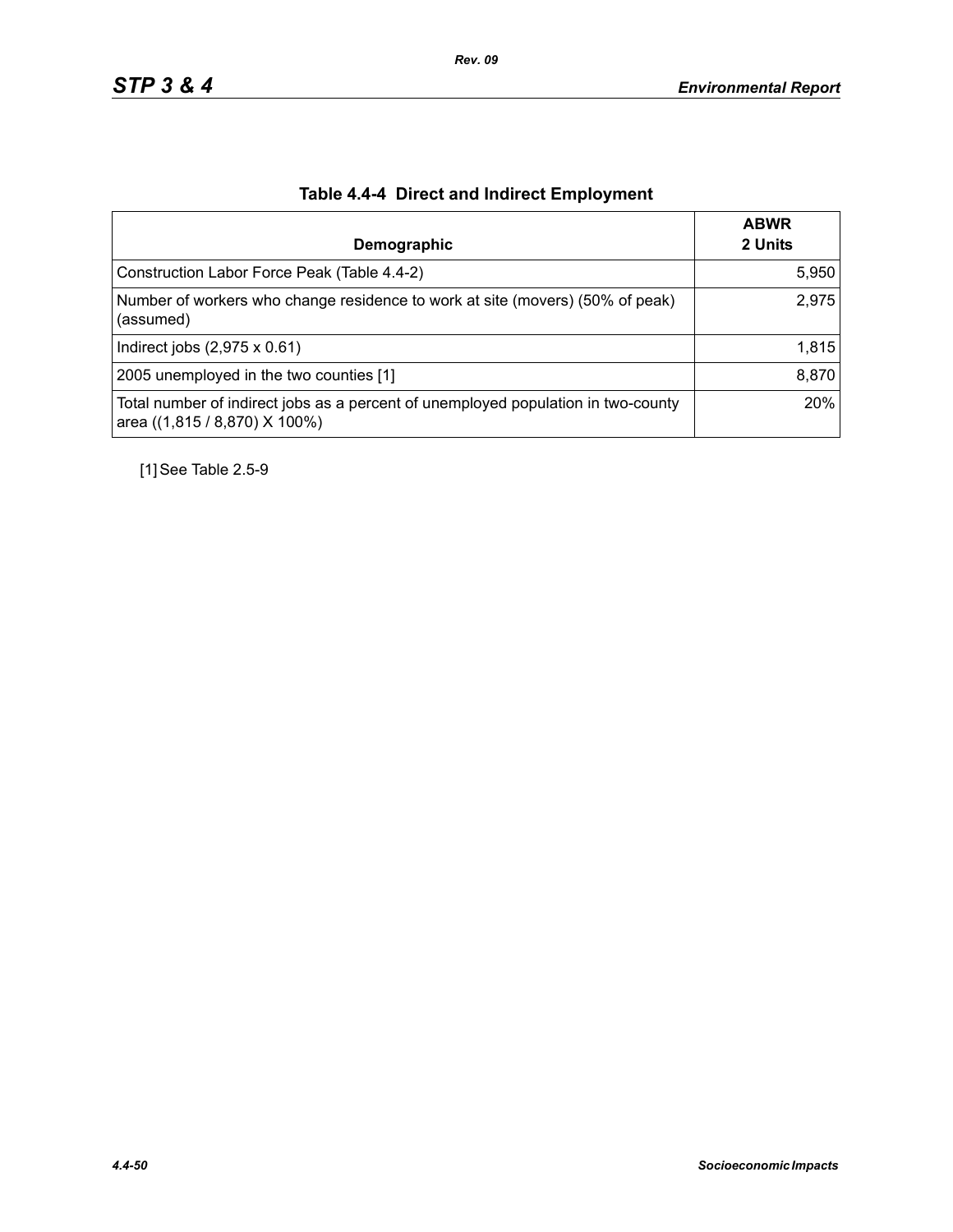| Month        | <b>Workforce</b><br><b>Strength</b> | Avg. Monthly<br>Wage [2] (\$) | \$ Earned by<br>Construction<br>Workforce | Month | <b>Workforce</b><br><b>Strength</b> | Avg. Monthly<br>Wage [2] (\$) | \$ Earned by<br><b>Construction</b><br>Workforce | Month | <b>Workforce</b><br><b>Strength</b> | Avg. Monthly<br>Wage [2] (\$) | \$ Earned by<br>Construction<br>Workforce |
|--------------|-------------------------------------|-------------------------------|-------------------------------------------|-------|-------------------------------------|-------------------------------|--------------------------------------------------|-------|-------------------------------------|-------------------------------|-------------------------------------------|
| $-24$        | 50                                  | \$2,999                       | \$149,950                                 | 15    | 2,240                               | \$2,999                       | \$6,717,760                                      | 53    | 1,650                               | \$2,999                       | \$4,948,350                               |
| $-23$        | 100                                 | \$2,999                       | \$299,900                                 | 16    | 2,305                               | \$2,999                       | \$6,912,695                                      | 54    | 1,600                               | \$2,999                       | \$4,798,400                               |
| $-22$        | 150                                 | \$2,999                       | \$449,850                                 | 17    | 2,370                               | \$2,999                       | \$7,107,630                                      | 55    | 1,500                               | \$2,999                       | \$4,498,500                               |
| $-21$        | 200                                 | \$2,999                       | \$599,800                                 | 18    | 2,435                               | \$2,999                       | \$7,302,565                                      | 56    | 1,400                               | \$2,999                       | \$4,198,600                               |
| $-20$        | 250                                 | \$2,999                       | \$749,750                                 | 19    | 2,500                               | \$2,999                       | \$7,497,500                                      | 57    | 1,300                               | \$2,999                       | \$3,898,700                               |
| $-19$        | 300                                 | \$2,999                       | \$899.700                                 | 20    | 2,565                               | \$2,999                       | \$7,692,435                                      | 58    | 1,200                               | \$2,999                       | \$3,598,800                               |
| $-18$        | 350                                 | \$2,999                       | \$1,049,650                               | 21    | 2,630                               | \$2,999                       | \$7,887,370                                      | 59    | 1,100                               | \$2,999                       | \$3,298,900                               |
| $-17$        | 400                                 | \$2,999                       | \$1,199,600                               | 22    | 2,695                               | \$2,999                       | \$8,082,305                                      | 60    | 1,000                               | \$2,999                       | \$2,999,000                               |
| $-16$        | 450                                 | \$2,999                       | \$1,349,550                               | 23    | 2,760                               | \$2,999                       | \$8,277,240                                      | 61    | 900                                 | \$2,999                       | \$2,699,100                               |
| $-15$        | 500                                 | \$2,999                       | \$1,499,500                               | 24    | 2,825                               | \$2,999                       | \$8,472,175                                      | 62    | 800                                 | \$2,999                       | \$2,399,200                               |
| $-14$        | 550                                 | \$2,999                       | \$1,649,450                               | 25    | 2,900                               | \$2,999                       | \$8,697,100                                      | 63    | 700                                 | \$2,999                       | \$2,099,300                               |
| $-13$        | 600                                 | \$2,999                       | \$1,799,400                               | 26    | 2,975                               | \$2,999                       | \$8,922,025                                      | 64    | 600                                 | \$2,999                       | \$1,799,400                               |
| $-12$        | 650                                 | \$2,999                       | \$1,949,350                               | 27    | 2,975                               | \$2,999                       | \$8,922,025                                      | 65    | 550                                 | \$2,999                       | \$1,649,450                               |
| $-11$        | 700                                 | \$2,999                       | \$2,099,300                               | 28    | 2,975                               | \$2,999                       | \$8,922,025                                      | 66    | 263                                 | \$2,999                       | \$787,238                                 |
| $-10$        | 750                                 | \$2,999                       | \$2,249,250                               | 29    | 2,975                               | \$2,999                       | \$8,922,025                                      | 67    | 0                                   | \$2,999                       | \$0                                       |
| $-9$         | 800                                 | \$2,999                       | \$2,399,200                               | 30    | 2,975                               | \$2,999                       | \$8,922,025                                      |       |                                     |                               |                                           |
| $-8$         | 850                                 | \$2,999                       | \$2,549,150                               | 31    | 2,975                               | \$2,999                       | \$8,922,025                                      |       |                                     |                               |                                           |
| $-7$         | 900                                 | \$2,999                       | \$2,699,100                               | 32    | 2,975                               | \$2,999                       | \$8,922,025                                      |       |                                     |                               |                                           |
| $-6$         | 950                                 | \$2,999                       | \$2,849,050                               | 33    | 2,975                               | \$2,999                       | \$8,922,025                                      |       |                                     |                               |                                           |
| $-5$         | 1,000                               | \$2,999                       | \$2,999,000                               | 34    | 2,975                               | \$2,999                       | \$8,922,025                                      |       |                                     |                               |                                           |
| $-4$         | 1,050                               | \$2,999                       | \$3,148,950                               | 35    | 2,975                               | \$2,999                       | \$8,922,025                                      |       |                                     |                               |                                           |
| $-3$         | 1,100                               | \$2,999                       | \$3,298,900                               | 36    | 2,925                               | \$2,999                       | \$8,772,075                                      |       |                                     |                               |                                           |
| $-2$         | 1,150                               | \$2,999                       | \$3,448,850                               | 37    | 2,875                               | \$2,999                       | \$8,622,125                                      |       |                                     |                               |                                           |
| $-1$         | 1,200                               | \$2,999                       | \$3,598,800                               | 38    | 2,825                               | \$2,999                       | \$8,472,175                                      |       |                                     |                               |                                           |
| $\mathbf{1}$ | 1,250                               | \$2,999                       | \$3,748,750                               | 39    | 2,725                               | \$2,999                       | \$8,172,275                                      |       |                                     |                               |                                           |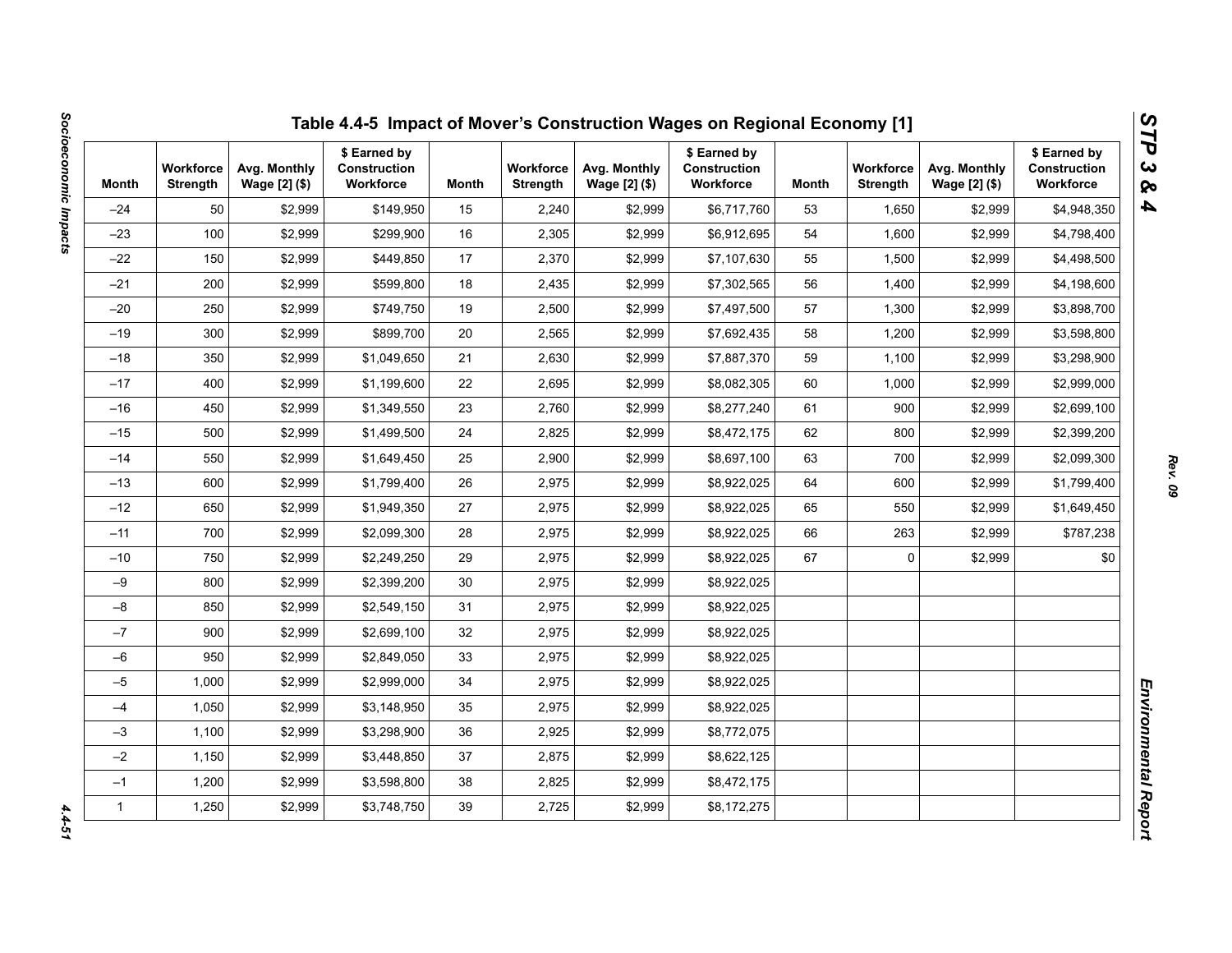| <b>Month</b>   | Workforce<br><b>Strength</b> | Avg. Monthly<br>Wage [2] (\$)                      | \$ Earned by<br>Construction<br>Workforce | <b>Month</b> | Workforce<br><b>Strength</b> | Avg. Monthly<br>Wage [2] (\$) | \$ Earned by<br>Construction<br>Workforce | <b>Month</b> | Workforce<br><b>Strength</b> | Avg. Monthly<br>Wage [2] (\$) | \$ Earned by<br>Construction<br>Workforce |
|----------------|------------------------------|----------------------------------------------------|-------------------------------------------|--------------|------------------------------|-------------------------------|-------------------------------------------|--------------|------------------------------|-------------------------------|-------------------------------------------|
| $\overline{2}$ | 1,325                        | \$2,999                                            | \$3,973,675                               | 40           | 2,625                        | \$2,999                       | \$7,872,375                               |              |                              |                               |                                           |
| 3              | 1,400                        | \$2,999                                            | \$4,198,600                               | 41           | 2,525                        | \$2,999                       | \$7,572,475                               |              |                              |                               |                                           |
| 4              | 1,475                        | \$2,999                                            | \$4,423,525                               | 42           | 2,425                        | \$2,999                       | \$7,272,575                               |              |                              |                               |                                           |
| 5              | 1,550                        | \$2,999                                            | \$4,648,450                               | 43           | 2,325                        | \$2,999                       | \$6,972,675                               |              |                              |                               |                                           |
| 6              | 1,625                        | \$2,999                                            | \$4,873,375                               | 44           | 2,225                        | \$2,999                       | \$6,672,775                               |              |                              |                               |                                           |
| $\overline{7}$ | 1,700                        | \$2,999                                            | \$5,098,300                               | 45           | 2,125                        | \$2,999                       | \$6,372,875                               |              |                              |                               |                                           |
| 8              | 1,775                        | \$2,999                                            | \$5,323,225                               | 46           | 2,025                        | \$2,999                       | \$6,072,975                               |              |                              |                               |                                           |
| 9              | 1,850                        | \$2,999                                            | \$5,548,150                               | 47           | 1,950                        | \$2,999                       | \$5,848,050                               |              |                              |                               |                                           |
| $10\,$         | 1,915                        | \$2,999                                            | \$5,743,085                               | 48           | 1,900                        | \$2,999                       | \$5,698,100                               |              |                              |                               |                                           |
| 11             | 1,980                        | \$2,999                                            | \$5,938,020                               | 49           | 1,850                        | \$2,999                       | \$5,548,150                               |              |                              |                               |                                           |
| 12             | 2,045                        | \$2,999                                            | \$6,132,955                               | 50           | 1,800                        | \$2,999                       | \$5,398,200                               |              |                              |                               |                                           |
| 13             | 2,110                        | \$2,999                                            | \$6,327,890                               | 51           | 1,750                        | \$2,999                       | \$5,248,250                               |              |                              |                               |                                           |
| 14             | 2,175                        | \$2,999                                            | \$6,522,825                               | 52           | 1,700                        | \$2,999                       | \$5,098,300                               |              |                              |                               |                                           |
|                |                              | Subtotal =                                         | \$117,485,825                             |              |                              | Subtotal =                    | \$289,553,450                             |              |                              | Subtotal =                    | \$43,672,938                              |
|                |                              |                                                    |                                           |              |                              |                               |                                           |              |                              |                               |                                           |
|                |                              | Monthly \$ earned by a construction worker $[2] =$ |                                           |              |                              |                               | \$2,999                                   |              |                              |                               |                                           |
|                |                              | Total $$$ earned by construction workforce =       |                                           |              |                              |                               | \$450,712,213                             |              |                              |                               |                                           |
|                |                              | Earnings multiplier for two-county region =        |                                           |              |                              |                               | 1.50                                      |              |                              |                               |                                           |

| Monthly \$ earned by a construction worker $[2] =$ | \$2.999       |
|----------------------------------------------------|---------------|
| Total \$ earned by construction workforce =        | \$450.712.213 |
| Earnings multiplier for two-county region =        | 1.50          |

*4.4-52*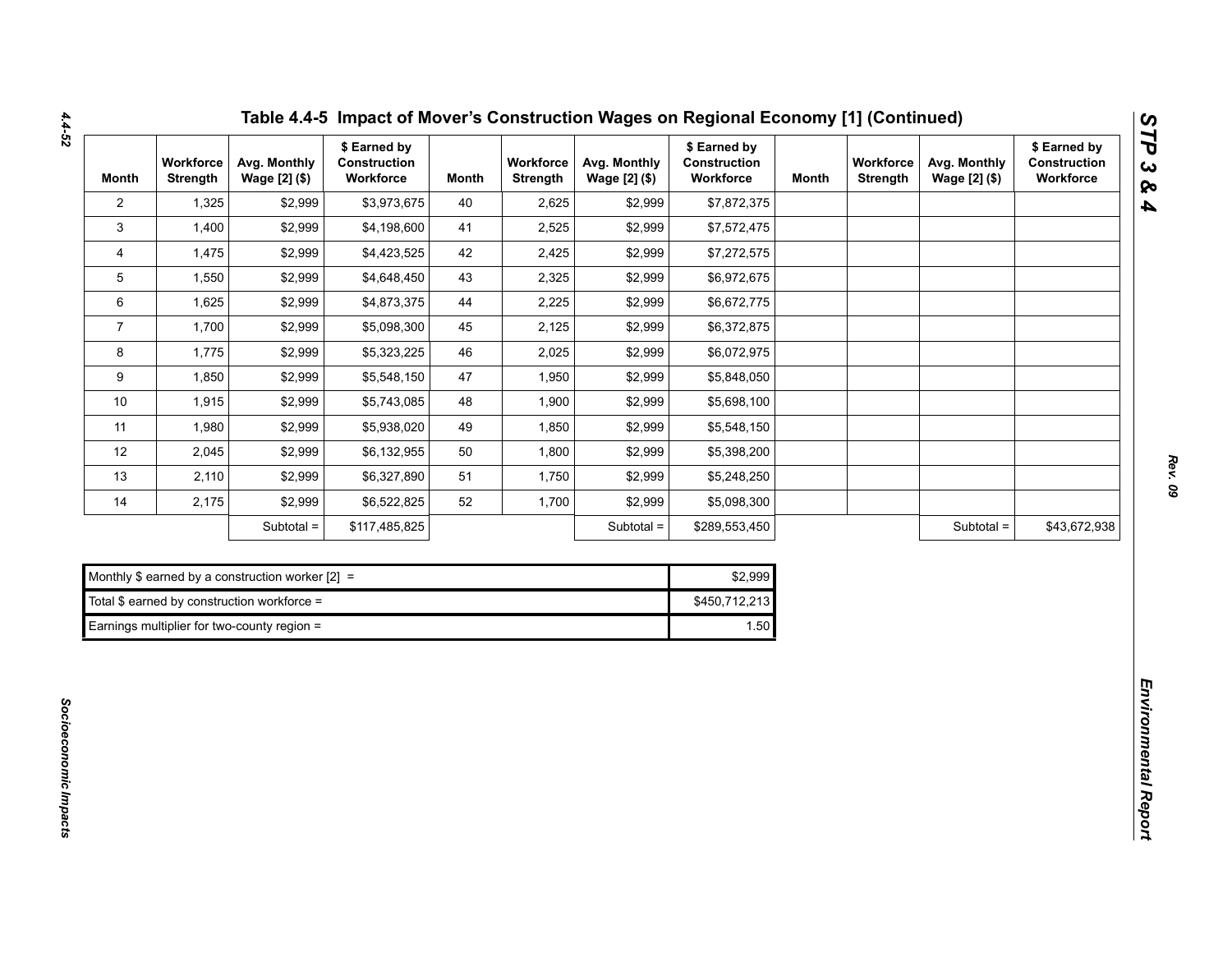| <b>Month</b> | Workforce<br>Strength | Avg. Monthly<br>Wage [2] (\$)                                            | \$ Earned by<br>Construction<br>Workforce                                                                                                                                   | <b>Month</b> | Workforce<br>Strength | Avg. Monthly<br>Wage [2] (\$)                                      | \$ Earned by<br>Construction<br>Workforce | <b>Month</b> | Workforce<br><b>Strength</b> | Avg. Monthly<br>Wage [2] (\$) | \$ Earned by<br>Construction<br>Workforce |
|--------------|-----------------------|--------------------------------------------------------------------------|-----------------------------------------------------------------------------------------------------------------------------------------------------------------------------|--------------|-----------------------|--------------------------------------------------------------------|-------------------------------------------|--------------|------------------------------|-------------------------------|-------------------------------------------|
|              |                       |                                                                          | <b>Sensitivity Analysis</b>                                                                                                                                                 |              |                       |                                                                    |                                           |              |                              |                               |                                           |
|              |                       | % of Total Construction Workforce<br>Wages that could be Spent in Region | \$                                                                                                                                                                          |              |                       | <b>Dollar Impact to Region</b><br>(earnings multiplier<br>applied) |                                           |              |                              |                               |                                           |
|              | $10$                  |                                                                          | \$45,071,221                                                                                                                                                                |              |                       | \$67,606,832                                                       |                                           |              |                              |                               |                                           |
|              | $20\,$                |                                                                          | \$90,142,443                                                                                                                                                                |              |                       | \$135,213,664                                                      |                                           |              |                              |                               |                                           |
|              | $30\,$                |                                                                          | \$135,213,664                                                                                                                                                               |              |                       | \$202,820,496                                                      |                                           |              |                              |                               |                                           |
|              | 40                    |                                                                          | \$180,284,885                                                                                                                                                               |              |                       | \$270,427,328                                                      |                                           |              |                              |                               |                                           |
|              | 50                    |                                                                          | \$225,356,106                                                                                                                                                               |              |                       | \$338,034,159                                                      |                                           |              |                              |                               |                                           |
|              | 60                    |                                                                          | \$270,427,328                                                                                                                                                               |              |                       | \$405,640,991                                                      |                                           |              |                              |                               |                                           |
|              | 70                    |                                                                          | \$315,498,549                                                                                                                                                               |              |                       | \$473,247,823                                                      |                                           |              |                              |                               |                                           |
|              | 80                    |                                                                          | \$360,569,770                                                                                                                                                               |              |                       | \$540,854,655                                                      |                                           |              |                              |                               |                                           |
|              | $90\,$                |                                                                          | \$405,640,991                                                                                                                                                               |              |                       | \$608,461,487                                                      |                                           |              |                              |                               |                                           |
|              | 100                   |                                                                          | \$450,712,213                                                                                                                                                               |              |                       | \$676,068,319                                                      |                                           |              |                              |                               |                                           |
|              | [1] Reference 4.4-43  | Note: Table 4.4-5 is based on Table 3.10S-2.                             | [2] U.S. Department of Labor Bureau of Labor Statistics. 2005. "Quarterly Census of Employment and Wages." Available online at http://data.bls.gov/. Accessed March 7,2007. |              |                       |                                                                    |                                           |              |                              |                               |                                           |
|              |                       |                                                                          |                                                                                                                                                                             |              |                       |                                                                    |                                           |              |                              |                               |                                           |
|              |                       |                                                                          |                                                                                                                                                                             |              |                       |                                                                    |                                           |              |                              |                               |                                           |
|              |                       |                                                                          |                                                                                                                                                                             |              |                       |                                                                    |                                           |              |                              |                               |                                           |
|              |                       |                                                                          |                                                                                                                                                                             |              |                       |                                                                    |                                           |              |                              |                               |                                           |

 $4.4 - 53$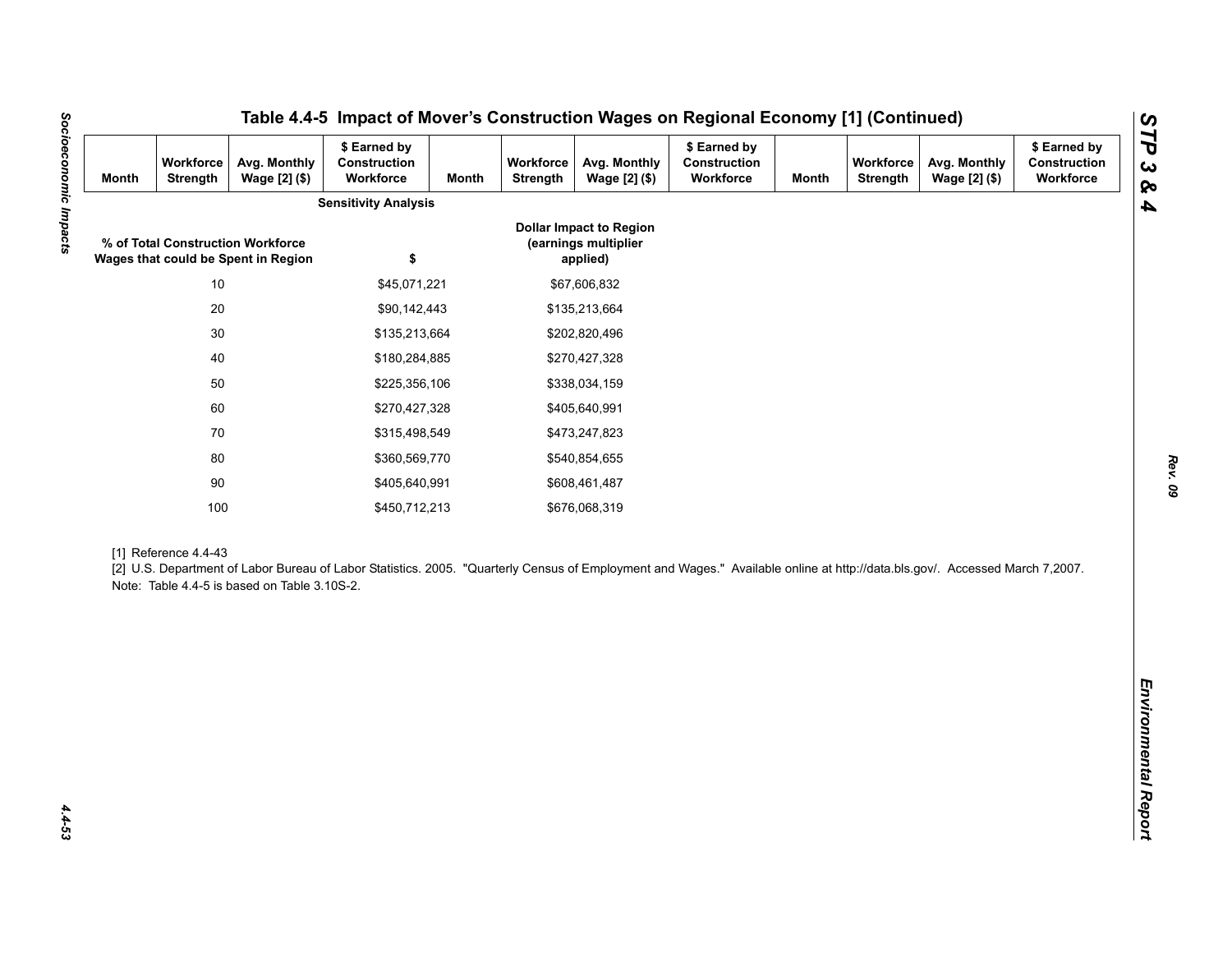| County    | <b>Total Population in</b><br>2000 | <b>Additional</b><br><b>Population Due to</b><br><b>New Plant</b><br><b>Construction</b> | <b>Total</b><br><b>Population</b> | <b>Police Protection</b><br>in 2002 | <b>Construction Labor</b><br><b>Force-Adjusted</b><br><b>Persons-per-Police</b><br><b>Personnel Ratio</b> | <b>Percent Increase from</b><br>2000 Persons-per-<br>Police Personnel Ratio |
|-----------|------------------------------------|------------------------------------------------------------------------------------------|-----------------------------------|-------------------------------------|-----------------------------------------------------------------------------------------------------------|-----------------------------------------------------------------------------|
| Matagorda | 37,957                             | 5,056                                                                                    | 43,013                            | 100                                 | 430:1                                                                                                     | 13                                                                          |
| Brazoria  | 241,767                            | .866                                                                                     | 243,633                           | 578                                 | 422:1                                                                                                     |                                                                             |

| Matagorda       |                                    | <b>Construction</b>                           | Population                        | in 2002                               | <b>Persons-per-Police</b><br><b>Personnel Ratio</b> | 2000 Persons-per-<br><b>Police Personnel Ratio</b>      |
|-----------------|------------------------------------|-----------------------------------------------|-----------------------------------|---------------------------------------|-----------------------------------------------------|---------------------------------------------------------|
|                 | 37,957                             | 5,056                                         | 43,013                            | 100                                   | 430:1                                               | 13                                                      |
| Brazoria        | 241,767                            | 1,866                                         | 243,633                           | 578                                   | 422:1                                               | 1                                                       |
|                 |                                    | <b>Additional</b><br><b>Population Due to</b> |                                   | <b>Firefighters (Full</b><br>time and | <b>Construction Labor</b><br><b>Force-Adjusted</b>  | <b>Percent Increase from</b>                            |
| County          | <b>Total Population</b><br>In 2000 | <b>New Plant</b><br><b>Construction</b>       | <b>Total</b><br><b>Population</b> | <b>Volunteer)</b><br>in 2007          | Persons-per-<br>Firefighter                         | <b>Current Persons-per-</b><br><b>Firefighter Ratio</b> |
| Matagorda       | 37,957                             | 5,056                                         | 43,013                            | 175                                   | 246:1                                               | 13                                                      |
| <b>Brazoria</b> | 241,767                            | 1,866                                         | 243,633                           | 507                                   | 481:1                                               |                                                         |

*4.4-54*

*STP 3 & 4*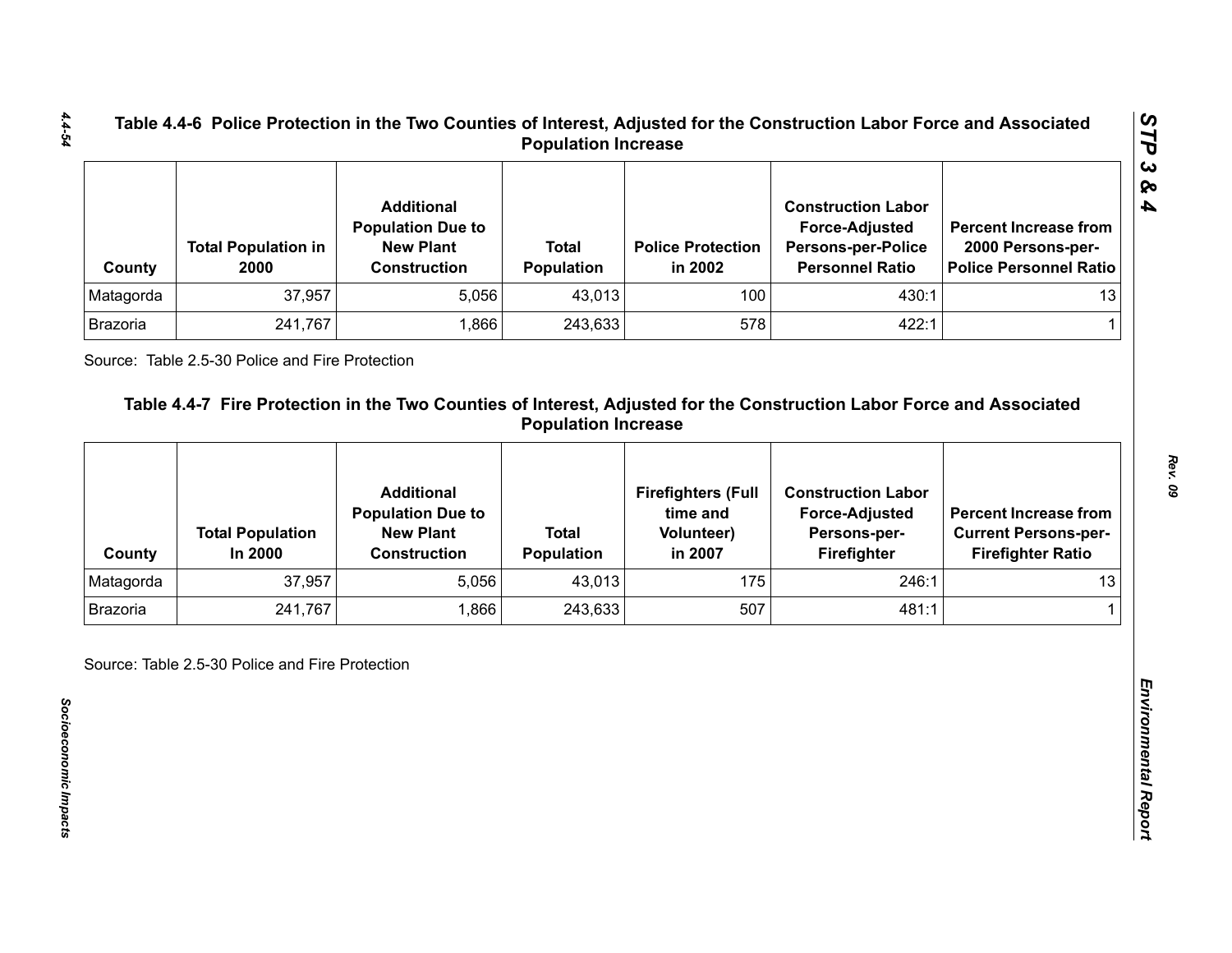#### **Table 4.4-8 Estimated Sales Tax Impacts of Expenditures For Goods & Services During Construction of STP Units 3 & 4**

*Rev. 09*

| <b>Summary of Estimated Construction-Period Expenditures:</b> |                  |                  |                                                                      |                  | <b>Estimated Amount</b>     |                             |                  |                  |  |  |
|---------------------------------------------------------------|------------------|------------------|----------------------------------------------------------------------|------------------|-----------------------------|-----------------------------|------------------|------------------|--|--|
| Construction and Maintenance Equipment, Supplies, & Services  |                  |                  |                                                                      |                  | \$212,671,000               |                             |                  |                  |  |  |
| Office and Administrative Equipment, Supplies & Services      |                  |                  |                                                                      |                  | \$13,424,000                |                             |                  |                  |  |  |
| <b>Total Estimated Expenditures, Construction Period</b>      |                  |                  |                                                                      |                  |                             | \$226,095,000               |                  |                  |  |  |
| Average Annual Expenditures (7-year construction period)      |                  |                  |                                                                      |                  |                             | \$32,299,286                |                  |                  |  |  |
|                                                               |                  |                  | Estimated Annual Impacts to Texas Sales Tax Revenues <sup>1</sup>    |                  |                             |                             |                  |                  |  |  |
| State sales tax revenues, 2006 <sup>2</sup>                   |                  |                  |                                                                      |                  |                             |                             | \$18,275,209,754 |                  |  |  |
| State sales tax rate <sup>3</sup>                             |                  |                  |                                                                      |                  | 6.25%                       |                             |                  |                  |  |  |
| 44% Private<br><b>Ownership</b><br>60% Private                |                  |                  |                                                                      |                  | 80% Private<br>100% Private |                             |                  |                  |  |  |
| Scenario:<br>Ownership                                        |                  | Ownership        |                                                                      | Ownership        |                             | Ownership                   |                  |                  |  |  |
| Assumes 100% of                                               |                  | % of 2006        |                                                                      | % of 2006        |                             | % of 2006                   |                  | % of 2006        |  |  |
| Expenditures                                                  | <b>State</b>     | <b>Sales Tax</b> | <b>State</b>                                                         | Sales Tax        | <b>State</b>                | <b>Sales Tax</b>            | <b>State</b>     | <b>Sales Tax</b> |  |  |
| Subject To State Tax                                          | <b>Sales Tax</b> | <b>Revenues</b>  | <b>Sales Tax</b>                                                     | <b>Revenues</b>  | <b>Sales Tax</b>            | <b>Revenues</b>             | <b>Sales Tax</b> | <b>Revenues</b>  |  |  |
| <b>State Sales Tax</b>                                        | \$888,230        | 0.005%           | \$1,211,223                                                          | 0.007%           | \$1,614,964                 | 0.009%                      | \$2,018,705      | 0.011%           |  |  |
|                                                               |                  |                  | Estimated Annual Impacts to Bay City Sales Tax Revenues <sup>1</sup> |                  |                             |                             |                  |                  |  |  |
| Bay City sales tax revenues, 2005 <sup>4</sup>                |                  |                  |                                                                      |                  |                             |                             | \$3,681,595      |                  |  |  |
| Bay City sales tax rate <sup>5</sup>                          |                  |                  |                                                                      |                  | 2.0%                        |                             |                  |                  |  |  |
| Ownership                                                     |                  | 44% Private      |                                                                      | 60% Private      |                             | 80% Private<br>100% Private |                  |                  |  |  |
| <b>Scenario:</b>                                              | Ownership        |                  | Ownership                                                            |                  | Ownership                   |                             | Ownership        |                  |  |  |
| % of Expenditures                                             | <b>Bay City</b>  | % of 2005        |                                                                      | % of 2005        |                             | % of 2005                   |                  | % of 2005        |  |  |
| <b>Subject to Bay City</b>                                    | <b>Sales</b>     | <b>Sales Tax</b> | <b>Bay City</b>                                                      | Sales Tax        | <b>Bay City</b>             | <b>Sales Tax</b>            | <b>Bay City</b>  | <b>Sales Tax</b> |  |  |
| <b>Sales Tax</b>                                              | Tax              | <b>Revenues</b>  | <b>Sales Tax</b>                                                     | <b>Revenues</b>  | <b>Sales Tax</b>            | <b>Revenues</b>             | <b>Sales Tax</b> | <b>Revenues</b>  |  |  |
| 100.00%                                                       | \$284,234        | 7.7%             | \$387,591                                                            | 10.5%            | \$516,789                   | 14.0%                       | \$645,986        | 17.5%            |  |  |
| 90.00%                                                        | \$255,810        | 6.9%             | \$348.832                                                            | 9.5%             | \$465,110                   | 12.6%                       | \$581,387        | 15.8%            |  |  |
| 80.00%                                                        | \$227,387        | 6.2%             | \$310,073                                                            | 8.4%             | \$413,431                   | 11.2%                       | \$516,789        | 14.0%            |  |  |
| 70.00%                                                        | \$198,964        | 5.4%             | \$271,314                                                            | 7.4%             | \$361,752                   | 9.8%                        | \$452,190        | 12.3%            |  |  |
| 60.00%                                                        | \$170,540        | 4.6%             | \$232,555                                                            | 6.3%             | \$310,073                   | 8.4%                        | \$387,591        | 10.5%            |  |  |
| 50.00%                                                        | \$142, 117       | 3.9%             | \$193,796                                                            | 5.3%             | \$258,394                   | 7.0%                        | \$322,993        | 8.8%             |  |  |
| 40.00%                                                        | \$113,693        | 3.1%             | \$155,037                                                            | 4.2%             | \$206,715                   | 5.6%                        | \$258,394        | 7.0%             |  |  |
| 30.00%                                                        | \$85,270         | 2.3%             | \$116,277                                                            | 3.2%             | \$155,037                   | 4.2%                        | \$193,796        | 5.3%             |  |  |
| 20.00%                                                        | \$56,847         | 1.5%             | \$77,518                                                             | 2.1%             | \$103,358                   | 2.8%                        | \$129,197        | 3.5%             |  |  |
| 10.00%                                                        | \$28,423         | 0.8%             | \$38,759                                                             | 1.1%             | \$51,679                    | 1.4%                        | \$64,599         | 1.8%             |  |  |
|                                                               |                  |                  | Estimated Annual Impacts to Palacios Sales Tax Revenues <sup>1</sup> |                  |                             |                             |                  |                  |  |  |
| Palacios sales tax revenues, 2005 <sup>6</sup>                |                  |                  |                                                                      |                  |                             |                             | \$219,500        |                  |  |  |
| Palacios sales tax rate <sup>5</sup>                          |                  |                  |                                                                      |                  |                             |                             | 2.0%             |                  |  |  |
| Ownership                                                     |                  | 44% Private      |                                                                      |                  | 80% Private<br>100% Private |                             |                  |                  |  |  |
| Scenario:                                                     |                  | Ownership        | 60% Private<br>Ownership                                             |                  | Ownership                   |                             | Ownership        |                  |  |  |
| % of Expenditures                                             | <b>Palacios</b>  | % of 2005        |                                                                      | % of 2005        |                             | % of 2005                   |                  | % of 2005        |  |  |
| <b>Subject to Palacios</b>                                    | <b>Sales</b>     | <b>Sales Tax</b> | <b>Palacios</b>                                                      | <b>Sales Tax</b> | <b>Palacios</b>             | <b>Sales Tax</b>            | <b>Palacios</b>  | <b>Sales Tax</b> |  |  |
| <b>Sales Tax</b>                                              | Tax              | <b>Revenues</b>  | <b>Sales Tax</b>                                                     | <b>Revenues</b>  | <b>Sales Tax</b>            | <b>Revenues</b>             | <b>Sales Tax</b> | <b>Revenues</b>  |  |  |
| 100.00%                                                       | \$284,234        | 129.5%           | \$387,591                                                            | 176.6%           | \$516,789                   | 235.4%                      | \$645,986        | 294.3%           |  |  |
| 90.00%                                                        | \$255,810        | 116.5%           | \$348,832                                                            | 158.9%           | \$465,110                   | 211.9%                      | \$581,387        | 264.9%           |  |  |
| 80.00%                                                        | \$227,387        | 103.6%           | \$310,073                                                            | 141.3%           | \$413,431                   | 188.4%                      | \$516,789        | 235.4%           |  |  |
| 70.00%                                                        | \$198,964        | 90.6%            | \$271,314                                                            | 123.6%           | \$361,752                   | 164.8%                      | \$452,190        | 206.0%           |  |  |
| 60.00%                                                        | \$170,540        | 77.7%            | \$232,555                                                            | 105.9%           | \$310,073                   | 141.3%                      | \$387,591        | 176.6%           |  |  |
| 50.00%                                                        | \$142,117        | 64.7%            | \$193,796                                                            | 88.3%            | \$258,394                   | 117.7%                      | \$322,993        | 147.1%           |  |  |
| 40.00%                                                        | \$113,693        | 51.8%            | \$155,037                                                            | 70.6%            | \$206,715                   | 94.2%                       | \$258,394        | 117.7%           |  |  |
| 30.00%                                                        | \$85,270         | 38.8%            | \$116,277                                                            | 53.0%            | \$155,037                   | 70.6%                       | \$193,796        | 88.3%            |  |  |
| 20.00%                                                        | \$56,847         | 25.9%            | \$77,518                                                             | 35.3%            | \$103,358                   | 47.1%                       | \$129,197        | 58.9%            |  |  |
| 10.00%                                                        | \$28,423         | 12.9%            | \$38,759                                                             | 17.7%            | \$51,679                    | 23.5%                       | \$64,599         | 29.4%            |  |  |